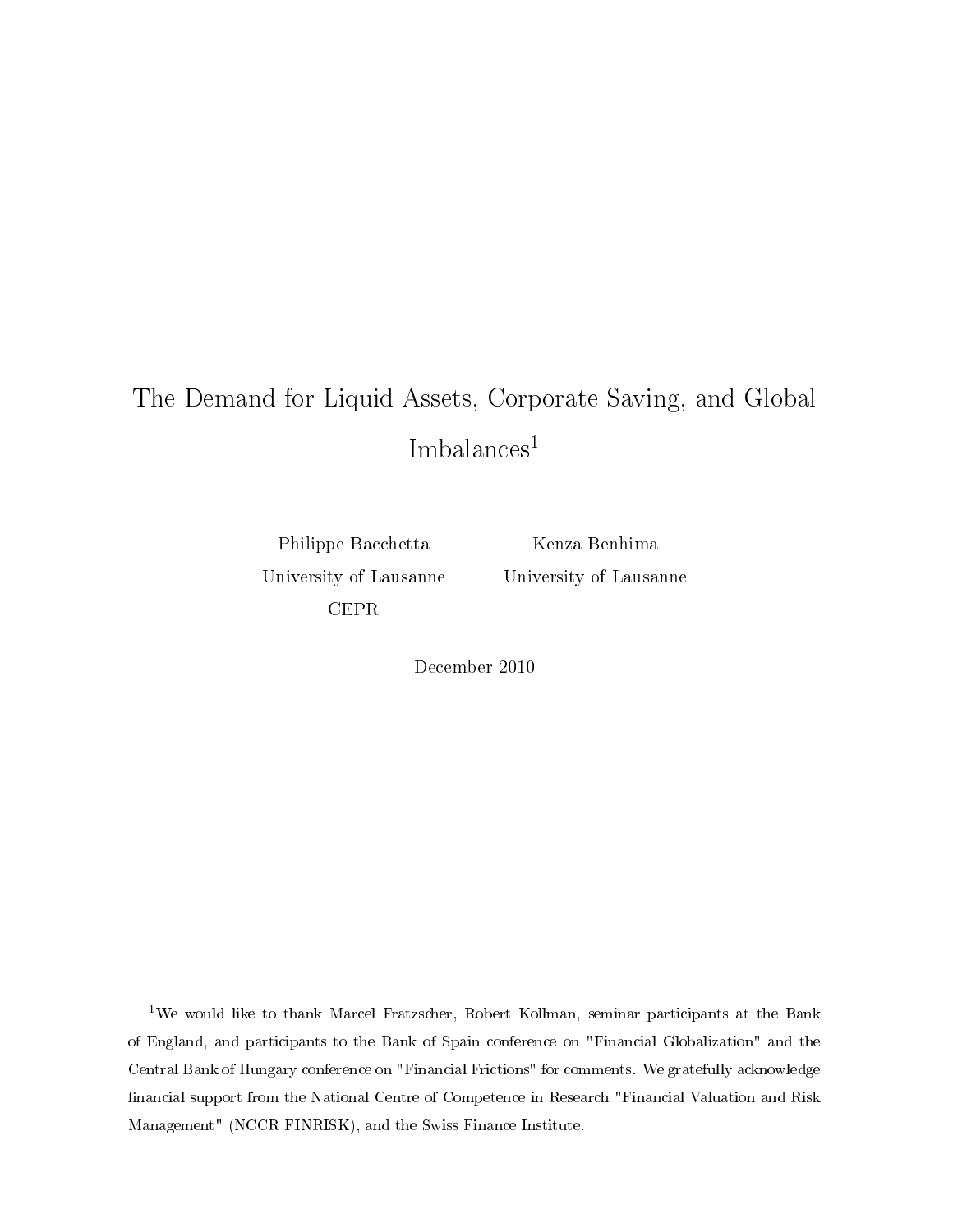#### Abstract

In the recent decade, capital outflows from emerging economies, in the form of a demand for liquid assets, have played a key role in the context of global imbalances. In this paper, we model the demand for liquid assets by firms in a dynamic open-economy macroeconomic model. We find that the implications of this model are very different from standard models, because the demand for foreign bonds is a complement to domestic investment rather than a substitute. We show that this complementarity is at work when an emerging economy is on its convergence path or when it has a higher TFP growth rate. This framework is consistent with global imbalances and with a number of stylized facts such as high corporate saving rates in high-growth, high-investment, emerging countries.

Key Words: Capital flows, Global imbalances, Working capital, Credit constraints.

JEL Class.: E22, F21, F41, F43.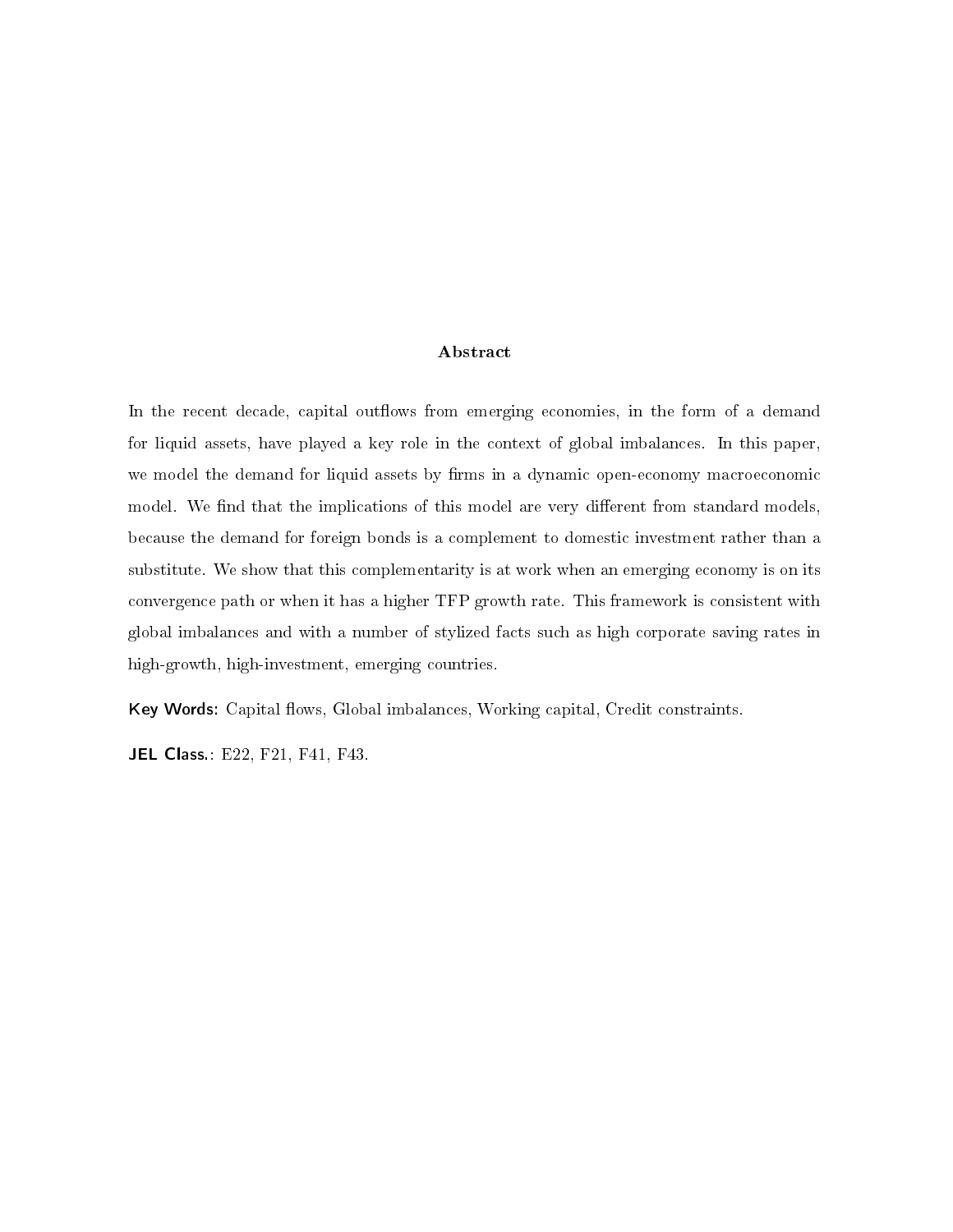## 1 Introduction

A striking feature of global capital flows in the recent decade has been the increased demand for liquid assets by emerging economies, especially emerging Asia. While the policy focus has been on the central bank accumulation of reserves, there are more fundamental underlying forces leading to global imbalances. In particular, it is interesting to notice that the increase in the demand for liquid assets has been accompanied by an increase in corporate saving in emerging Asia. Figure 1 shows the recent evolution of corporate saving for a subset of Asian countries.<sup>1</sup> The GDP-weighted average corporate saving was  $14.6\%$  in 2004-2008 compared to 9.8% in the 1993-2003 period for the six countries included in Figure 1 (the simple average was 10.8% compared to 7.3% over the same periods). The recent period coincided with a substantial increase in foreign bond holdings. For example, holdings of US Treasury securities in these six countries increased as a proportion of GDP and went from 8.9% of their GDP at the end of 2003 to 12.0% in December 2008.

The objective of this paper is to propose an explanation for the link between high corporate saving and the demand for liquid assets in the context of global imbalances. We model explicitly the demand for liquid assets by firms in an infinite horizon economy with a low level of financial development. We consider both a small open economy and an asymmetric two-country framework composed of an industrial country and an emerging country. We show that, due to the lower financial development, the emerging country has a demand for liquidity that can generate net capital outflows. This demand is more likely to arise in periods of fast productivity growth.

We follow the vast literature on liquidity, where liquid assets are needed in some stages of the production process. We show that in an open economy where liquidity is used to finance working capital, the demand for foreign bonds is a complement to domestic investment. This complementarity is in sharp contrast with standard intertemporal models where capital and foreign bonds are substitutes. Consider for example an increase in domestic productivity growth. In standard models, this implies an increase in investment associated with a decline in foreign bonds through borrowing. This tends to imply a current account deficit. On the other hand, a model with liquidity demand implies an increase in foreign bonds holdings following a

 $\overline{^{1}$ The corporate saving data comes from Sonali et al. (2009). We are grateful to these authors for providing us with the data.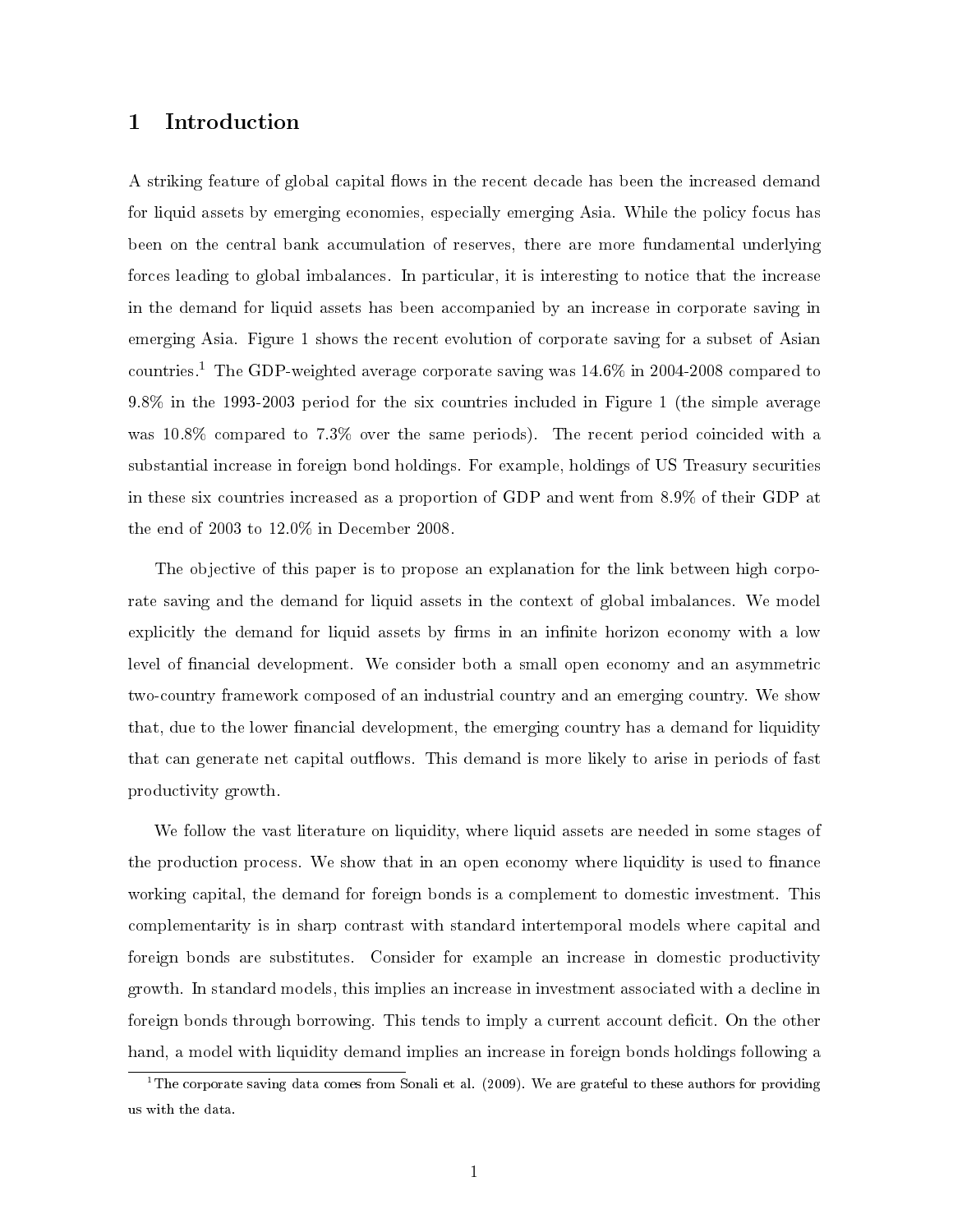productivity shock. This means that stronger growth may lead to a current account surplus.

The model's implications are consistent with the recent episode of global imbalances, with capital flowing from emerging Asia to the U.S. This can explain the decline in global interest rates, which is often attributed to a "saving glut". Moreover, the model is consistent with several additional facts. First, this period coincides with episodes of high growth and high investment levels in Asia. Table 1 shows that the GDP-weighted average growth rate is 8.5%, while the average investment rate is 37%. Second, the current account and growth in emerging Asia are positively correlated in the period 2004-2008. Table 1 shows that, for the six countries of Figure 1, the average correlation is 0.4, while the pooled correlation is  $0.31<sup>2</sup>$  More generally, the fastest-growing countries export capital instead of attracting it, as pointed out by Lucas (1990), and more recently by Gourinchas and Jeanne (2009). Sandri (2010) also documents that episodes of growth acceleration are accompanied by net capital outflows. Third, saving is positively correlated with growth (e.g., see Attanasio et al., 2000). As we will argue, the existing literature cannot explain all these features simultaneously.

The demand for liquid assets comes from infinitely lived credit-constrained entrepreneurs who have investment projects that last two periods. Entrepreneurs need to install their capital one period before producing, so capital is a long-term asset while bonds are short-term assets. In the period where entrepreneurs install their capital, they anticipate a need for funds (working capital) to operate their firms, e.g., to hire labor. If entrepreneurs are credit constrained for their future working capital, they will need to save in liquid bonds at the same time as they invest in capital. Since bonds are used to finance inputs that are imperfect substitutes to capital, this creates a complementarity between capital and liquid assets. In contrast, if entrepreneurs are unconstrained, they can borrow their working capital and have no need for liquidity. This liquidity motive is generated by a production structure, with time-to-build and working capital, that can be naturally incorporated in a dynamic macroeconomic model.<sup>3</sup> We assume that entrepreneurs have an investment project every other period and that at each period half the entrepreneurs have a new project.

<sup>&</sup>lt;sup>2</sup>This can be compared to a pooled correlation of -0.04 if we look at a larger sample of 62 emerging and developing countries over the same period 2004-2008.

<sup>&</sup>lt;sup>3</sup>The assumptions of time-to-build and working capital are often made in macroeconomic models. For example, see Gilchrist and Williams (2000) for multi-period investment projects and Christiano et al. (2010) for working capital to pay for the wage bill.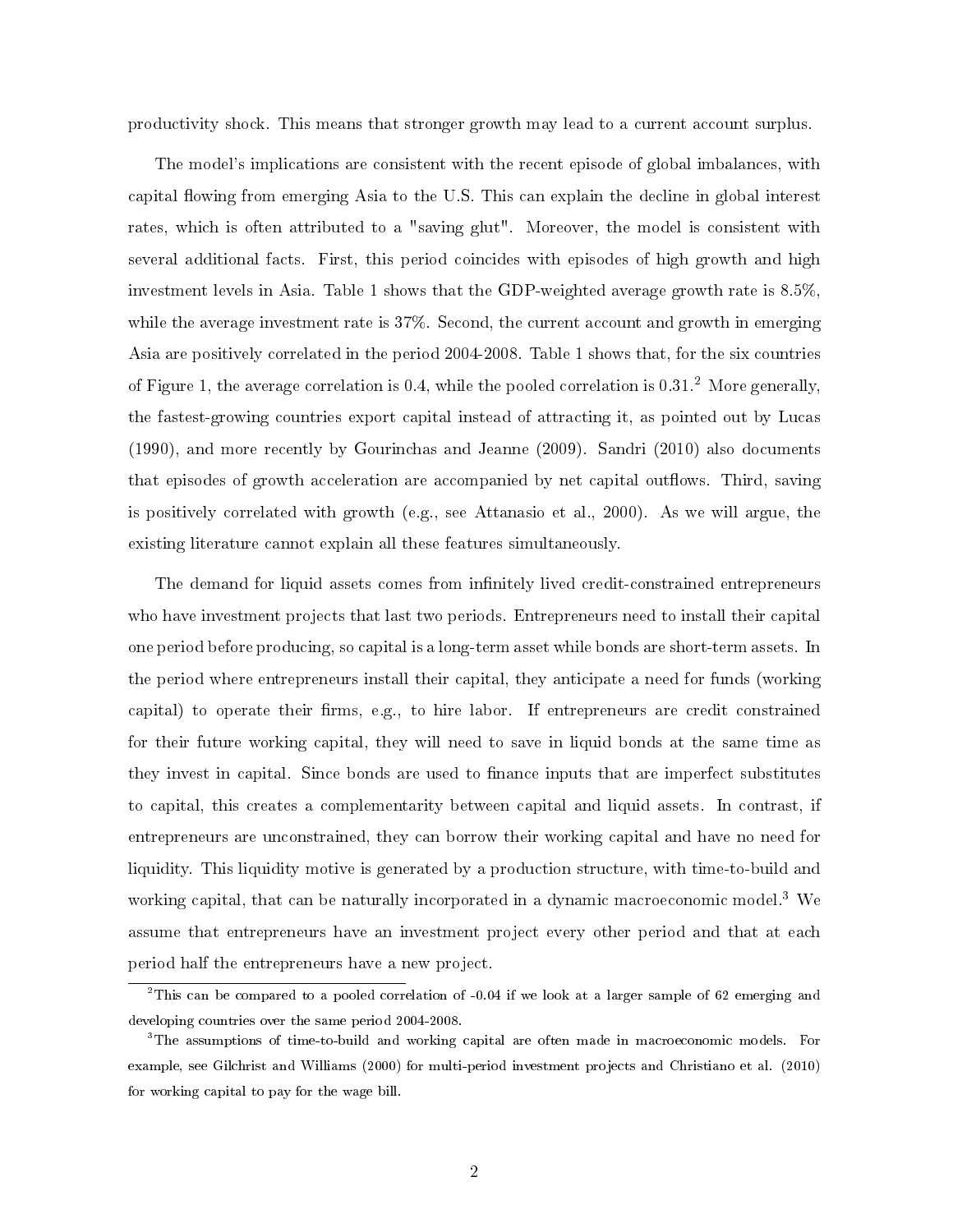While our model is built to study macroeconomic questions which have hardly been addressed in the literature on liquidity, it shares many features with previous work. In particular, as in Holmstrom and Tirole (2001), the lack of pledgeability of future output is crucial to generate a demand for liquid assets. $^4$  In a dynamic macro context, our demand for liquidity is in the spirit of Woodford (1990), where entrepreneurs receive high productivity projects on alternating dates. It is also in the spirit of Kiyotaki and Moore (2008), where entrepreneurs have a fifty percent probability of receiving a high productivity shock. Our production structure is different and does not assume productivity heterogeneity across agents. The only source of heterogeneity is the existence of two groups of entrepreneurs who start projects at alternating dates.

Our contribution is also related to a growing literature introducing credit market imperfections in open economy models.<sup>5</sup> In particular, Song et al.  $(2010)$  model a capital outflow with firm heterogeneity specific to the Chinese economy. However, their focus is on growth and they do not introduce a demand for liquidity.

The recent literature has proposed two main explanations for the net capital outflows from emerging markets. First, emerging markets have a limited supply of financial assets  $(e.g.,)$ Dooley et al., 2005, Matsuyama, 2007, Ju and Wei, 2006, 2007, Caballero et al., 2008, and Aguiar and Amador, 2009). Second, net capital outflows result from precautionary saving due to idiosyncratic risk (e.g., Mendoza et al., 2009, Sandri, 2010, Angeletos and Panousi, 2010, Benhima, 2010). However, the fact that recent imbalances involve mainly liquid assets has only received limited attention. Moreover, in precautionary saving models, global imbalances are associated with a decline in investment, which is counterfactual in the case of emerging Asia. The reason is that the demand for bonds comes from a preference for safe assets as opposed to risky capital so that bonds and capital are still substitutes. $^6\,$  In contrast, with a liquidity need a net capital outflow will be associated with higher productivity and higher investment. To

<sup>&</sup>lt;sup>4</sup>Most of the literature following Holmstrom and Tirole (2001) is cast in a microeconomic setup with two or three periods. However, Aghion et al. (2010) present a dynamic macroeconomic model where entrepreneurs hoard in the perspective of future liquidity shocks.

 ${}^{5}$ Earlier contributions include Aghion et al. (2004) and Gertler and Rogoff (1990).

 $^6$ In Mendoza et al. (2009) and especially Mendoza et al. (2007), excess saving generated by risk is diverted from domestic capital to foreign assets which leads to a decrease in investment. While Benhima (2010) shows that with investment risk growth is associated with capital outflows in the long run, Angeletos and Panousi  $(2010)$  show that financial liberalization still coincide with a decrease in investment on impact.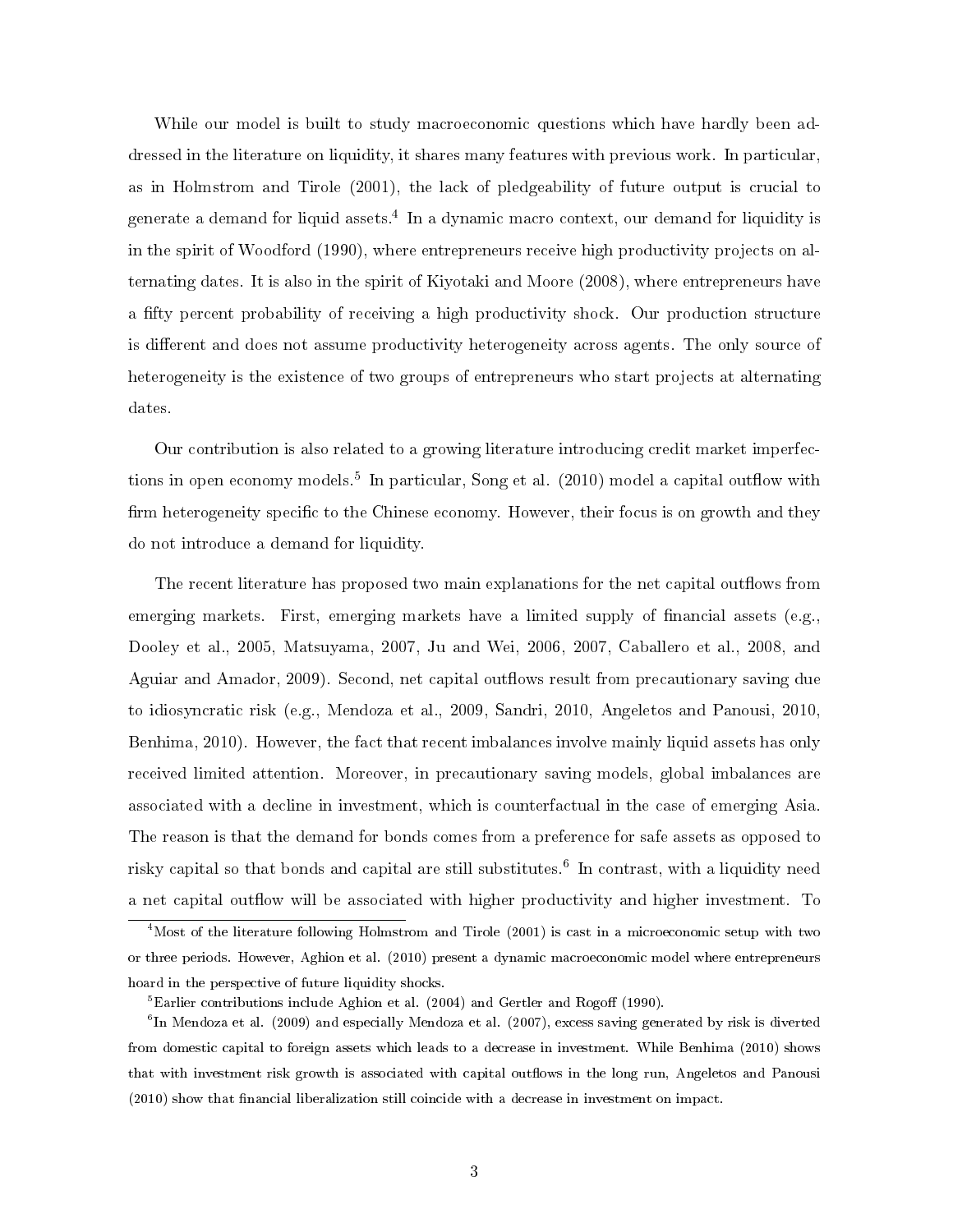draw a sharp contrast with the impact of precautionary saving, we consider a model without uncertainty.

To better explain the model's mechanism we first examine the behavior of entrepreneurs in partial equilibrium when they are either constrained or unconstrained. We show that creditconstrained entrepreneurs have a demand for liquidity and examine the properties of this demand. Then we incorporate these entrepreneurs in a dynamic small open economy and examine its dynamics and steady state. We extend the analysis to a two-country general equilibrium model, assuming that entrepreneurs in one country, the Emerging country, are constrained and those in the other country, the Industrial country, are unconstrained. We derive analytical results in a simple benchmark case and then provide numerical results in more general cases.

We show that the demand for liquidity arises whenever the emerging economy is credit constrained. When the emerging country has the same rate of impatience as the rest of the world, it is not constrained in the steady state since entrepreneurs are infinitely lived. But we show that credit constraints still emerge in three distinct situations: i) in its convergence path towards its unconstrained steady state; ii) in a steady state where TFP growth is permanently higher than in other countries; iii) with temporary increases in TFP growth. While the first two situations can be studied analytically, we use numerical simulations to examine temporary shocks. Importantly, we do not assume that the emerging country is more impatient by imposing different preferences (different discount factors). The emerging country is credit constrained because its higher growth rate makes it endogenously more impatient. We find that in all these situations, the model matches the various facts mentioned above. Indeed, when a country experiences high growth, it becomes constrained which makes capital and foreign assets complementary. This generates a positive correlation between growth, investment and capital outflows.

Although these results are derived in a stylized framework, we consider several extensions to show that the basic mechanism holds in a wider context. For example, we discuss whether it holds with additional precautionary saving due to uncertainty. Moreover, we suggest that the demand for liquid assets by entrepreneurs can be consistent with an accumulation of reserves by the central bank when there are capital controls. We also show that the demand for liquid assets can coincide with FDI inflows, thereby generating two-way capital flows.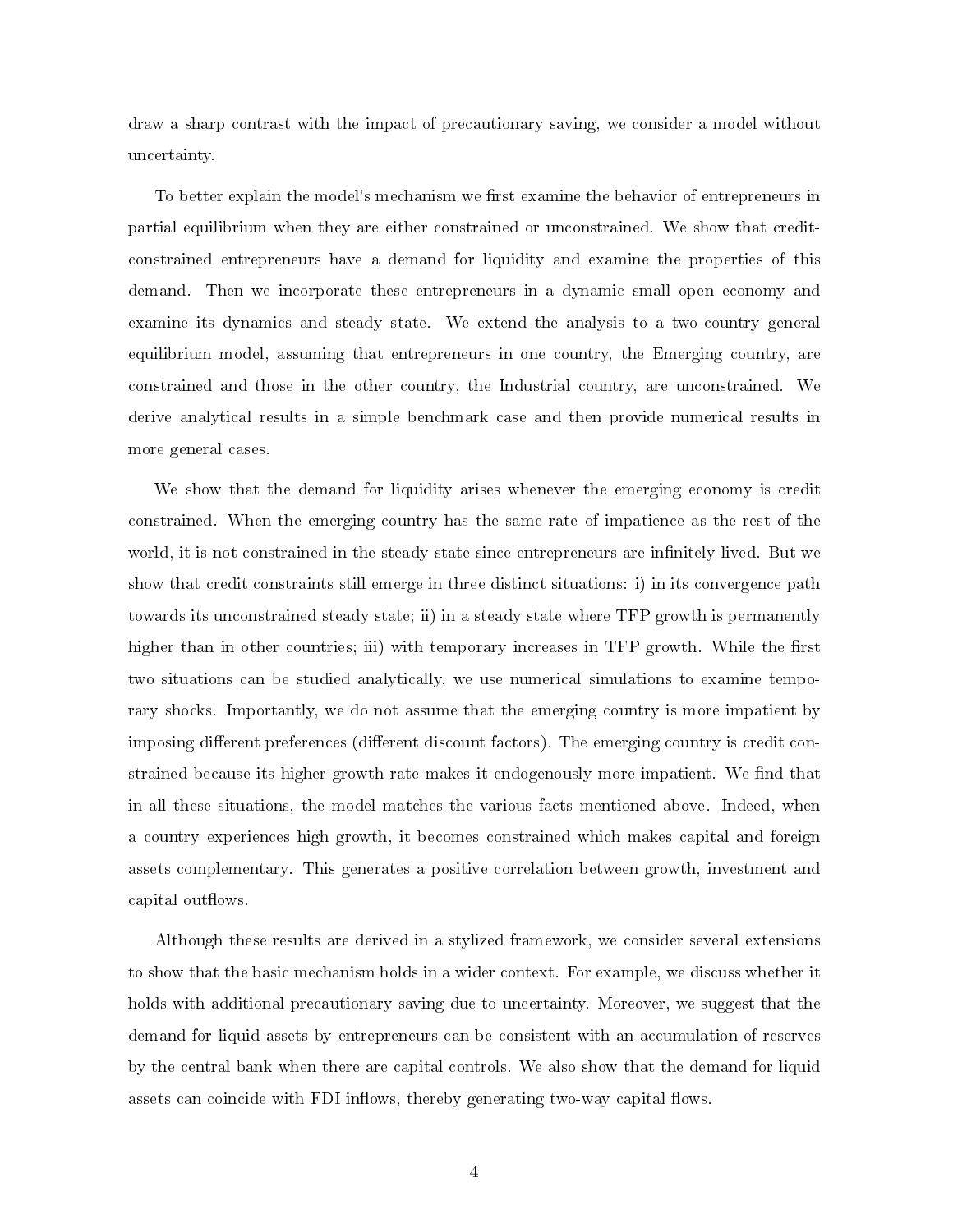In the next section we describe the mechanism leading to the demand for liquidity by creditconstrained entrepreneurs. Section 3 presents the small open economy model and Section 4 describes the two-country analysis. Section 5 examines various extensions and Section 6 concludes.

## 2 Entrepreneurs and the Demand for Liquidity

We first consider entrepreneurs in a partial equilibrium setup. This allows us to clearly understand the mechanism behind the demand for liquid assets. There are basically three ingredients in the model that are necessary to generate a demand for liquidity. First, production takes time: capital needs one installation period before it can be used in the production process. Second, a portion of the wage bill has to be paid before output is available to entrepreneurs. This generates a need for funds. The third assumption is that entrepreneurs face credit constraints. This implies that entrepreneurs are not always able to borrow all the funds needed to hire labor for production. Consequently, when they invest in capital, entrepreneurs need to keep liquid assets. The fact that liquid assets are used to finance a production factor (here, labor) that is imperfectly substitutable with capital generates a complementarity between these assets and capital.

In this section, we focus on the demand for liquidity by entrepreneurs. In particular, we study how they allocate their saving between capital and liquidity. We first describe the optimal behavior of entrepreneurs in a general setup. We then focus on a benchmark case that allows us to derive analytical results on the demand for liquidity.

### 2.1 The production process

Entrepreneurs are infinitely lived and maximize the present value of their utility. They have two-period production projects as it takes one period to install capital before producing. An entrepreneur starting a project at time t invests  $K_{t+1}$ . At  $t+1$ , once capital is installed, he hires labor  $l_{t+1}$  to produce  $Y_{t+1} = K_{t+1}^{\alpha} (A_{t+1}l_{t+1})^{1-\alpha}$ , where  $A_t$  measures productivity, and pays a fraction  $\kappa$  of wages  $w_{t+1}l_{t+1}$ . This production is available only at  $t + 2$ . At  $t + 2$ , the entrepreneur pays the remaining wages and gets another investment opportunity. The entrepreneur also consumes  $c_t$  each period and can borrow or lend short-term bonds  $B_t$  with a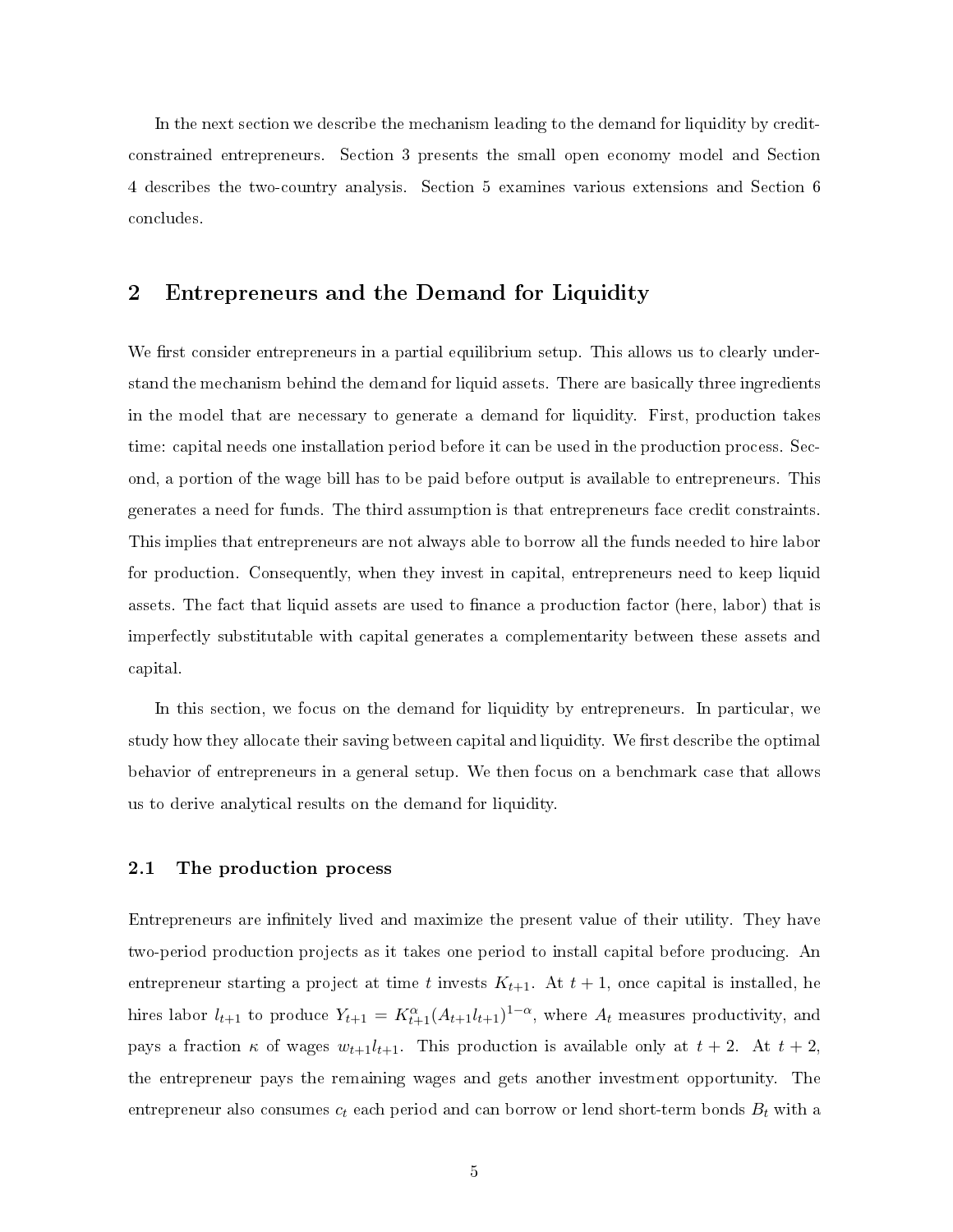gross interest rate  $r_t$ .

In this setup, working capital in the form of early payment of wages (high  $\kappa$ ) and credit constraints interact to generate a demand for liquidity. Entrepreneurs can use part of the proceeds from previous production to invest  $K_{t+1}$  and pay the remaining wages at t. At  $t + 1$ , however, they have no income to pay  $\kappa w_{t+1}l_{t+1}$  for workers. Consequently, they have an incentive to borrow  $-B_{t+2}$ . When an entrepreneur is credit-constrained, however, he will not be able to borrow the desired amount to pay for the wage bill. He will therefore have a demand for liquidity at time t in the form of a positive demand for bonds,  $B_{t+1}$ . When the entrepreneur is unconstrained, there is no need for liquidity at time t.

#### 2.2 Optimal Behavior

Entrepreneurs maximize:

$$
\sum_{s=0}^{\infty} \beta^s \ln(c_s) \tag{1}
$$

Consider an entrepreneur who invests every other period, starting at time  $t$ . Denote by  $W_t$  his initial income at time t. It is made of the output from production initiated at date  $t-2$ ,  $Y_{t-1} =$  $K_{t-1}^{\alpha}(A_{t-1}l_{t-1})^{1-\alpha}$ , and of the return from bond holdings,  $r_tB_t$ . Hence,  $W_t = Y_{t-1} + r_tB_t$ . His budget constraint at t and  $t + 1$  are:

$$
W_t = c_t + (1 - \kappa)w_{t-1}l_{t-1} + K_{t+1} + B_{t+1}
$$
\n<sup>(2)</sup>

$$
r_{t+1}B_{t+1} = c_{t+1} + \kappa w_{t+1}l_{t+1} + B_{t+2}
$$
\n
$$
\tag{3}
$$

The income of the entrepreneur at date t is allocated to consumption,  $c_{t+1}$ , the remaining wages  $(1 - \kappa)w_{t-1}l_{t-1}$ , investment in a new project,  $K_{t+1}$ , and bond holdings  $B_{t+1}$ . In the following period, at  $t + 1$ , the only income is the bond return,  $r_{t+1}B_{t+1}$ . This has to pay for consumption  $c_{t+1}$  and part of the wage bill  $\kappa w_{t+1}l_{t+1}$ . Typically the entrepreneur will borrow, so that at the optimum  $B_{t+2} \leq 0$ .

The entrepreneur might face a credit constraint at date  $t+1$ . Due to standard moral hazard arguments, a fraction  $0 \le \phi \le 1$  of capital has to be used as collateral for bond repayments:<sup>7</sup>

$$
r_{t+2}B_{t+2} \ge -\phi K_{t+1} \tag{4}
$$

 $^7$ There could be a similar constraint at date t, but one can show that it is never binding, precisely because of the demand for liquidity.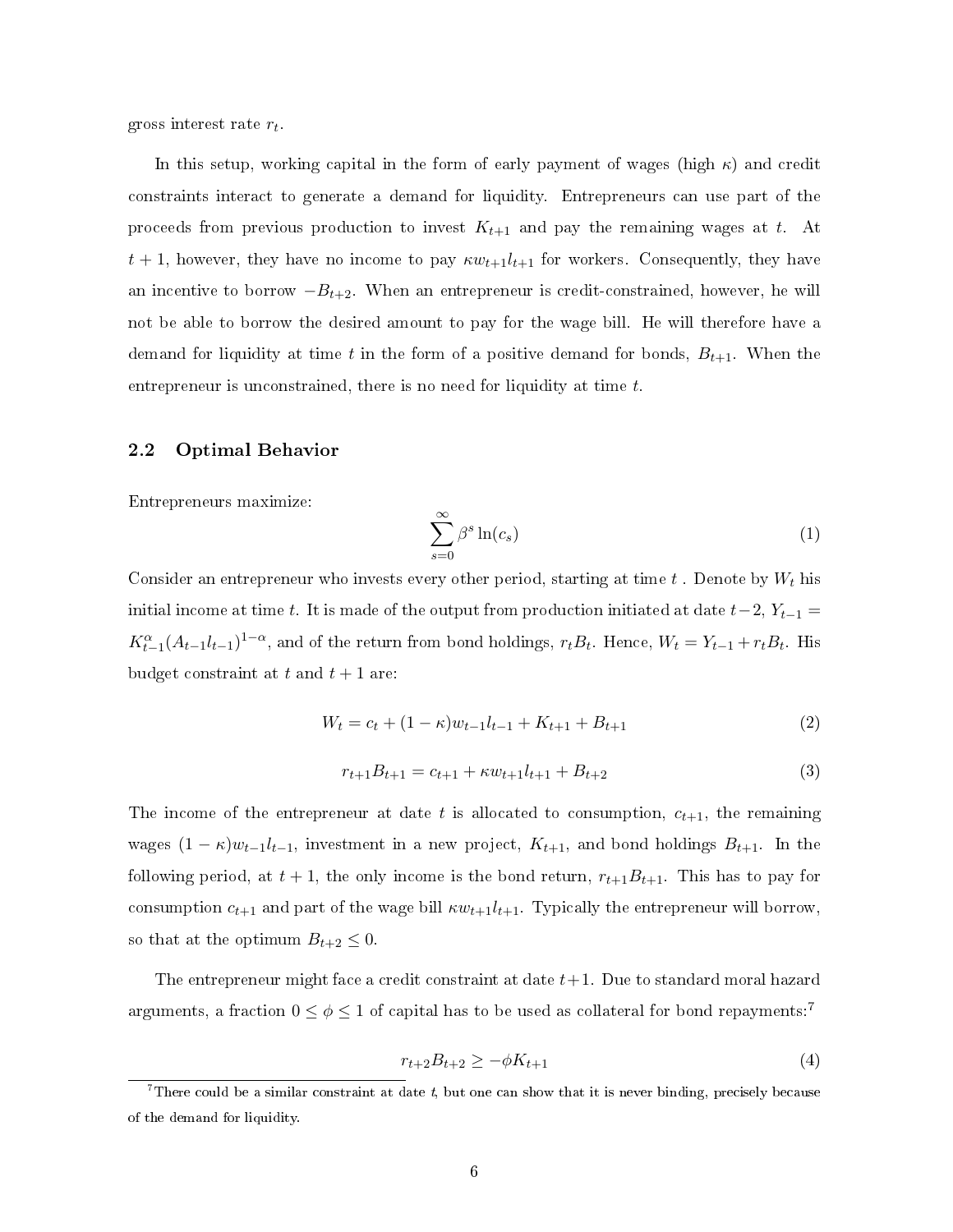Let  $\lambda_{t+1}$  denote the multiplier associated with this constraint. The entrepreneur's program yields the following first-order conditions:

$$
\alpha \left( \frac{K_{t+1}}{A_{t+1} l_{t+1}} \right)^{\alpha - 1} = r_{t+1} r_{t+2} \left( 1 + \frac{\lambda_{t+1} c_{t+2}}{\beta} \left( 1 - \frac{\phi}{r_{t+1} r_{t+2}} \right) \right) \tag{5}
$$

$$
(1 - \alpha) \left(\frac{K_{t+1}}{A_{t+1}l_{t+1}}\right)^{\alpha} = \tilde{w}_{t+1} \left[\kappa r_{t+2} \left(1 + \frac{\lambda_{t+1}c_{t+2}}{\beta}\right) + (1 - \kappa)\right]
$$
(6)  

$$
\frac{c_{t+1}}{\beta} = \beta r_{t+1}
$$
(7)

$$
\frac{t+1}{c_t} = \beta r_{t+1} \tag{7}
$$

$$
\frac{c_{t+2}}{c_{t+1}} = \beta r_{t+2} \left( 1 + \frac{\lambda_{t+1} c_{t+2}}{\beta} \right)
$$
 (8)

The credit constraint (4) introduces three wedges in the optimal decisions. First, from equation (5), when  $\lambda_{t+1} = 0$ , the marginal return of capital invested at t should be equal to the return of one unit invested over two periods in the bond, as capital is immobile for two periods. But when  $\lambda_{t+1} > 0$ , the constraint is binding at  $t + 1$ , which implies that the entrepreneur is unable to finance the wage bill associated with the first-best capital stock. This creates a wedge between the return of capital and the bond return. Moreover, this wedge is decreasing in φ  $\frac{\phi}{r_{t+1}r_{t+2}},$  which is the relative liquidity value of capital as compared to the bond. Second, from equation (6), when  $\lambda_{t+1} = 0$ , the marginal return of labor should be equal to its cost, which is given by the wage rate multiplied by  $\kappa r_{t+2} + (1 - \kappa)$ . The cost of the fraction  $\kappa$  of wages that is paid in advance is upgraded by the interest rate because it generates an opportunity cost to the entrepreneur. When  $\lambda_{t+1} > 0$ , the entrepreneur has exhausted his financing capacities before hiring the first-best level of labor, which creates a wedge between the marginal productivity of labor and the wage. Finally, when  $\lambda_{t+1} > 0$ , it is more difficult to transfer consumption between period  $t + 1$  and  $t + 2$ : there are excess saving at  $t + 1$ , as equation (8) suggests.

#### 2.3 A Benchmark Case

To derive simple analytical results for the constrained entrepreneur  $(\lambda_{t+1} > 0)$ , we consider a benchmark where we make two specific assumptions: i) entrepreneurs cannot borrow:  $\phi = 0$ ; ii) wages have to be paid entirely in advance:  $\kappa = 1$ . We examine the implications of relaxing these assumptions in Section 3.

With log utility, it can be shown that an entrepreneur who invests at  $t$  consumes a fixed fraction of his revenue:

$$
c_t = (1 - \beta)W_t \tag{9}
$$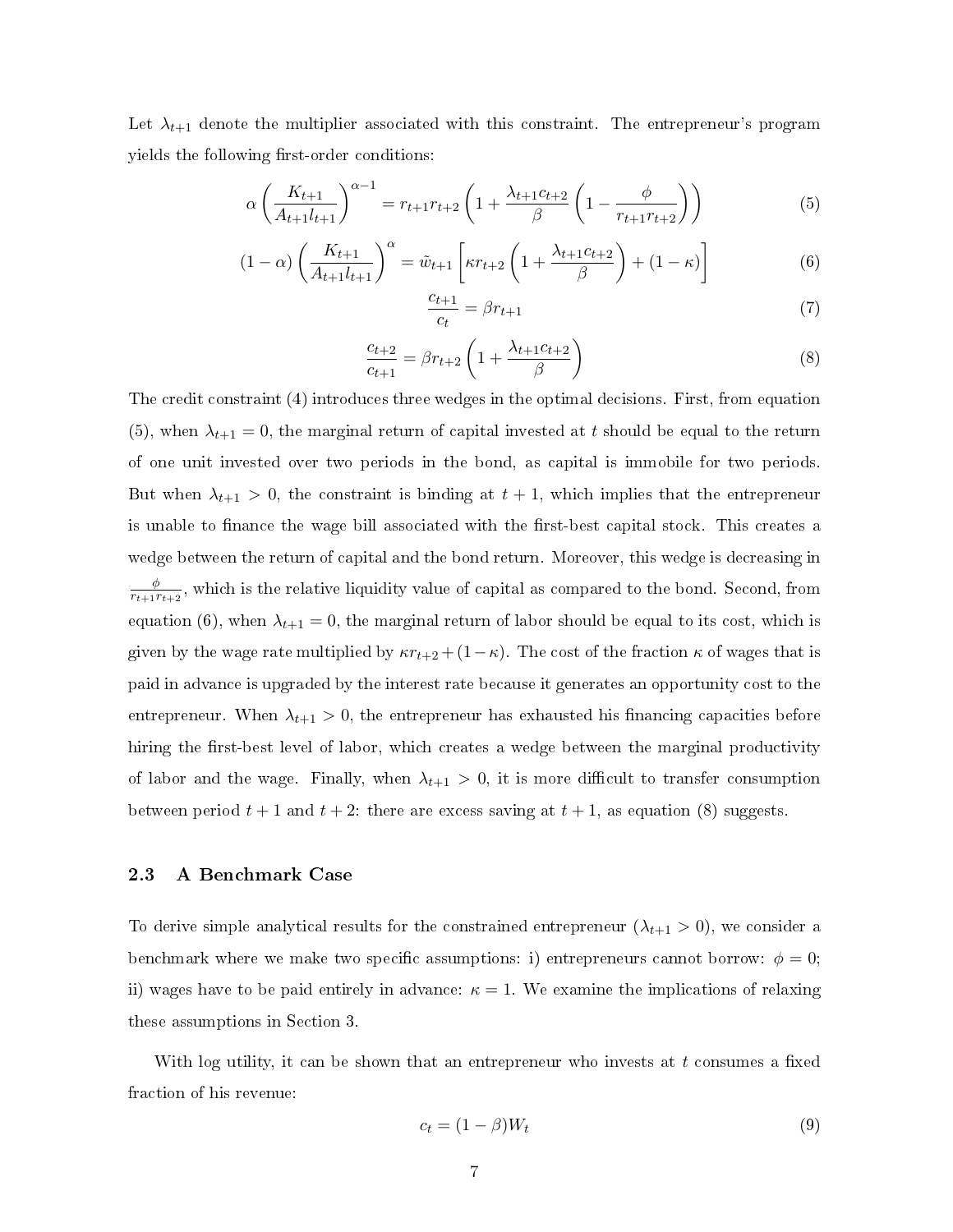Using the Euler equation (7) at t, we get the following rule for consumption at  $t + 1$ :

$$
c_{t+1} = \beta (1 - \beta) r_{t+1} W_t \tag{10}
$$

From  $(2)$  and  $(9)$ , total saving at t is:

$$
S_{t+1} = B_{t+1} + K_{t+1} = \beta W_t \tag{11}
$$

Equation  $(11)$  states that total saving at t is a constant fraction of total revenues. This equation is used to derive  $B_{t+1}$ . In the constrained case, we need to determine jointly  $K_{t+1}$  and  $B_{t+1}$ . In the unconstrained case,  $K_{t+1}$  is first found independently of  $B_{t+1}$  and then  $B_{t+1}$  can be derived from (11).

To determine whether entrepreneurs are constrained or not, it is useful to look at labor market conditions. Entrepreneurs are constrained  $(\lambda_{t+1} > 0)$  whenever the market wage is lower than the first best wage. Define  $\tilde{w}_t = w_t/A_t$  the wage normalized by TFP and  $\hat{w}(r_{t+1}, r_{t+2}) = (1-\alpha)[\alpha^{\alpha}/(r_{t+1}^{\alpha}r_{t+2})]^{\frac{1}{1-\alpha}}$  its first-best level. Entrepreneurs are constrained when  $\tilde{w}_{t+1} < \hat{w}_{t+1}$ .<sup>8</sup> In that case, the entrepreneur could make infinite profits by increasing the production scale, but is prevented by the binding credit constraint. If  $\tilde{w}_{t+1} = \hat{w}_{t+1}$ , the production scale is undetermined, because of constant returns to scale. There is no reason for the entrepreneur to be constrained in that case.

#### 2.4 The Demand for Liquidity from Constrained Entrepreneurs

When the constraint at  $t+1$  is binding, the availability of funds to finance the wage bill at  $t+1$ is limited. The fraction of saving allocated to liquidity  $B_{t+1}$  therefore depends on the liquidity needs at  $t + 1$ ,  $w_{t+1}l_{t+1}$ . These needs are related to the amount of capital  $K_{t+1}$  invested at t, since  $K_{t+1}$  and  $l_{t+1}$  are imperfect substitutes.

Since  $\phi = 0$ , the first-order conditions (5) and (6) give a straightforward relationship between the liquidity needs  $w_{t+1}l_{t+1}$  and capital  $K_{t+1}$ :

$$
w_{t+1}l_{t+1} = \frac{1-\alpha}{\alpha}r_{t+1}K_{t+1}
$$
\n(12)

To determine  $K_{t+1}$  we use (3), (10), (11) with (12) to get:

$$
K_{t+1} = \alpha \beta^2 W_t \tag{13}
$$

 $8$ This can be seen by combining first-order conditions (5) and (6) in the benchmark case, which yields:  $\tilde{w}_{t+1} \left( 1 + \frac{\lambda_{t+1} c_{t+2}}{\beta} \right)^{1-\alpha} = \hat{w}(r_{t+1}, r_{t+2}).$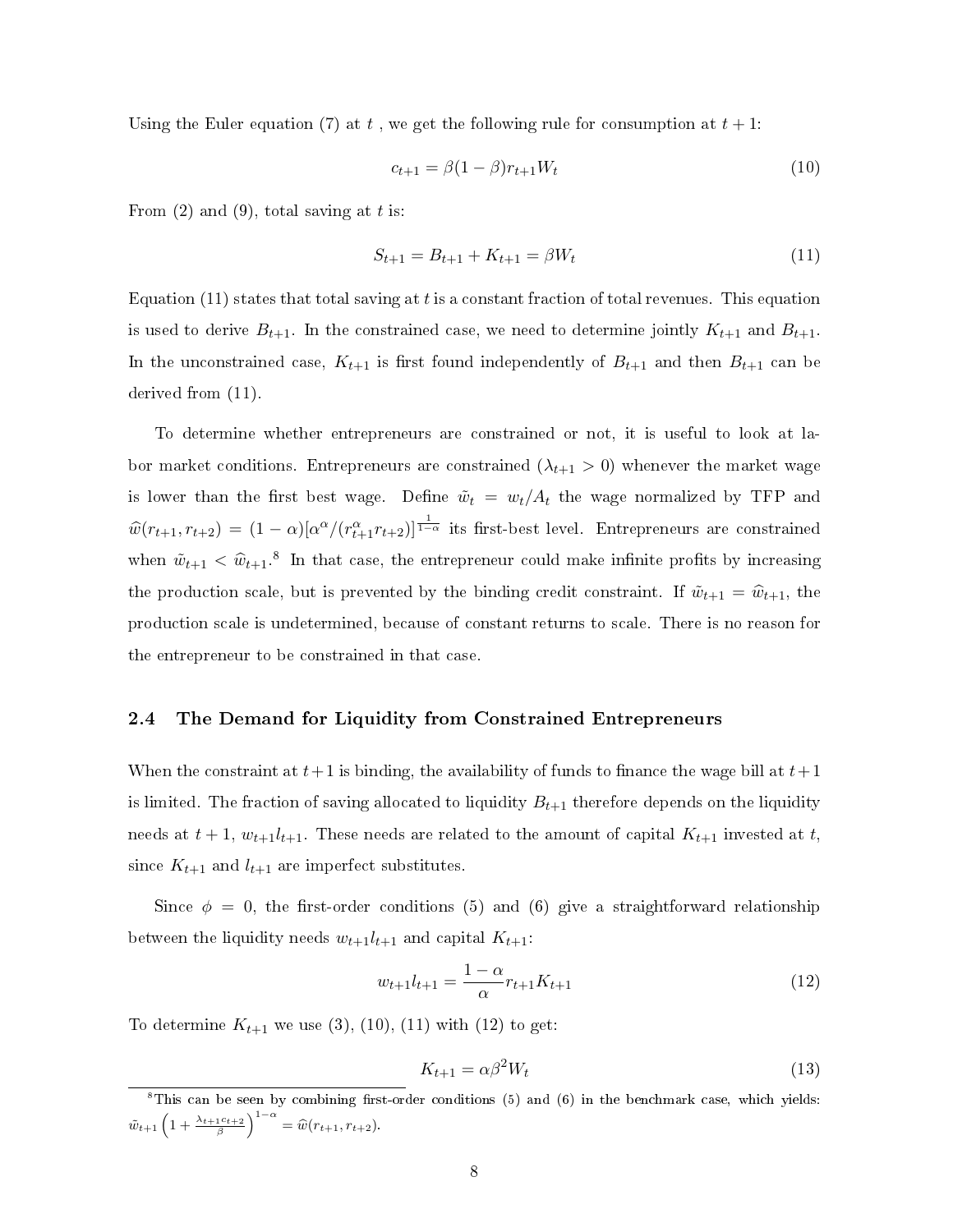Replacing in (11), we obtain:

$$
B_{t+1} = \beta (1 - \alpha \beta) W_t \tag{14}
$$

Moreover, since  $\phi = 0$ ,  $B_{t+2} = 0$ . From (11), it is interesting to notice that the demand for liquidity  $B_{t+1}$  is proportional to the entrepreneurs saving  $S_{t+1}$ .

The key implication of (13) and (14) is that the ratio between  $B_{t+1}$  and  $K_{t+1}$  is constant:

$$
\frac{B_{t+1}}{K_{t+1}} = \frac{1 - \alpha \beta}{\alpha \beta} \tag{15}
$$

This implies that, contrary to standard models, capital and bonds are complements, because bonds are needed to finance the wage bill, which is proportional to capital. Indeed, the bondcapital ratio is decreasing in  $\alpha$ , the share of capital in the value added. The higher  $\alpha$ , the lower the amount of bonds needed to finance labor. An important consequence of this result is that growth in K will naturally generate growth in  $B$ , leading to so-called "global imbalances".

The complementarity between liquidity and capital is in sharp contrast with the case where entrepreneurs are unconstrained. In the unconstrained case, capital and the demand for bonds are substitutes. Indeed, capital is determined by (5), and the demand for bonds is determined by the amount of saving that is not used for capital, just as in standard models.

## 3 A Small Open Economy Model

The entrepreneurs described above are incorporated in a small open economy model. There are two groups of entrepreneurs, with each group starting a project at alternating dates. Labor is supplied by hand-to-mouth workers. Entrepreneurs can lend or borrow at the world interest rate  $r_t$ . We assume that the rest of the world has a constant productivity growth  $g^*$ , a discount factor  $\beta^*$ , and no financial frictions. Hence the world interest rate is constant at  $r^* = (1+g^*)/\beta^*$ .

We assume that the small open economy is defined by the benchmark, that is by  $\phi = 0$  and  $\kappa = 1$ . Both hypotheses are justified by poor legal enforcement in emerging countries. The discount factor  $\beta$  is the same as in the rest of the world,  $\beta = \beta^*$ , and the productivity growth rate is  $g_t = 1 - A_t/A_{t-1}$ . After describing entrepreneurs and the labor market in this economy, we describe the dynamics and the steady state for a constant growth rate  $g$ . Then, we examine examples of temporary increases in growth. It will be convenient to normalize the variables by  $A_t$  and denote  $\tilde{X}_t = X_t/A_t$ .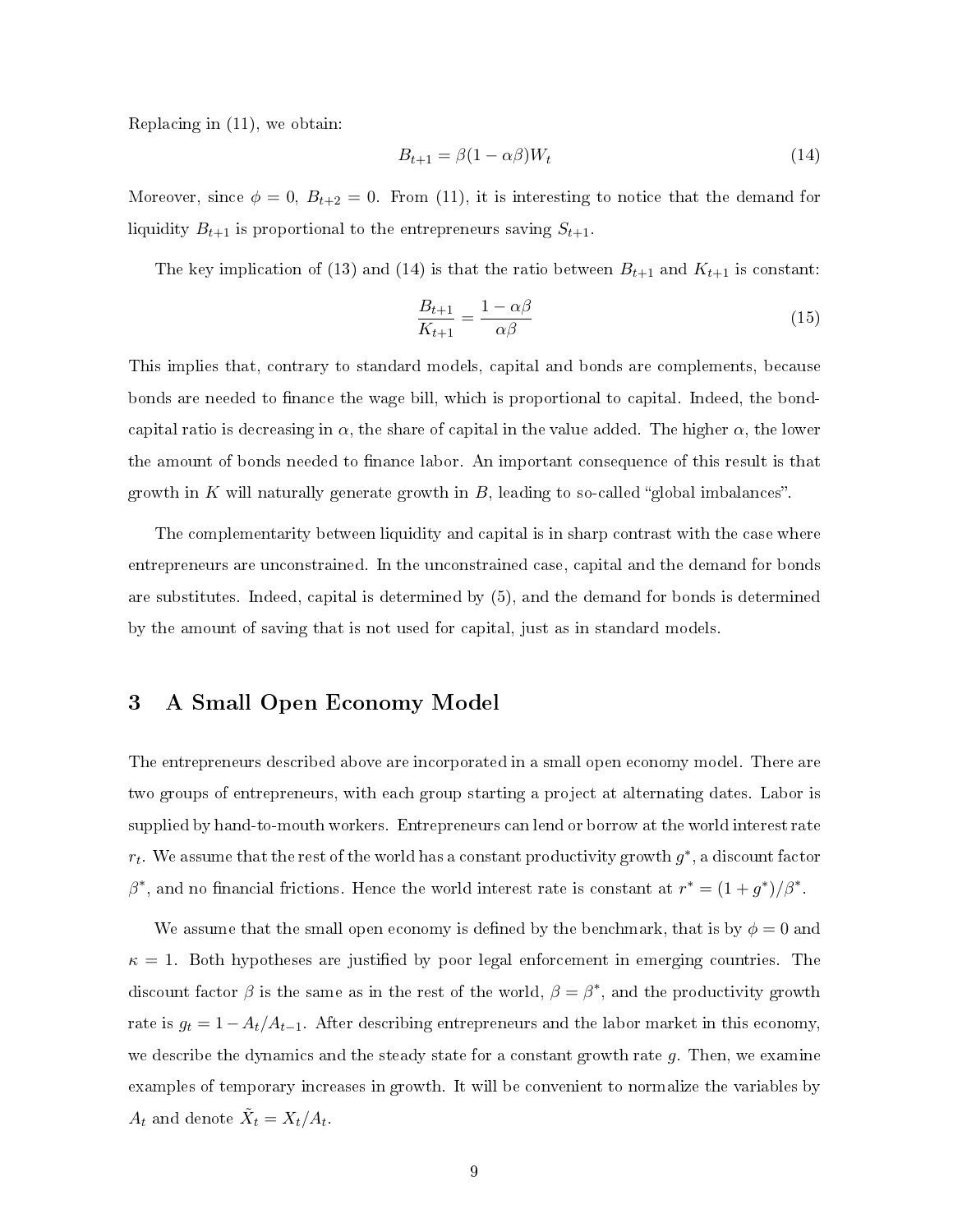#### 3.1 Two Groups of Entrepreneurs

Each entrepreneur has access to a project every two periods. There are two groups of entrepreneurs, each with mass one, with overlapping projects. One group of entrepreneurs gets a project in odd periods, while the other group gets a project in even periods. The analysis of a single entrepreneur, described in the previous section, can be easily extended by slightly changing the notation. Denote by  $\tilde{B}_{t+1}^1$  and  $\tilde{B}_{t+1}^2$  the demands for bonds of entrepreneurs who are respectively in their investment and in their production periods (i.e., entrepreneurs who have started their project at time t and at time  $t + 1$ ). Then, from (14) we have:

$$
\tilde{B}_{t+1}^1 = \frac{\beta(1-\alpha\beta)}{1+g_{t+1}}\tilde{W}_t
$$
\n(16)

$$
\tilde{B}_{t+1}^2 = 0 \tag{17}
$$

and the total demand for bonds at time t is:  $\tilde{B}_{t+1} = \tilde{B}_{t+1}^1 + \tilde{B}_{t+1}^2$ .

The two groups of entrepreneurs never interact on the domestic labor market, as they only hire labor in their production period. Since the world interest rate  $r^*$  is given, the dynamics of the two groups can be studied independently from each other. As entrepreneurs are identical within a given category, the behavior of the aggregate economy is obtained simply by summing their policy functions.

#### 3.2 Labor Market

#### 3.2.1 Labor demand

In the previous section we showed that entrepreneurs are constrained when  $\tilde{w}_{t+1} < \hat{w}(r^*, r^*) =$  $(1-\alpha)\alpha^{\frac{\alpha}{1-\alpha}}/r^{*\frac{1+\alpha}{1-\alpha}}$ . We simply denote  $\hat{w}(r^*, r^*)$  by  $\hat{w}(r^*)$ . In this case, labor demand is determined by the credit constraint. In the unconstrained case, labor demand is undetermined as long as entrepreneurs have enough funds. The maximum labor demand in this case is

$$
\bar{l}_{t+1}(\tilde{W}_t, \tilde{w}_{t+1}) = \frac{(1-\alpha)r^*\beta^2 \tilde{W}_t}{(1+g_{t+1})\tilde{w}_{t+1}}
$$

Labor demand is then described as follows:

$$
l_{t+1} \in (0, \bar{l}_{t+1}) \quad \text{if } \tilde{w}_{t+1} = \hat{w} \tag{18}
$$

$$
l_{t+1} = \bar{l}_{t+1} \qquad \qquad \text{if } \tilde{w}_{t+1} < \hat{w} \tag{19}
$$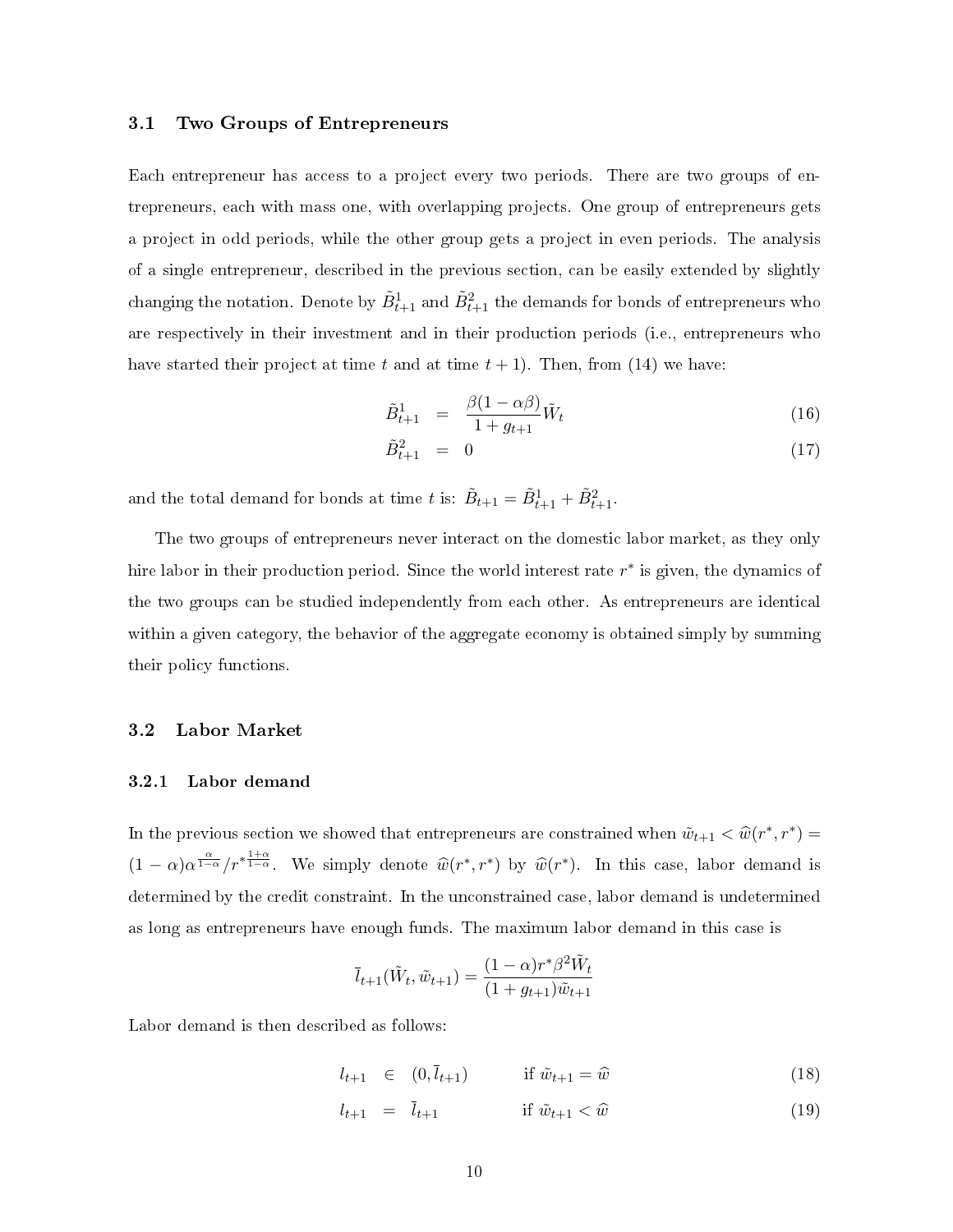#### 3.2.2 Labor supply

Labor is supplied domestically by a continuum of hand-to-mouth workers of mass one who do not have access to the production technology and consume all their income:  $c_t^w = w_t l_t$ .

We assume that workers have at most 1 unit of labor to supply and that they have a reservation wage equal to  $A_t \underline{w}$ . This gives the following labor supply equation:

$$
l_t \in (0,1) \qquad \text{if } \tilde{w}_t = \underline{w} \tag{20}
$$

$$
l_t = 1 \qquad \qquad \text{if } \tilde{w}_t > \underline{w} \tag{21}
$$

Labor supply is infinitely elastic around  $\tilde{w}_t = \underline{w}$ . For  $\tilde{w}_t > \underline{w}$ , workers supply the maximum amount of labor  $(l_t = 1)$  and their labor supply is inelastic. These different labor supply regimes will be especially relevant when we introduce FDI.

#### 3.2.3 Labor market equilibrium

It is useful to examine the equilibrium in the labor market as it influences the dynamics of the economy. There are three different situations for labor market equilibrium that are illustrated in Figure 2.  $l^S$  represents total labor supply, while  $l_1^D$ ,  $l_2^D$  and  $l_3^D$  represent labor demand for increasing levels of revenues  $\tilde{W}_t$ . These three states of labor demand result respectively in:  $(1)$  constrained firms with unemployment;  $(2)$  constrained firms with full employment;  $(3)$ unconstrained firms. They are illustrated by the three equilibria  $(1), (2),$  and  $(3)$ .

In case (1), entrepreneurs are too poor to hire all the workforce, even at their reservation wage  $\underline{w}$ . Therefore, the equilibrium wage is the one at which workers are indifferent between working and not working – which is precisely  $\bar{w}$  – so the equilibrium labor hired is  $\bar{l}_1 < 1$ . In case (2), entrepreneurs are able to hire all the workforce  $-$  so  $l_2 = 1$   $-$  but not to pay them at their marginal productivity – so  $\tilde{w}_2 < \hat{w}(r^*)$ . In case (3), entrepreneurs are sufficiently rich to offer the first-best wage to the workers, so  $\tilde{w}_3 = \hat{w}(r^*)$ .

#### 3.3 Dynamics and Balanced Growth Path

We now examine the dynamics and the steady state of this economy for a constant growth rate  $g$ . We first focus on the level of income  $\tilde{W}_t,$  which is the state variable, and then on the level of capital  $\tilde K_t$  and bonds  $\tilde B_t$ . We assume that the country starts with an income level,  $W_0,$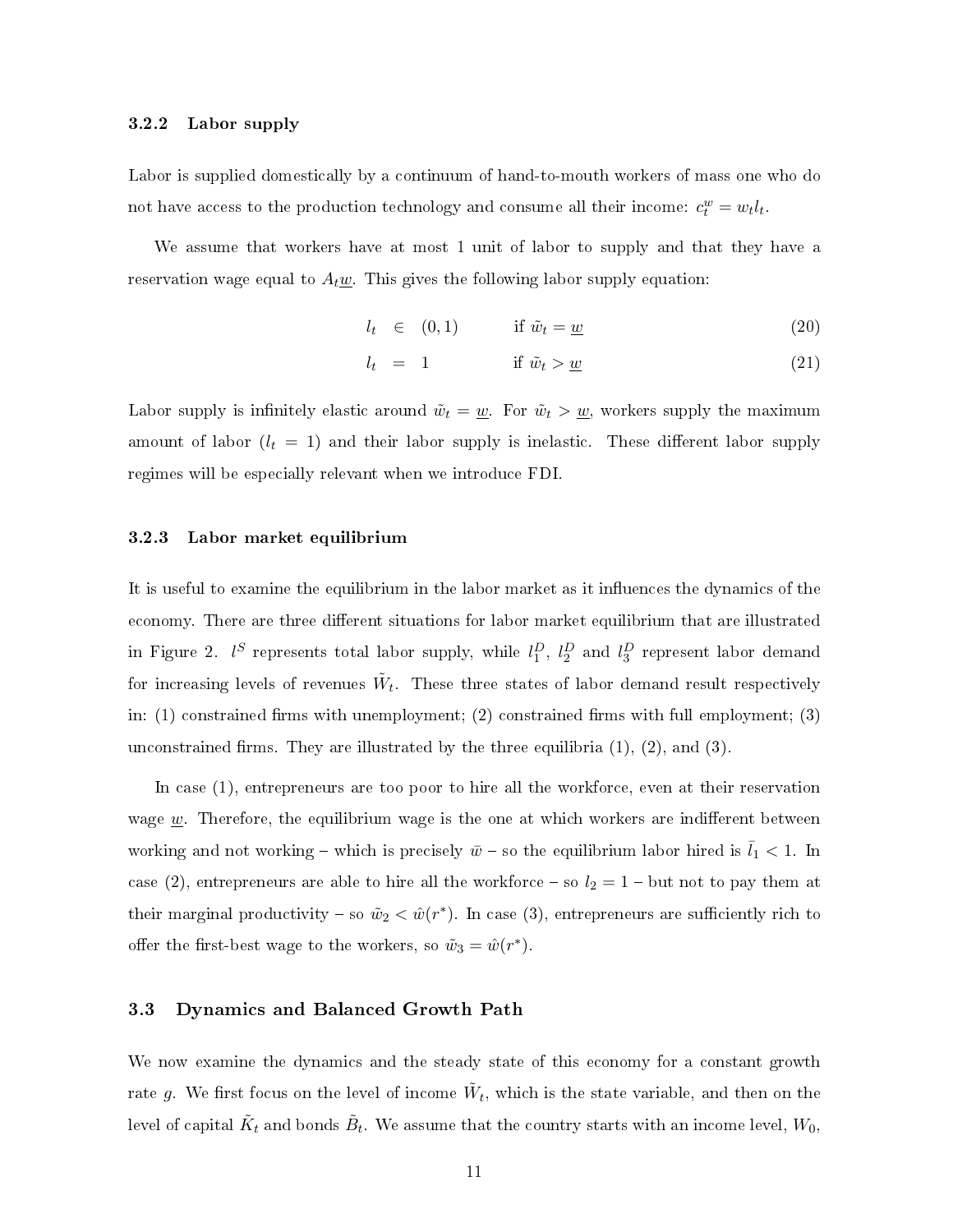below its steady state  $\tilde{W}$ . We show that when  $g=g^* ,$  entrepreneurs are constrained on their convergence path and have a demand for liquidity. But they accumulate sufficient funds over time to become unconstrained in the long run. On the other hand, when  $g > g^*$  entrepreneurs are always constrained in the long run.<sup>9</sup> We first characterize the steady with the following proposition:

Proposition 1 If  $\underline{w}<\left(\frac{r^*\beta}{1+\alpha}\right)$  $\frac{r^*\beta}{1+g}\Big)^{\frac{2}{1-\alpha}} \hat{w}(r^*),$  an equilibrium where  $\tilde{K}_t, \ \tilde{B}_t,$  and  $\tilde{W}_t$  are stationary exists. Entrepreneurs are constrained in the stationary equilibrium if  $g > g^*$  and unconstrained if  $g = g^*$ . This equilibrium is characterized by the following:

(i)  $\tilde{K}_t = \bar{\tilde{K}} = \left( \alpha \left( \frac{\beta}{1 + \alpha} \right) \right)$  $\left(\frac{\beta}{1+g}\right)^2\bigg)^{\frac{1}{1-\alpha}}$ . (ii)  $\tilde{B}_t = \bar{\tilde{B}} = \frac{1-\alpha\beta}{\alpha\beta}\bar{\tilde{K}}$  if  $g > g^*$  and  $\bar{\tilde{B}}$  is undetermined if  $g = g^*$ . (iii)  $\tilde{W}_t = \overline{\tilde{W}} = \overline{\tilde{K}}^{\alpha}$  if  $g > g^*$  and  $\overline{\tilde{W}}$  is undetermined if  $g = g^*$ .

The equilibrium of  $\overline{B}$  and  $\overline{\widetilde{W}}$  is then unique if  $g > g^*$ .

We leave the proof of this proposition to the Appendix. We will instead focus on the dynamics and illustrate this proposition graphically. Let us simply mention here that the indeterminacy of  $\bar{\tilde{B}}$  and  $\overline{\tilde{W}}$  when  $g=g^*$  is a typical feature of unconstrained infinite-horizon small open economies.

The dynamics depend on whether the credit constraint is binding or not and whether there is full employment. This corresponds to the three situations described for the labor market. Denote by  $W_1$  the threshold level of revenue where there is full employment, but entrepreneurs are still constrained; and by  $W_2 > W_1$  the threshold where entrepreneurs are no longer constrained. This can be related to Figure 1. In case (1),  $\tilde{W}_t < W_1$ ; in case (2),  $W_1 < \tilde{W}_t < W_2$ ; and in case (3),  $\tilde{W}_t > W_2$ . The condition for the unconstrained economy and the values for  $W_1$  and  $W_2$  are derived in the Appendix.

<sup>&</sup>lt;sup>9</sup>The case  $g > g^*$  is inconsistent with the small economy assumption in the steady state. However, it is still of interest to examine this case as we will later look at an example where the economy grows temporarily faster. An alternative would be to consider the case  $\beta < \beta^*$ , which also implies that entrepreneurs are constrained in the steady state. While this assumption is commonly used in the literature, we do not find it convincing to explain international capital flows by differences in preferences.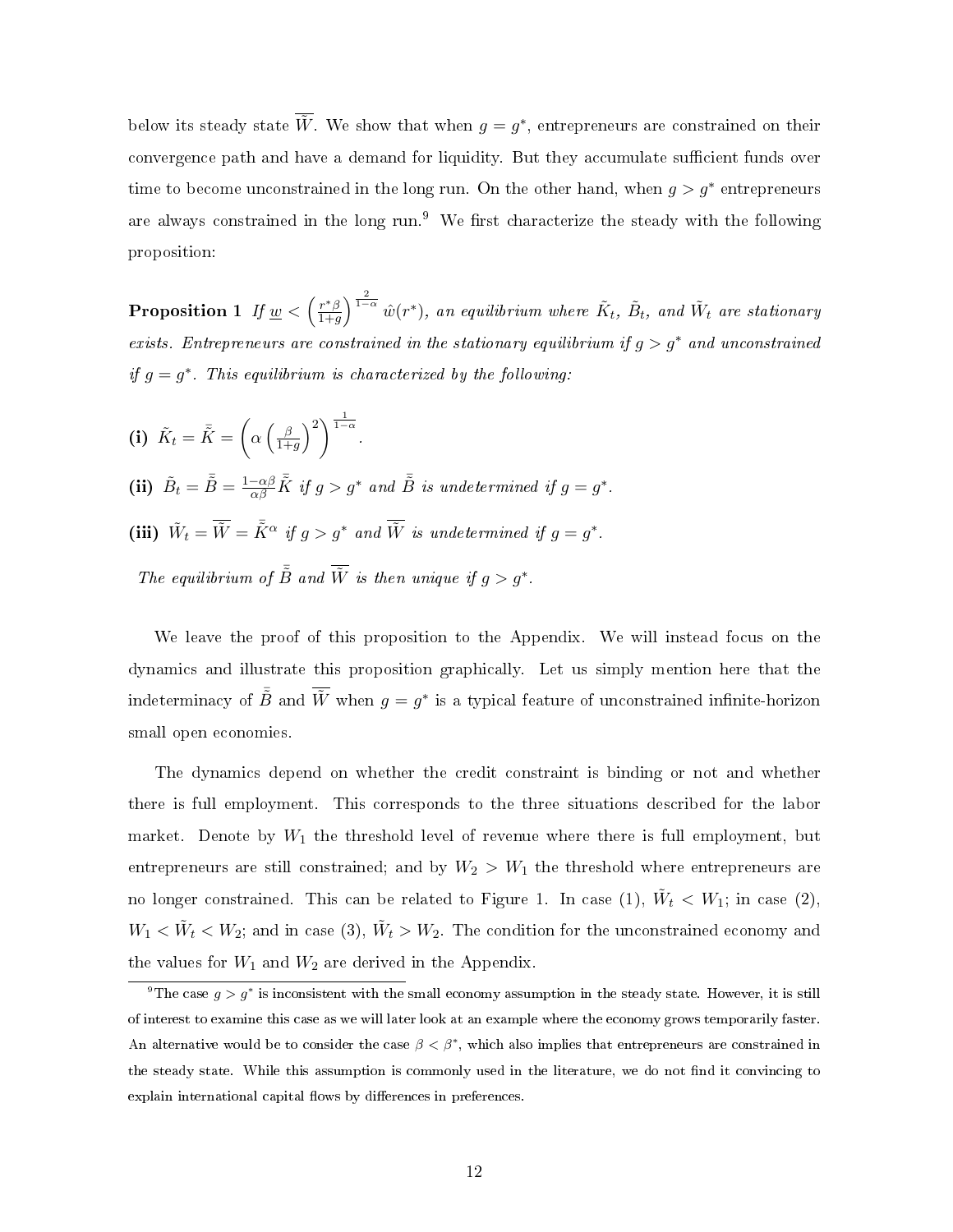Using the definition of  $\tilde{W}_t$ , the dynamics of firms' revenues are described by:

$$
\tilde{W}_{t+2} = \left(\frac{\tilde{K}_{t+1}^{\alpha} l_{t+1}^{1-\alpha}}{1+g}\right) + r^* \tilde{B}_{t+2}
$$
\n(22)

where:

$$
\tilde{K}_{t+1} = \min \left\{ \alpha \beta \left( \frac{\beta}{1+g} \right) \tilde{W}_t, \hat{K}(r^*) \right\} \tag{23}
$$

$$
l_{t+1} = \min\left\{1, \bar{l}(\tilde{W}_t, \underline{w})\right\} \tag{24}
$$

$$
\tilde{B}_{t+2} = \max \left\{ 0, r^* \frac{\beta^2}{(1+g)^2} \tilde{W}_t - \frac{r^* \hat{K}(r^*)}{1+g} - \frac{\hat{w}(r^*)}{(1+g)} \right\}
$$
\n(25)

where  $\hat{K}(r^*) = (\alpha/r^{*2})^{\frac{1}{1-\alpha}}$  is the first-best efficient capital stock. This implies the following dynamics in each of the three cases:

$$
\tilde{W}_{t+2} = \frac{r^{*2}\beta^2}{(1+g)^2} \left(\frac{\hat{w}(r^*)}{\underline{w}}\right)^{1-\alpha} \tilde{W}_t \qquad \text{in case (1)}
$$
\n(26)

$$
= \left[ \alpha \frac{\beta^2}{(1+g)^2} \tilde{W}_t \right]^\alpha \qquad \text{in case (2)}
$$
 (27)

$$
= \frac{r^{*2}\beta^2}{(1+g)^2}\tilde{W}_t \qquad \text{in case (3)}
$$
 (28)

In cases (1) and (2), when  $\tilde{W}_t$  <  $W_2$ , entrepreneurs cannot reach the first-best level of capital, so that  $\tilde{K}_{t+1} = \alpha \beta \left( \frac{\beta}{1 + \beta} \right)$  $\frac{\beta}{1+g}$   $\bigvee \tilde{W}_t$  and  $\tilde{B}_{t+2} = 0$ . The difference between case (1) and case (2) is that, in the former, there is unemployment  $(l_t = \overline{l}(\tilde{W}_t, \underline{w}))$  while in the latter, all the workforce is hired  $(l_t = 1)$ .

Finally, in case (3), when  $\tilde{W}_t > W_2$ , firms are sufficiently rich to achieve the first-best level of capital  $\tilde{K}_{t+1} = \hat{K}(r^*)$ . Besides,  $\tilde{B}_{t+2}$  is equal to  $\left(r^*\frac{\beta^2}{(1+r^2)^2}\right)$  $\frac{\beta^2}{(1+g)^2}\tilde{W}_t - \frac{r^*\hat{K}(r^*)}{1+g} - \frac{\hat{w}(r^*)}{(1+g)}$  $\frac{\hat{w}(r^*)}{(1+g)}\bigg),$ which represents the amounts of savings cumulated over two periods  $\left(\frac{\beta^2}{(1+\epsilon)^2}\right)$  $\frac{\beta^2}{(1+g)^2} r^* \tilde{W}_t$ , minus the intertemporal, growth-adjusted, costs of production  $\left(\frac{r^*\hat{K}(r^*)}{1+g} + \frac{\hat{w}(r^*)}{(1+g)}\right)$  $\frac{\hat{w}(r^*)}{(1+g)}$ . The dynamics of  $\tilde{W}$ depend linearly on its past values because (i) under log utility, savings are proportional to revenues, (ii) under constant returns to scale, the return on capital is linear and, (iii) under profit maximization, the returns on capital and bonds are equalized.

Figure 3 represents the dynamics of  $\tilde{W}$  when  $g=g^*$ . In case (1), the dynamics are linear in  $\tilde{W}$ , which is the result of constant returns to scale and a hyper-elastic supply of labor at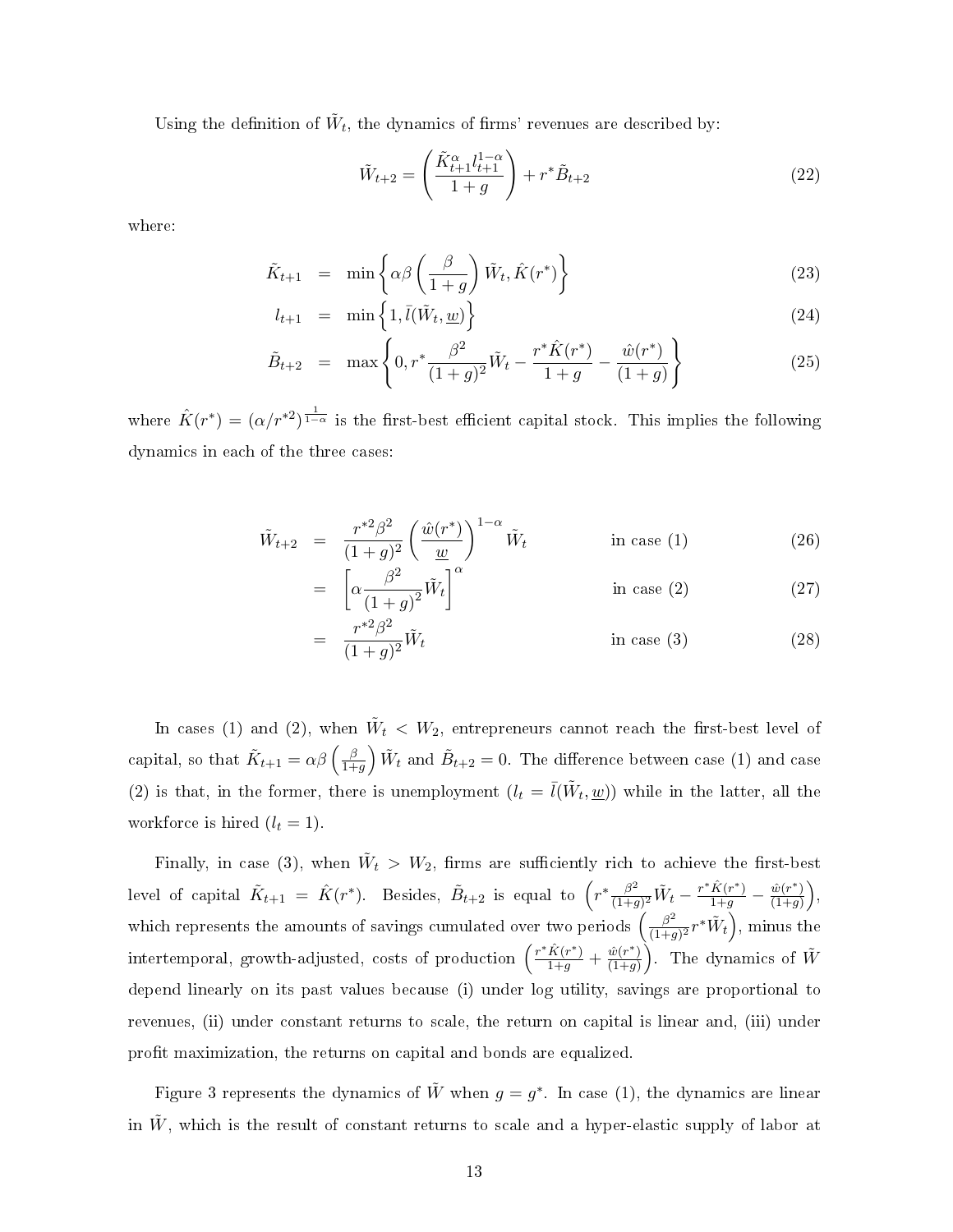$\tilde{w} = \underline{w}$ . Since we assume that  $\underline{w} < \hat{w}(r^*)$ , entrepreneurs' revenues are increasing along these dynamics. This is reflected in the fact that the first part of the curve  $(1)$  is above the 45-degree line. When entrepreneurs use the whole workforce, i.e., in case (2) where  $W_1\,<\,\tilde W_t\,<\,W_2,$ the dynamics become concave because the marginal returns to capital are decreasing, due to a constant labor supply. The economy reaches its steady state when  $\tilde{W}_t$  reaches  $W_2.$ 

To better understand the dynamics, we now turn to the evolution of capital and bonds in the convergence process. The dynamics of  $\tilde K_{t+1}$  are summarized by (23).  $\tilde B_{t+1}$  is then simply the share of saving  $\beta \tilde{W}_t/(1+g)$  that is not invested in production, while  $\tilde{B}_{t+2}$  is given by (25). Figure 4 shows the evolution of these three variables as a function of  $\tilde{W}_t$  . The first striking result is that  $\tilde{K}_{t+1}$  and  $\tilde{B}_{t+1}$  move in the same direction when the entrepreneur is constrained  $(\tilde{W}_t < W_2)$ . This illustrates the complementarity between the two variables. This contrasts with the unconstrained case  $\tilde{W}_t\geq W_2,$  where  $\tilde{B}_{t+1}$  moves independently from  $\tilde{K}_{t+1}.$ The evolution of  $\tilde{B}_{t+2}$  complements the analysis:  $\tilde{B}_{t+2}=0$  when firms are constrained because they liquidate their bond holdings in  $t+1,$  while  $\tilde{B}_{t+2}$  moves independently from  $\tilde{K}_{t+1}$  in the unconstrained case. This implies that when all entrepreneurs are constrained, the domestic net foreign asset will comove with capital.

The second result from Figure 4 is that the long-run capital stock corresponds to its firstbest level  $\hat{K}(r^{*})$ . The reason is that the balanced growth path entails that the propensity to save  $\beta$ , multiplied by the aggregate return on past saving, accommodates the growth in investment needs  $1 + g$ . This implies that the aggregate return on saving is equal to  $(1 + g)/\beta$ on the balanced growth path. When  $g = g^*$ , this coincides with the world's interest rate  $r^*$ . The effect of credit constraints is then suppressed in the long run, because the opportunities of arbitrage between bonds and capital vanish. Therefore, despite being constrained during the convergence process, entrepreneurs are not constrained in the steady state.

Turning to the case  $g > g^*$ , we can see that entrepreneurs are constrained in the neighborhood of  $\tilde{K}$ . Figure 5 shows that  $\overline{\tilde{W}} < W_2$ , i.e., the constraint is binding in the steady state. This is because, when  $g > g^*$ , the long-term return on domestic capital  $(1 + g)/\beta$  is higher than the world interest rate  $r^*$ . This means that arbitrage opportunities are left because of the presence of binding credit constraints. The intuition for this result is that  $q$  commands the entrepreneurs' investment needs. When  $q$  is large, entrepreneurs become constrained and the return on their saving increases relative to the world's interest rate because they are not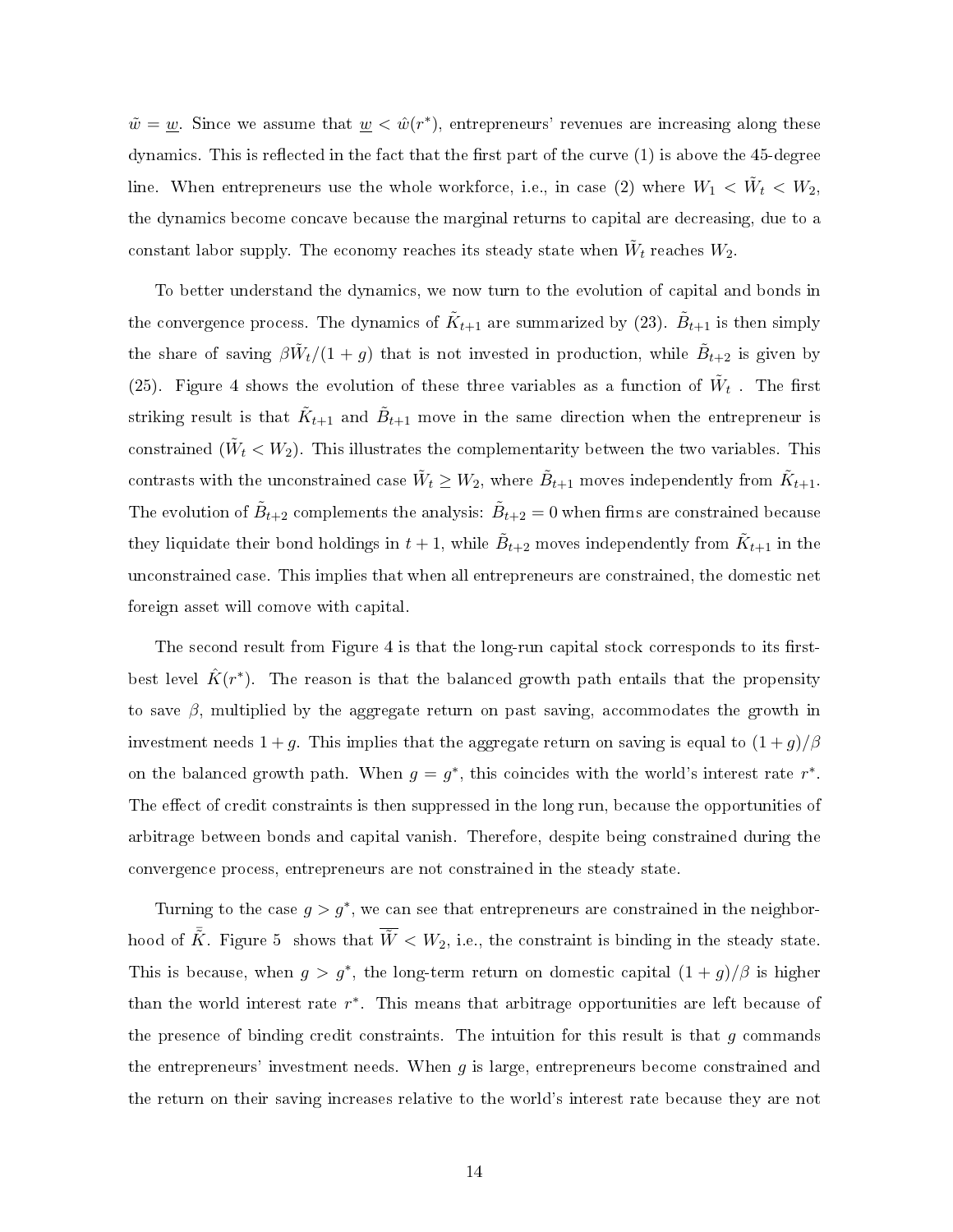able to keep up with the continuing increase in TFP, unless the return on bonds  $r^*$  or their propensity to save  $\beta$  increase.

This last result is important. It means that a higher growth rate overturns the classical result that entrepreneurs are eventually unconstrained. To generate credit constraints in the long run, it is therefore not necessary to assume a lower discount factor  $\beta$ . A higher growth rate plays the same role, since it increases the impatience rate of the economy  $(1 + g)/\beta$ . A demand for liquidity will therefore naturally appear in countries with high growth rates.

When entrepreneurs are constrained in the steady state, there is a simple expression for the current account and the ratio of current account to GDP is constant. Define the current account as  $CA_t = B_{t+1} - B_t$ . In a constrained steady state, we find:

$$
\frac{CA_t}{Y_t} = \frac{(1 - \alpha\beta)\beta g}{(1 + g)^2} \tag{29}
$$

Clearly, the current account surplus is permanently positive and increases with  $g$  (as long as  $g < 1$ ). A similar result can be found for the ratio of investment to GDP.

To summarize, we find that the economy can be constrained on its convergence path or in a steady state when  $g > g^*$ . In each case, there is a demand for liquidity that has significant macroeconomic implications. It implies a current account surplus generated by high corporate saving. It also coincides with high investment levels and high output growth. All these features, documented in the Introduction, are present in the context of global imbalances.

#### 3.4 Experiences of Growth

Experiences of growth in emerging countries can be very different in terms of capital flows. depending on the source of growth. Here we examine two cases that lead to radically different outcomes: an economy experiencing temporarily higher TFP growth and an economy experiencing an improvement of its financial development. In the first case, there is a need for liquidity that leads to a capital outflow. In the second case, the need for liquidity is reduced, which leads to a capital inflow.

These two cases can be easily examined in our benchmark. In order to have a complete assessment of the dynamics of the economy, we need to combine the TFP-adjusted variables with the evolution of TFP, and to aggregate the two groups of entrepreneurs. We do this by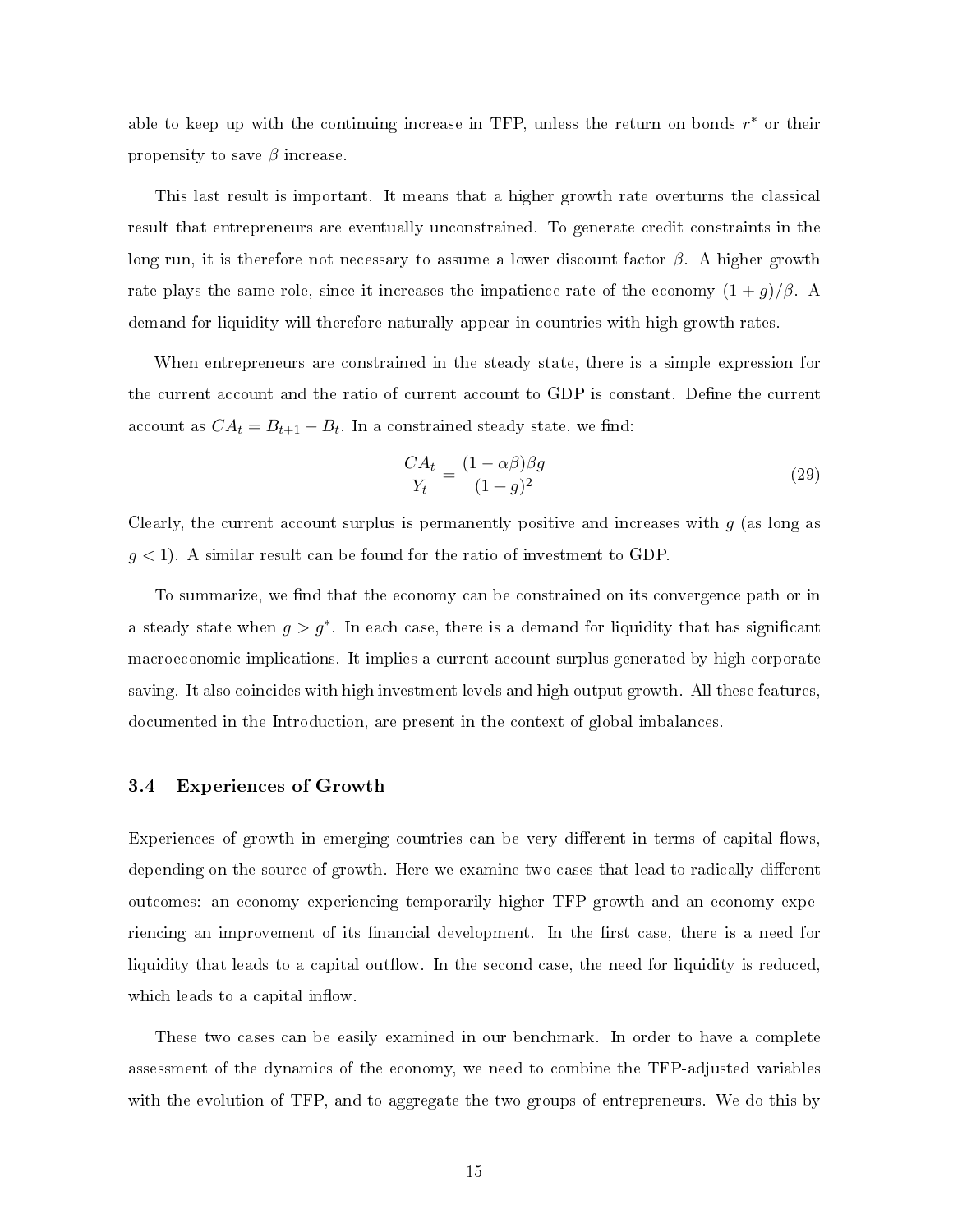assuming that these two groups are of equal size in terms of wealth.<sup>10</sup> First, we examine a TFP growth acceleration episode when  $\phi = 0$ . Second, we consider an increase in  $\phi$  from  $\phi = 0$ to  $\phi$  large enough so the entrepreneurs are no longer constrained.

#### 3.4.1 A temporary increase in  $g$

We first consider the impact of an increase in g starting from a steady state level where  $g = g^*$ . The dynamic equations (23)-(28) hold, but with a different growth rate  $g$ .<sup>11</sup> In terms of Figure 5, this implies that the economy is temporarily driven by the schedule characterized by  $g > g^*$ . If we start from an initial steady state when  $g = g^*$ , this means that we move from an unconstrained economy, starting at revenues level  $W_i,$  to a constrained one where the liquidity motive becomes effective. In the figure, this is represented by the convergence from  $W_i$  towards  $\tilde{W}$ . When the economy goes back to its initial growth rate, the economy returns to  $W_i$ .

As a numerical illustration, Figure 6 represents the effect of a  $1\%$  increase in TFP growth during 10 periods. We compare the effect of this growth acceleration on an economy with imperfect financial markets ("Constrained - Benchmark", represented by the solid lines), whose dynamics are described by  $(38)-(40)$ , to an economy with perfect financial markets ("Unconstrained - Benchmark", represented by the dashed lines), i.e., with  $\phi$  large enough so that entrepreneurs are never constrained and with  $\kappa = 0$ . In order to make the two cases comparable, we set the initial steady state of bonds in the unconstrained model equal to that of the constrained one. We consider capital, production and wages, represented as percentages from the initial steady state; and bonds, represented as a share of initial GDP. These bonds are also decomposed into the bond demand by entrepreneurs who are at the investment stage of their project,  $B^1$ , and the bond demand by entrepreneurs who are at the production phase,  $B^2$ .

The shock occurs while the economy is in a stationary equilibrium with  $g = g^* = 0$ . During 10 periods, domestic TFP increases steadily until it reaches a level 10% higher than initially. During this period, capital, production and wages increase, whether entrepreneurs are constrained or not. When entrepreneurs face financial frictions, however, capital accumulation

 $10$ In the constrained steady state, this is not an assumption but a result stemming from the equal number of entrepreneurs in each group and the unique steady state. However, when we consider the convergence dynamics, we have to make assumptions on the initial wealth of the two groups.

<sup>&</sup>lt;sup>11</sup>The increase in  $g$  is taken as exogenous. An interesting extension of our analysis would be to consider endogenous growth changes.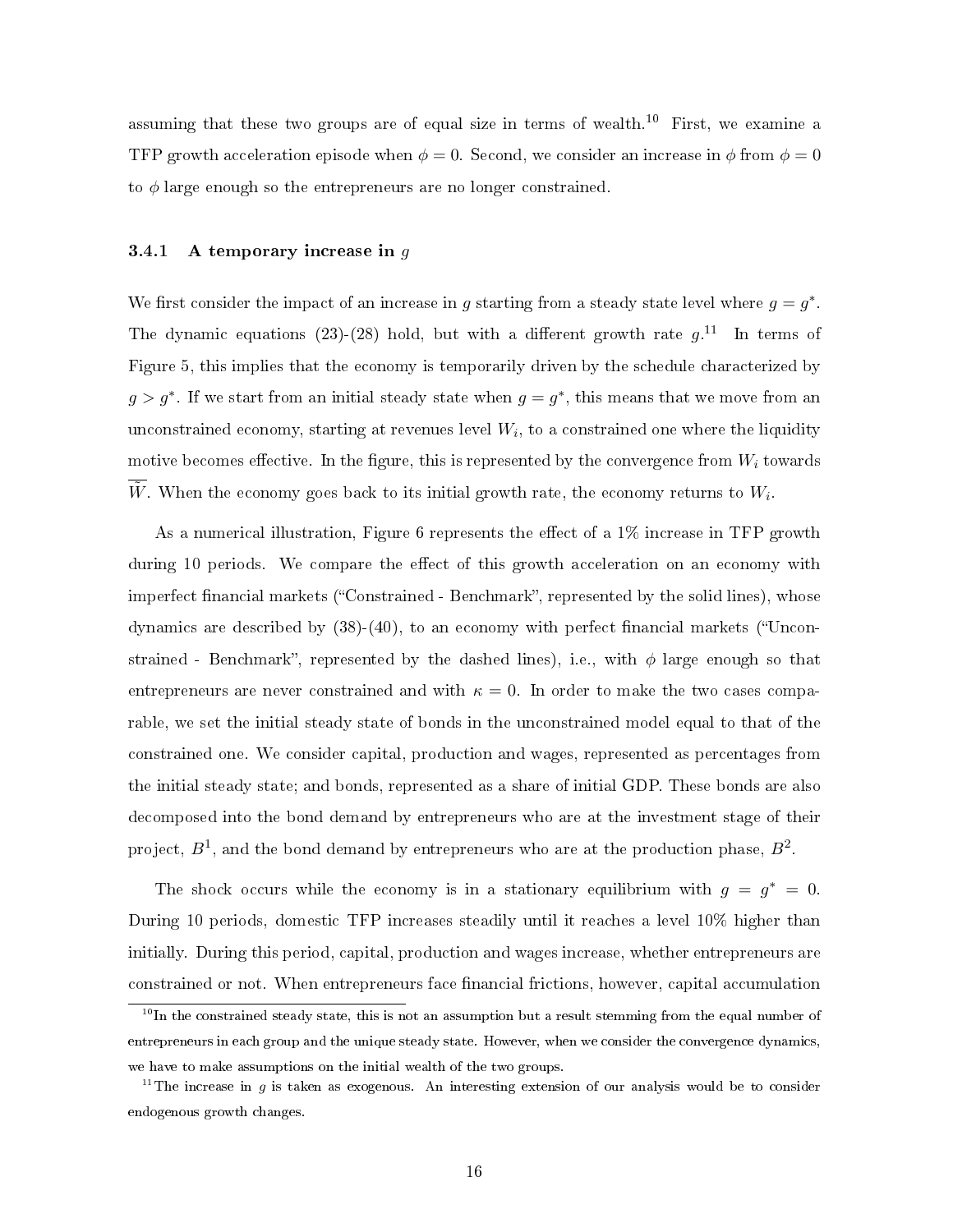is delayed. In that case, entrepreneurs can invest only after their revenues have sufficiently increased.

The main difference between the constrained and unconstrained economies lies in the reaction of capital flows: capital flows out if entrepreneurs are constrained while it flows in if they are unconstrained. In the constrained case, they have to secure liquidity ex ante, during the investment phase, in order to pay for the wage bill. In the unconstrained case, they can rely on a free access to financial markets to borrow in the production phase.<sup>12</sup> This temporary growth period leading to capital outflows from a constrained economy is clearly consistent with recent global imbalances.

#### 3.4.2 A permanent increase in  $\phi$

We now consider an episode of financial liberalization, where a country suddenly increases its level of financial development measured by  $\phi$ . Consider the extreme case of a country that switches instantaneously from a fully constrained state ( $\phi = 0$ ) to an unconstrained one ( $\phi$ large), while it is converging to the steady state with  $g = g^*$ . The effect of such an experiment is straightforward and is represented in Figure 3. Assume that  $\phi$  increases when revenues are at  $\tilde{W}_0$ . The stock of capital jumps permanently from the constrained level to its higher unconstrained level  $\hat{K}(r^{*}),$  which generates temporary growth. Bonds on the other hand, jump permanently to a lower level, which generates capital inflows.

This experiment shows that reforms promoting financial development generate a phase of output growth with capital inflows (this outcome is typical in models with credit constraints). In this case, the demand for liquidity is not the dominant mechanism. On the contrary, domestic reforms improving the functioning of nancial markets reduce or eliminate the need for liquidity, which enables a higher investment. Consequently, there is no systematic link between capital flows and growth and the relationship depends on the source of growth.

#### 3.5 Calibration and Sensitivity Analysis

So far, we have used the benchmark model for its tractability. However, this benchmark model is based on extreme assumptions:  $\phi = 0$  and  $\kappa = 1$ . Here, we relax these assumptions and

<sup>&</sup>lt;sup>12</sup>Unconstrained entrepreneurs still want to borrow in the production phase despite  $\kappa = 0$  since they want to smooth consumption.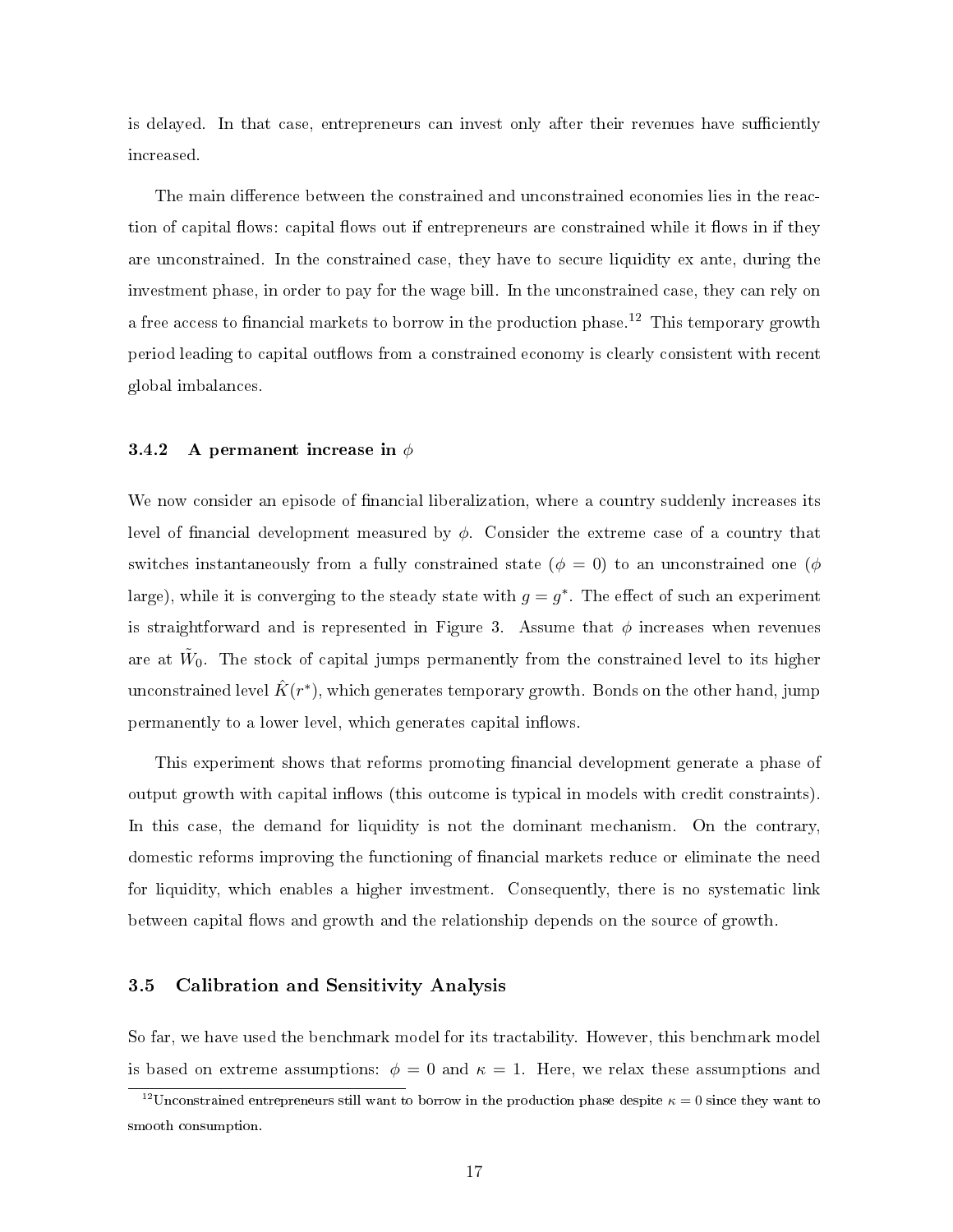calibrate these parameters more accurately, based on the values used in the literature and on targets based on the data. We then explore the sensitivity of our results to the parameters.

#### 3.5.1 Baseline calibration

First, to set  $\kappa$  we refer to the existing literature. We found a wide range of estimates for  $\kappa$ : for example, Rabanal  $(2003)$  finds estimates equal to 0.20-0.25 for the US and the Euro area while Ravenna and Walsh (2006) find that  $\kappa = 1$  is consistent with empirical evidence on aggregate US data. Barth and Ramey (2001), using data for trade credit from the U.S. Flow of Funds, report that over the period 1995-2000 net working capital (inventories plus trade receivables, net of trade payables) averaged an amount comparable to the investment in fixed capital, which, in our model, corresponds approximately to  $\kappa = 0.5$ . As a middle ground, we set  $\kappa = 0.75$ . As for  $\phi$ , we set it so that liquidity demand to GDP,  $B/Y$ , is equal to 40%, which is the value of gross external assets to GDP observed in our sample of six Asian countries in 2000.<sup>13</sup> This gives  $\phi = 0.2$ .

Consider now the impact of a ten-period 1% increase in growth within the calibrated model, represented by the dotted lines in Figure 6 ("Constrained - Calibrated"), along with the results of the benchmark model.<sup>14</sup> The main features of the benchmark model, that is, the high average demand for liquidity, the delay in the adjustment of capital and the increase in the demand for liquidity, are muted in the calibrated model, but are still present, even with a lower  $\kappa$  and a higher  $\phi$ . The smaller magnitude of the demand for liquidity lies in two interconnected facts: the lower demand for liquidity by entrepreneurs who invest  $(B^1)$  and the higher debt capacity of entrepreneurs who pay working capital  $(B^2)$ . The results of the benchmark case are therefore robust to a proper calibration.

#### 3.5.2 Sensitivity

Here we examine the sensitivity of the results to different values of  $\phi$  and  $\kappa$ .  $\phi$  is set to 0.1 and 0.4, along with its baseline calibration value 0.2.  $\kappa$  is set to 0.5 and 0.9, along with its baseline value 0.75. The results are represented in Figure 7. Since the effects on capital, production and wages are very similar across the different calibrations, we do not represent them.

<sup>&</sup>lt;sup>13</sup>The data on foreign assets is taken from Lane and Milesi-Ferretti (2007).

<sup>&</sup>lt;sup>14</sup>The simulations are run using Dynare (Juillard, 1996).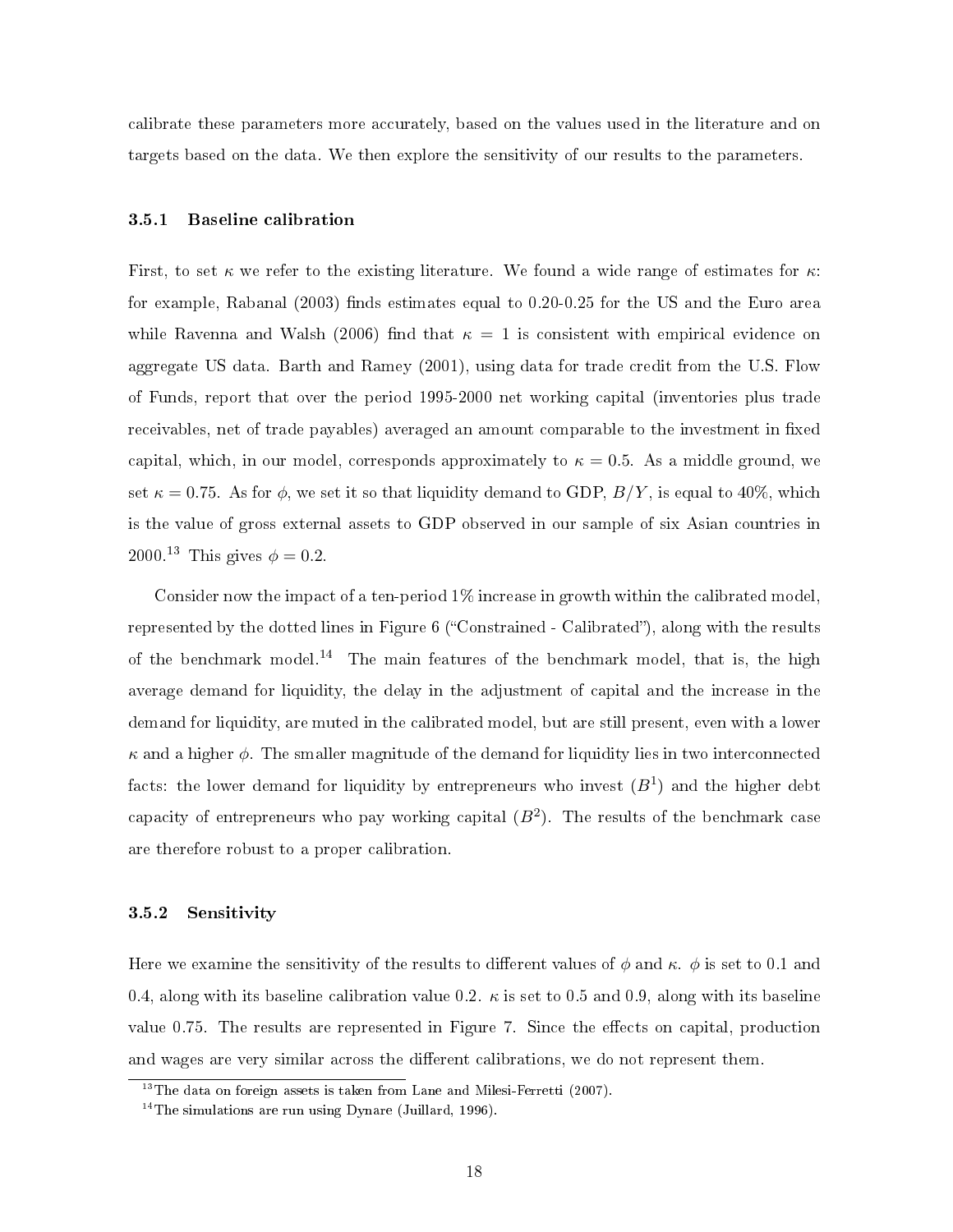A net capital outflow accompanies the growth increase for all the parameter values considered in Figure 7. In each case, the proportional increase in the demand for liquidity in the investment period,  $B^1$ , is significant, while borrowing in the production period,  $B^2$ , is limited. With a higher  $\phi$  it is easier to borrow in the production period (larger  $B^2$ ) and the demand for liquidity in the investment period can be smaller. Similarly, a smaller  $\kappa$  implies a smaller  $B^1$ . Overall, however, the proportional increase in the demand for liquidity in presence of higher growth is robust to changes in these two parameters.

## 4 Global imbalances

The analysis so far has been conducted by assuming that the emerging country is small, so that the interest rate is given. However, global imbalances have been taking place in a context where capital flows from emerging countries, especially China, can influence the world interest rate because of their size. We therefore extend our baseline small open economy to a twocountry economy. We show that the demand for liquidity in an emerging country leads to a lower world interest rate, higher investment and output in the rest of the world, and larger global imbalances. We show that these imbalances remain as long as the demand for liquidity is effective, in particular as long as the emerging economy has a higher TFP growth.

We consider an asymmetric world composed of an Emerging country similar to the one studied earlier and an Industrial country with a high level of nancial development, so that entrepreneurs are never constrained and have no need for working capital. Industrial country variables are denoted with an asterisk, so that  $\kappa^* = 0$  and  $\phi^*$  is large. The two countries are linked through the bond market as they can trade one-period bonds. Productivities  $A_t$  and  $A_t^*$ grow respectively at rate  $g$  and  $g^*$ . Otherwise, the two countries have the same characteristics.

We first study a balanced growth path where the Emerging country grows at a permanently higher growth rate than the Industrial country. Though unrealistic, the dynamics of the growth path are informative. We can show that a permanently higher growth rate in the Emerging country generates a permanent liquidity demand and a permanent current account surplus. Second, we consider the case where both countries grow at the same rate in the long run but with  $g$  temporarily larger than  $g^*$ . This experiment is simulated.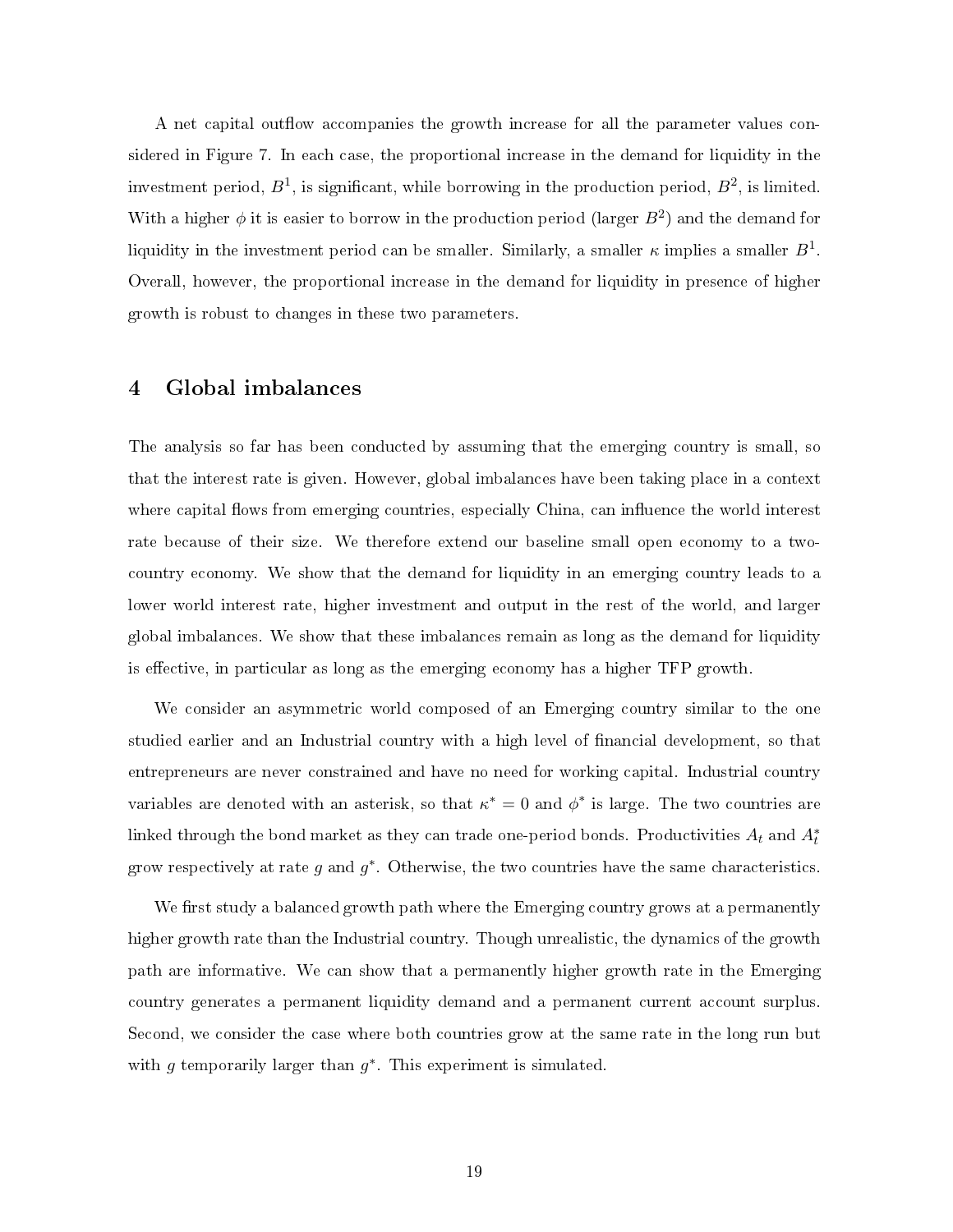#### 4.1 Balanced Growth Path

The balanced growth path with g permanently higher than  $g^*$  is characterized in the Appendix. Let  $\tilde{K}_t^* = K_t^* / A_t$  be the Industrial capital stock normalized by Emerging TFP. Let also  $\tilde{r}_t$  be the normalized interest rate:  $\widetilde{r}_t = r_t \left( \frac{A_0}{A_0^*} \right)$  $\int_{0}^{\frac{(1-\alpha)(t+1/2)}{2}}$ . The following Proposition characterizes a steady state where Emerging country entrepreneurs are constrained.

**Proposition 2** Assume  $g > g^*$ . When t goes to infinity, a growth path where entrepreneurs are constrained and  $\tilde{K}_t$ ,  $\tilde{K}_t^*$ ,  $\tilde{B}_t$ , and  $\tilde{r}_t$  are stationary exists and is characterized by the following:

(i)  $\tilde{K}_t = \bar{\tilde{K}} = \left(\frac{\alpha \beta^2}{(1+a)}\right)$  $\frac{\alpha\beta^2}{(1+g)^2}\bigg)^{\frac{1}{1-\alpha}}$ 

(ii) 
$$
\tilde{K}_t^* = \bar{\tilde{K}}^* = \frac{1-\alpha\beta}{\alpha\beta}\bar{\tilde{K}}
$$

(iii)  $\tilde{B}_t = \bar{\tilde{B}} = \frac{1-\alpha\beta}{\alpha\beta}\bar{\tilde{K}}$ 

$$
\text{(iv)}\ \widetilde{r}_t = \overline{\widetilde{r}} = \left[\alpha \left(\frac{1-\alpha\beta}{\alpha\beta} \left(\frac{\alpha\beta^2}{(1+g)^2}\right)^{\frac{1}{1-\alpha}}\right)^{\alpha-1}\right]^{\frac{1}{2}}
$$

Steady-state Emerging capital stock and bonds are the same as in the small open economy (see Proposition 1). Since  $g > g^*$ , the Emerging country is always constrained so that the liquidity demand implies that capital and bonds move in parallel. The interesting new result in the two-country economy is that the Industrial capital stock grows at the Emerging country growth rate. Moreover, Proposition 2 implies that the "imbalance" of the Industrial country, measured as  $B_t^*/Y_t^*$ , grows more negative over time. In other words, if the Emerging country grows permanently faster than the Industrial country, global imbalances can grow permanently.

Both countries benefit from global imbalances in the steady state. Since, Industrial entrepreneurs are unconstrained, they are the providers of liquidity to Emerging entrepreneurs. This enables a higher growth in the Emerging country. At the same time, Industrial entrepreneurs receive cheaper funding from Emerging entrepreneurs, which allows them to increase their capital stock. It actually increases at the same rate as Emerging productivity.<sup>15</sup>

<sup>&</sup>lt;sup>15</sup>It can be shown that consumption in the Industrial country also grows at a higher rate than the fundamental growth rate  $g^*$ .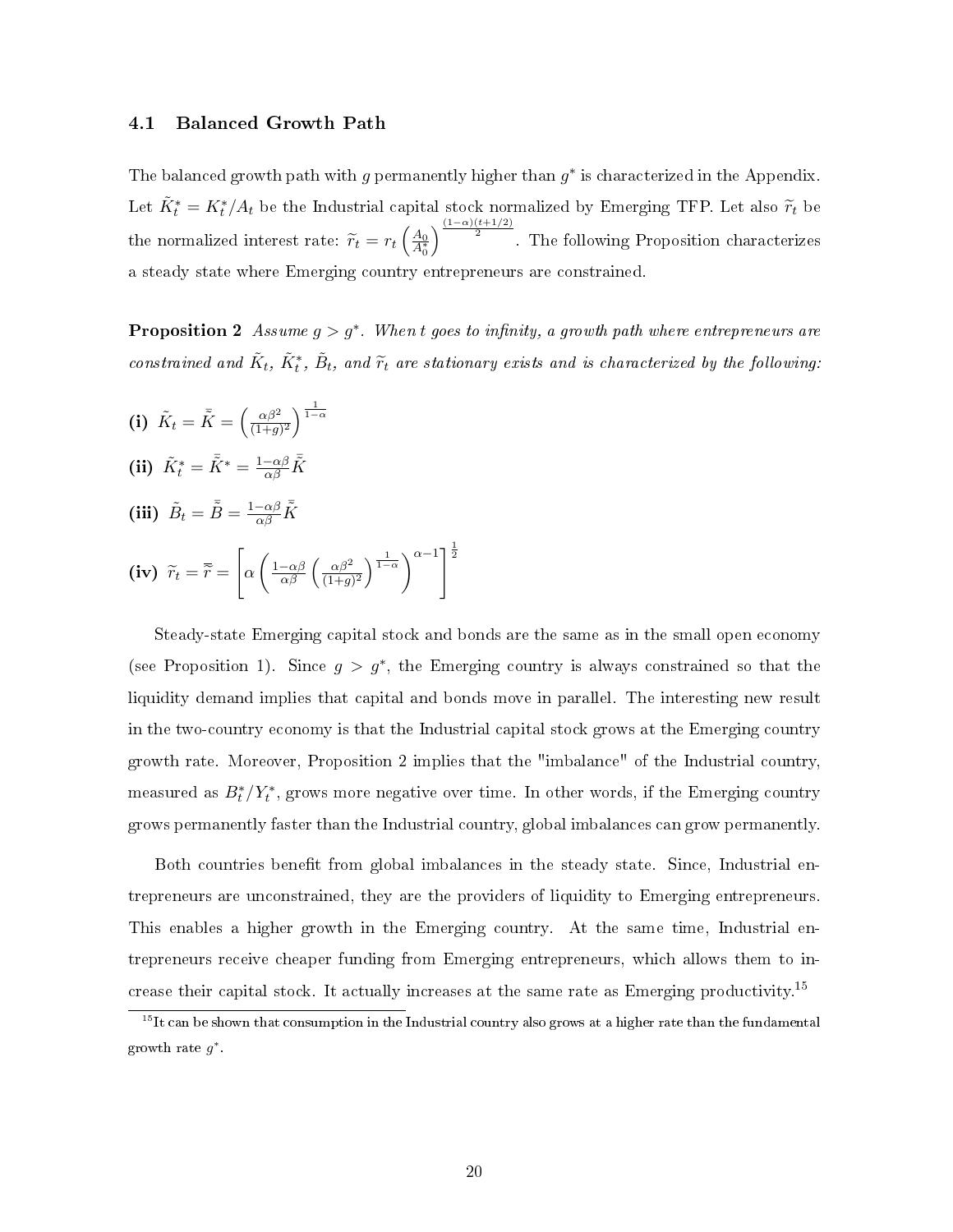#### 4.2 A Temporary Increase in g

A more realistic scenario is to assume that the higher growth rate in the Emerging country is temporary. Here, we simulate the impact of the same temporary increase in the domestic growth rate as in the previous section. The Emerging country's TFP grows at a rate  $g = 1\%$ for 10 periods. We compare the resulting effects when the Emerging country is constrained, as in the benchmark case, and when it is unconstrained. The results are represented in Figure 8. The reaction of the Emerging economy follows closely the reaction of the small open economy studied in the previous section. Indeed, the entrepreneurs' liquidity motive to hold bonds dominates the arbitrage motive. This implies that the Emerging country experiences capital outflows instead of capital inflows, which translates into global imbalances: the debt level of the Industrial country has to increase.

The impact on the world interest rate differs dramatically in the constrained and unconstrained cases. In order to make the Industrial country more willing to supply bonds, the world interest rate has to decrease in the constrained case. In the unconstrained case, on the contrary, the interest rate increases as a response to the decrease in bond demand. As a result, the Industrial capital stock increases in the constrained case, while the opposite happens in the unconstrained case. In the constrained case, growth in the Emerging country is a boon for the Industrial country, because the additional resources of Emerging entrepreneurs are partly transferred to Industrial entrepreneurs. This contrasts with the standard unconstrained case, where the spillover of higher growth is negative.

## 5 Discussion

The model has been kept simple to illustrate the mechanism behind the demand for liquidity. But this mechanism holds in a wider context. In this section we examine four important extensions: i) uncertainty; ii) FDI; iii) capital account liberalization; iv) public debt and international reserves. While the basic mechanism may still hold in each of these extensions, they each add interesting elements to the analysis.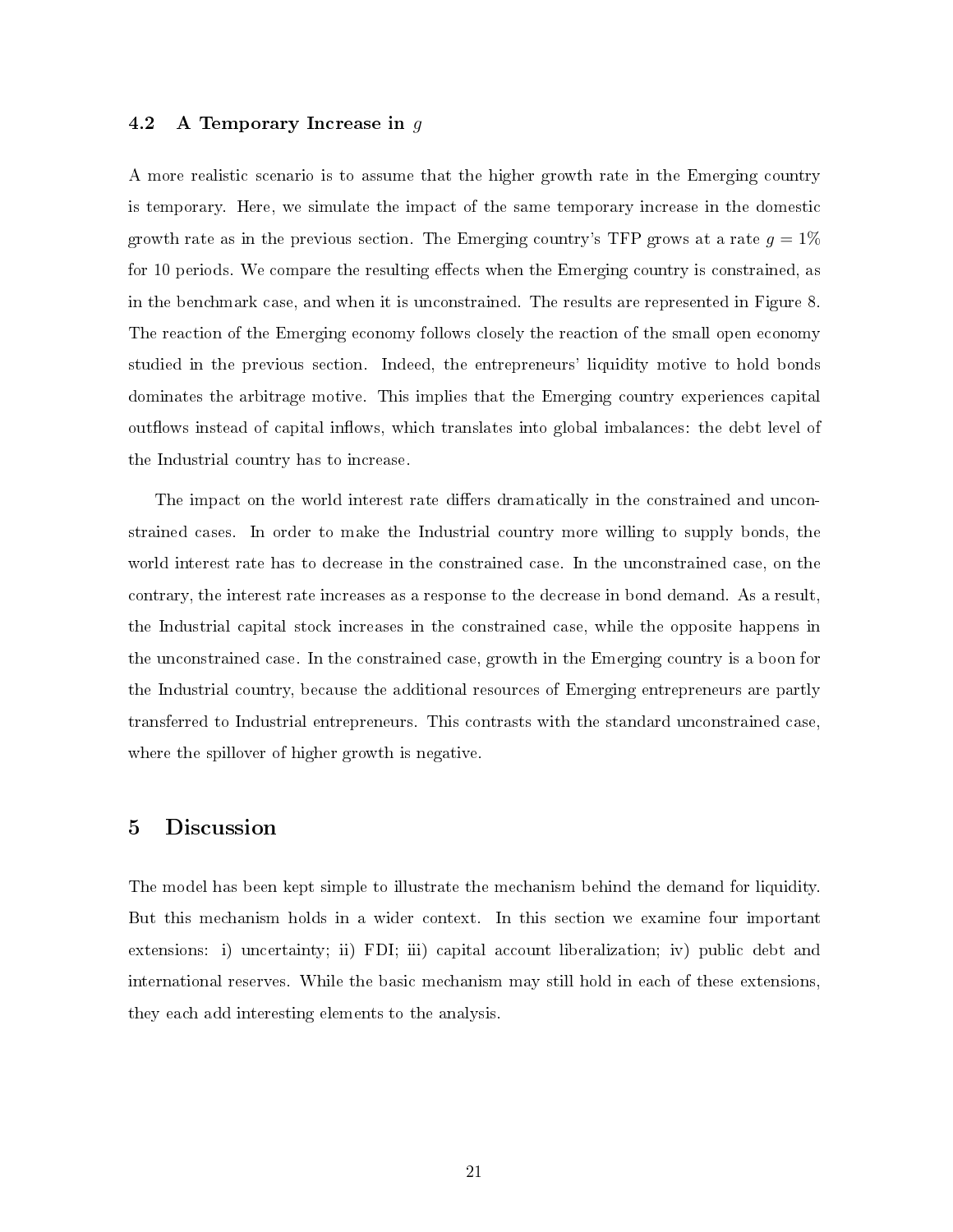#### 5.1 Uncertainty

The basic mechanism behind the demand for liquid assets arises with perfect foresight. The presence of uncertainty introduces additional mechanisms, such as precautionary saving, affecting capital flows. Fully solving the model with uncertainty has to be done numerically, but the main channels can be found from first order conditions. Assume that there is uncertainty about future TFP (revealed in  $t + 2$ ), while entrepreneurs know the productivity of current project (revealed in  $t$ ). In this case, first order conditions become:

$$
\alpha \left( \frac{K_{t+1}}{A_{t+1} l_{t+1}} \right)^{\alpha - 1} = r^{*2} \left( 1 + \frac{\lambda_{t+1}}{\beta E_t \left\{ \frac{1}{c_{t+2}} \right\}} \left( 1 - \frac{\phi}{r^{*2}} \right) \right)
$$
(30)

$$
(1 - \alpha) \left(\frac{K_{t+1}}{A_{t+1}l_{t+1}}\right)^{\alpha} = r^* w_{t+1} \left(1 + \frac{\lambda_{t+1}}{\beta E_t \left\{\frac{1}{c_{t+2}}\right\}}\right)
$$
(31)

$$
\frac{c_{t+1}}{c_t} = \beta r^* \tag{32}
$$

$$
\frac{1}{c_{t+1}} = \beta r^* E_t \left\{ \frac{1}{c_{t+2}} \right\} + \lambda_{t+1} r^* \tag{33}
$$

The impact of uncertainty is basically similar to what is found in related models (e.g. Mendoza et al., 2007). For example, equation (33) shows that consumption decisions are affected in a standard way that may generate precautionary saving. This effect would increase net capital flows and the demand for liquid assets. With risk, the steady state wealth would be strictly higher than the constrained level when  $g = g^*$ . However, if  $g > g^*$ , the constraint can still be binding and the entrepreneur would have a demand for liquidity. The total impact of uncertainty on liquidity demand is a quantitative question that should be analyzed in a fully calibrated model (we leave this for future research).

#### 5.2 Foreign Direct Investment

The demand for liquid assets represents the main source of capital flows in the model. In the benchmark case (when  $\phi = 0$ ), the demand for liquidity even equals net capital flows. In reality, however, the demand for liquid assets coexists with other types of flows, because of the limited domestic supply of liquidity. A special type of flow is FDI. We can show that our model can generate FDI inflows along with outflows of bonds. Moreover, we show conditions under which net outflows can be robust to the introduction of alternative sources of financing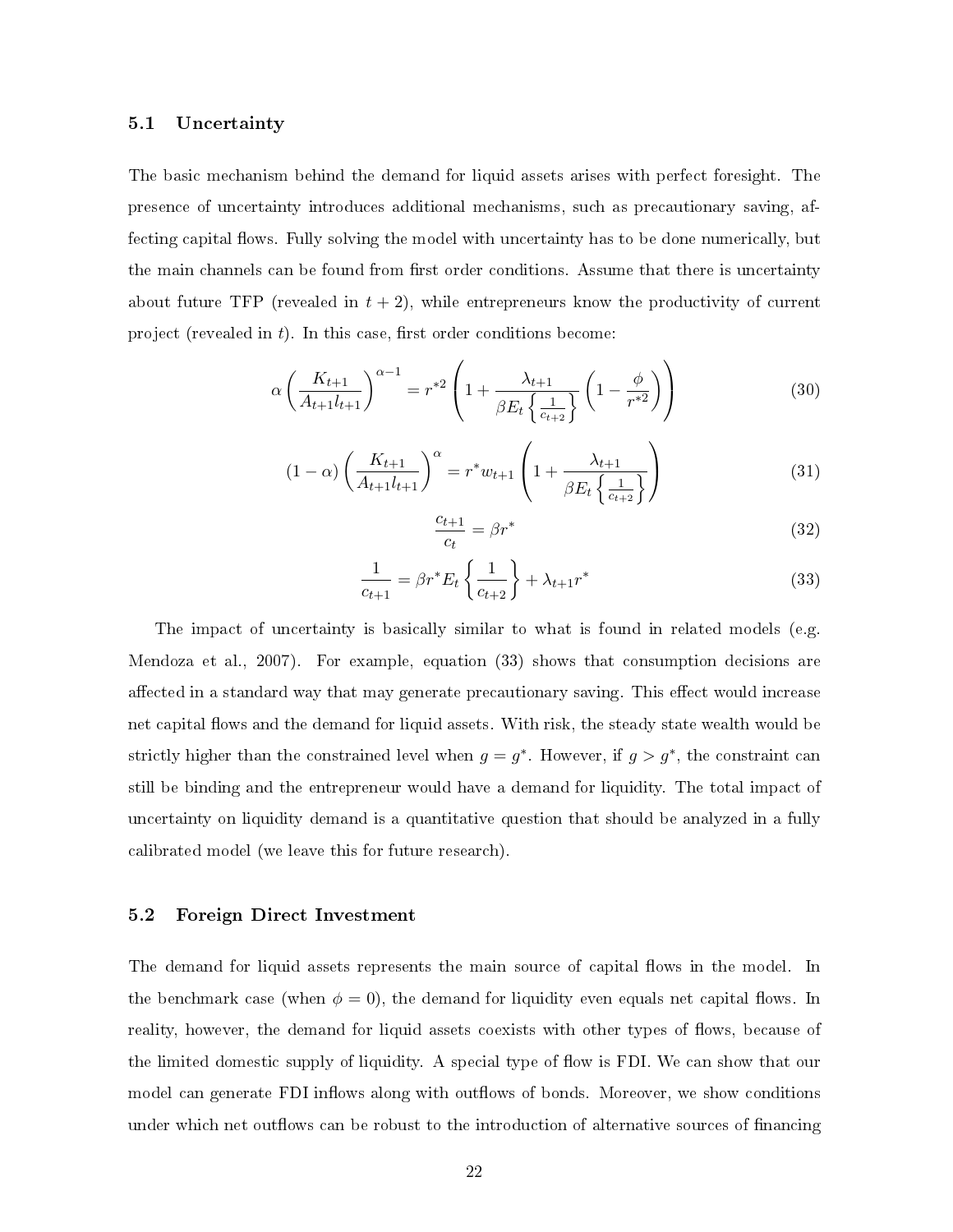that are not subject to credit frictions. One condition is that the level of development in the Emerging country is not too high.

A simple way of introducing FDI in our model is to assume that it is undertaken by unconstrained investors from the Industrial country.<sup>16</sup> However, given the simplicity of our model this assumption may imply that unconstrained Industrial investors partially or fully crowd out Emerging entrepreneurs. To avoid this, we make two further assumptions. First, there is an increasing cost for Industrial entrepreneurs to invest in the Emerging country. This cost rules out indeterminacy for the quantity of FDI in equilibrium. Second, we assume that the Emerging country is in a situation of unemployment where workers are paid their reservation wage w. In Figure 2, this means that we consider equilibrium  $(1)$ . FDI increases total labor demand (shifts  $l_1^D$  to the right), but it has no impact on the wage rate and therefore no spillover effect to existing Emerging entrepreneurs.

More specifically, we can assume a cost  $\tau$  of the iceberg type that increases with the aggregate amount of labor used, so it is not internalized by the foreign firms. Let  $l^F$  be the amount of labor used by FDI and assume that  $\tau = \tau(l^F)$  with  $\tau(0) = 0$  and  $\tau' > 0$ .<sup>17</sup> This implies the following labor demand by foreign firms:

$$
l^{F}(\tilde{w}_{t+1}, r^{*}) = \tau^{-1} \left[ 1 - \left( \frac{\tilde{w}_{t+1}}{\hat{w}(r^{*}, r^{*})} \right)^{1-\alpha} \right]
$$
(34)

Similarly, we can write the labor demand by domestic firms as:

$$
l(\tilde{w}_{t+1}, \tilde{K}_{t+1}, r^*) = \frac{(1-\alpha)r^*}{\alpha \tilde{w}_{t+1}} \tilde{K}_{t+1}
$$
\n(35)

where  $\tilde{K}_{t+1}$  is independently defined by past capital and labor.

Now assume that Emerging opens to FDI when wages are at  $w$  and that FDI is not too large so that wages do not increase. In other terms total demand at  $w$  is less than one:

$$
l^{F}(\underline{w}, r^{*}) + l(\underline{w}, \tilde{K}_{t+1}, r^{*}) < 1\tag{36}
$$

In this case, Emerging entrepreneurs are not affected by FDI and keep their liquidity demand. so that both types of capital flows can coexist. As  $\tilde K_t$  grows, however, labor demand grows and (36) will not longer hold and we are in equilibrium like (2) in Figure 2. The wage rate has

 $^{16}$ See Kiribaeva and Razin (2010) for a survey on different ways to model FDI.

<sup>&</sup>lt;sup>17</sup>This implies that the profit function for FDI is  $\pi(K_{t+1}^F, l_{t+1}^F) = (1 - \tau)A_{t+1}K_{t+1}^Fa_tl_{t+1}^{F1-a} - r_{t+1}r_{t+2}K_{t+1}^F$  $r_{t+2}w_{t+1}l_{t+1}^F$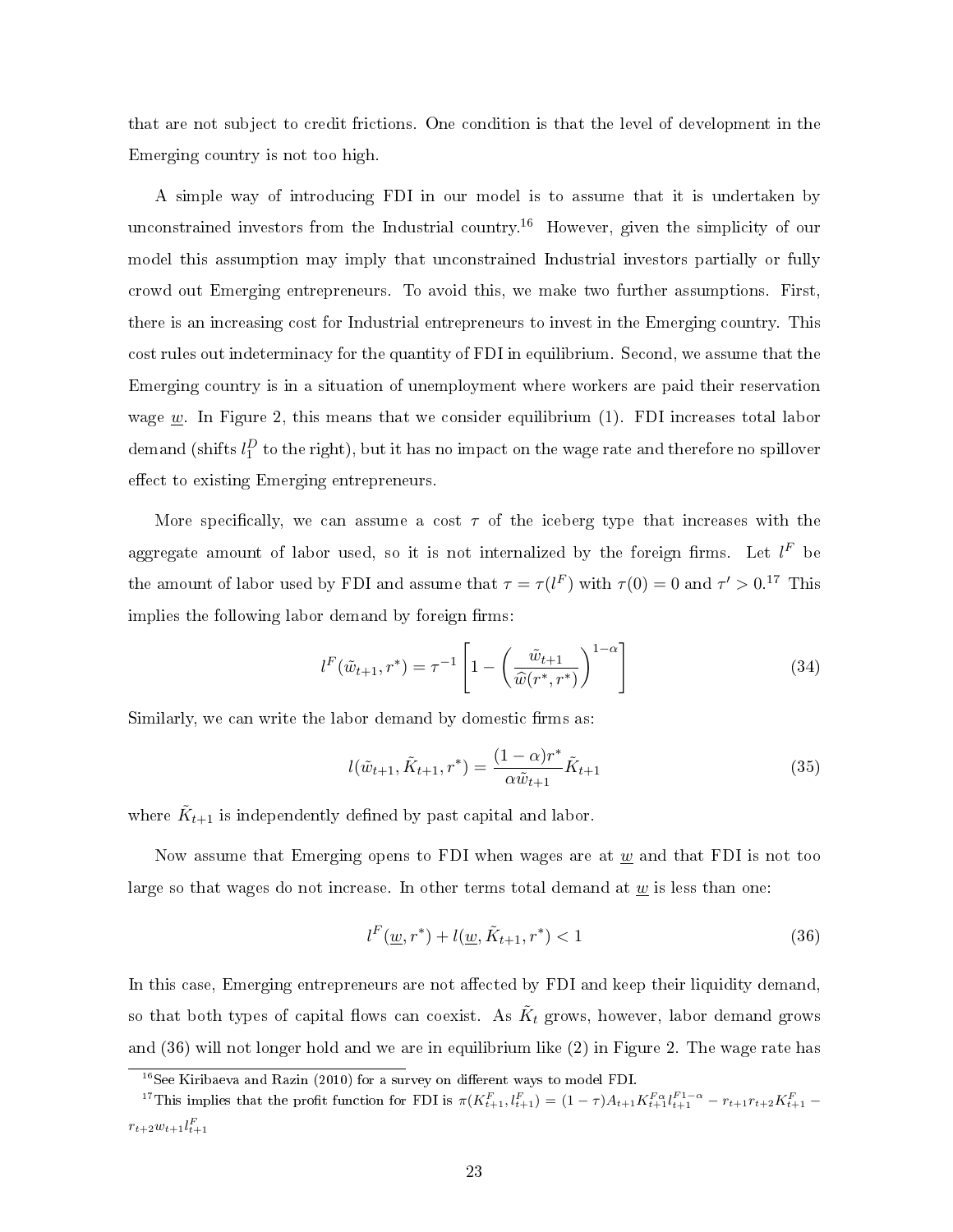to adjust so that:

$$
l^{F}(\tilde{w}_{t+1}, r^*) + l(\tilde{w}_{t+1}, \tilde{K}_{t+1}, r^*) = 1
$$
\n(37)

In this case, the dynamics of capital flows become more complex and depend on the details of the model.

#### 5.3 Capital Account Liberalization

A demand for liquidity also changes the implications of a capital account liberalization. There is an extensive literature analyzing the implications of liberalizing international capital flows. When an economy has a low level of financial development, such a liberalization typically implies a capital inflow and an increase in investment, at least in the short run.<sup>18</sup> In contrast, with a demand for liquidity, while there is an increase in investment there is always an initial capital outflow.

To study a capital account liberalization, we simply need to analyze the Emerging economy in autarky and then examine the convergence to its open economy steady state. For an interesting autarky equilibrium to exist, however, there must be a domestic supply of liquidity. This would not be the case in our benchmark where  $\phi = 0$ . But as long as  $\phi > 0$ , there is a well defined steady state in autarky. Alternatively, we could assume that there is an exogenous supply of public debt,  $B^G$ , that offers the liquidity needs. This determines a steady state income level  $\overline{\tilde{W}}_A$ . If this supply is not too large, the Emerging economy will be constrained in autarky. For example we could have  $\overline{\tilde{W}}_A = W_0$  and analyze the impact of a capital account liberalization by repeating the small open economy analysis in section 3.3. On impact, the capital stock slowly increases and is accompanied by a capital outflow. This is made possible by an increase in the return on bonds. Then entrepreneurs gradually accumulate prots. They can then invest more and increase their demand for liquidity. In a two-country model, the capital account liberalization implies an increasing current account decit in the Industrial economy.

<sup>18</sup>E.g. see Aghion et al. (2004), Aoki et al. (2009), Bacchetta (1992), or Martin and Taddei (2010). In Angeletos and Panousi (2010), a capital account liberalization implies an initial capital outflow, but is accompanied by a decline in investment.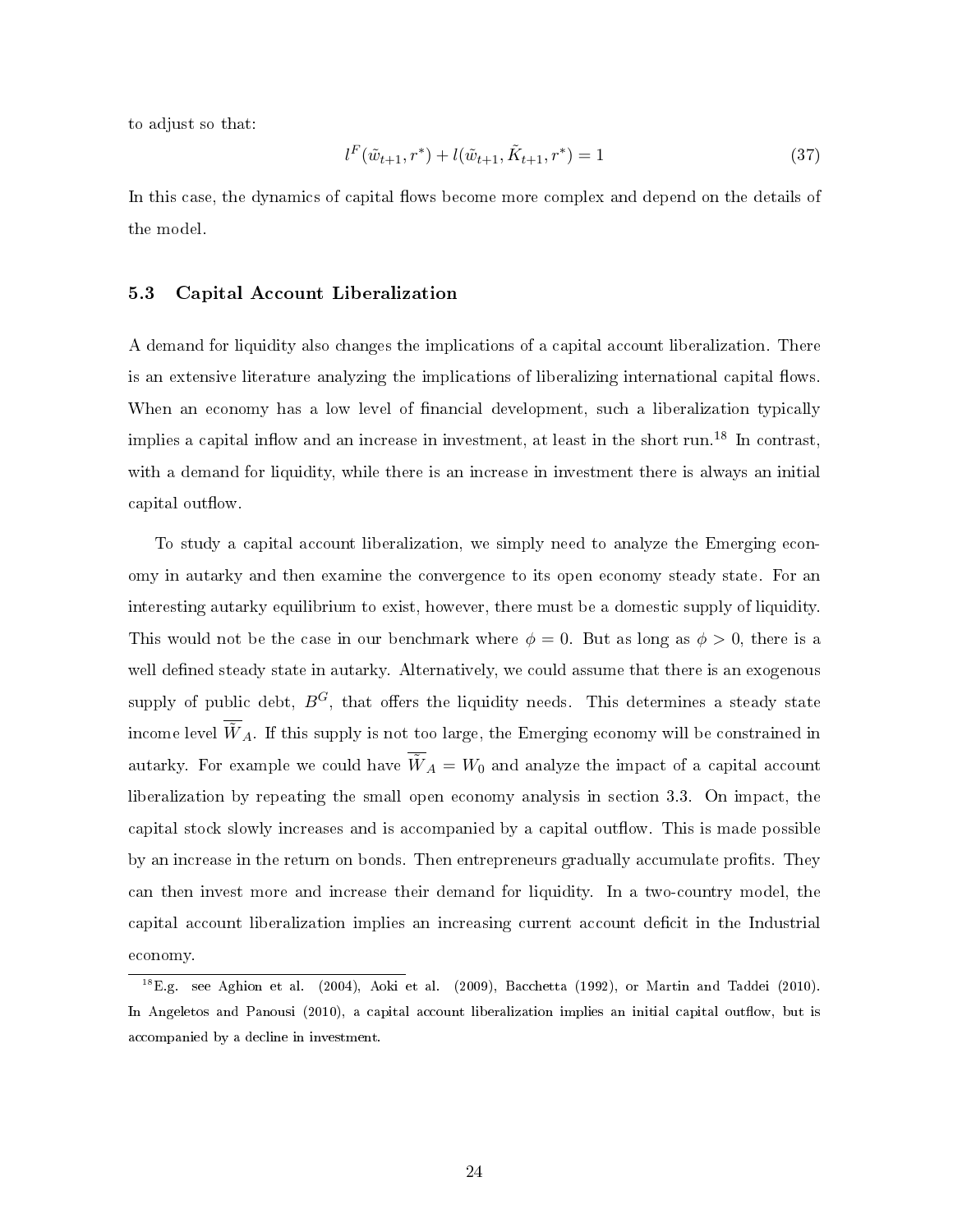#### 5.4 The Role of Domestic Liquidity and International Reserves

In a closed economy, the government may alleviate the liquidity constraint by issuing liquid public debt (e.g. see Woodford, 1990). This is no longer the case in an open economy with well integrated financial markets. In this context, entrepreneurs have ample access to liquid assets in foreign countries and changes in the supply of domestic assets have little or no impact. Nevertheless, there are two potential channels through which an increase in public debt might have an impact. First, it can affect the world interest rate. This channel obviously disappears in a small open economy. Second, the increase in debt may be associated with a reduction in taxes that have real effects. Since Ricardian equivalence does not hold due to financial constraints, a decrease in taxes on entrepreneurs increases investment.<sup>19</sup> However, this channel is related to tax policy rather than changes in liquidity supply.

In contrast, with limited financial integration, managing liquidity has a significant impact on investment as it affects the supply available to entrepreneurs. However, the impact of liquidity demand on net foreign assets may depend on the government's behavior. It could actually be the same as with full capital mobility. Assume that a government issues public debt to match a demand for liquidity and uses the funds to buy foreign assets. This may lead to the same capital outflow as with full financial integration. The government simply plays a role of intermediary between the domestic nancial sector and foreign borrowers. This situation actually corresponds to the recent Chinese experience (Song et al., 2010, give a similar argument). With strong capital controls in place, the central bank has been buying substantial amounts of international reserves, while at the same time it has been issuing domestic debt. In other terms, with capital controls the increase in the central bank foreign exchange reserves may simply reflect the demand for liquidity by the private sector.

<sup>&</sup>lt;sup>19</sup>A decrease in taxes in either stage of production increases the funds available to investors and leads to more investment. In terms of the demand for liquidity, a tax decline in the investment stage increases the demand for liquidity, while a tax decline in the production stage decreases the demand for liquidity. This implies that changing the tax profile (between the investment and the production stages) may affect liquidity demand without affecting investment.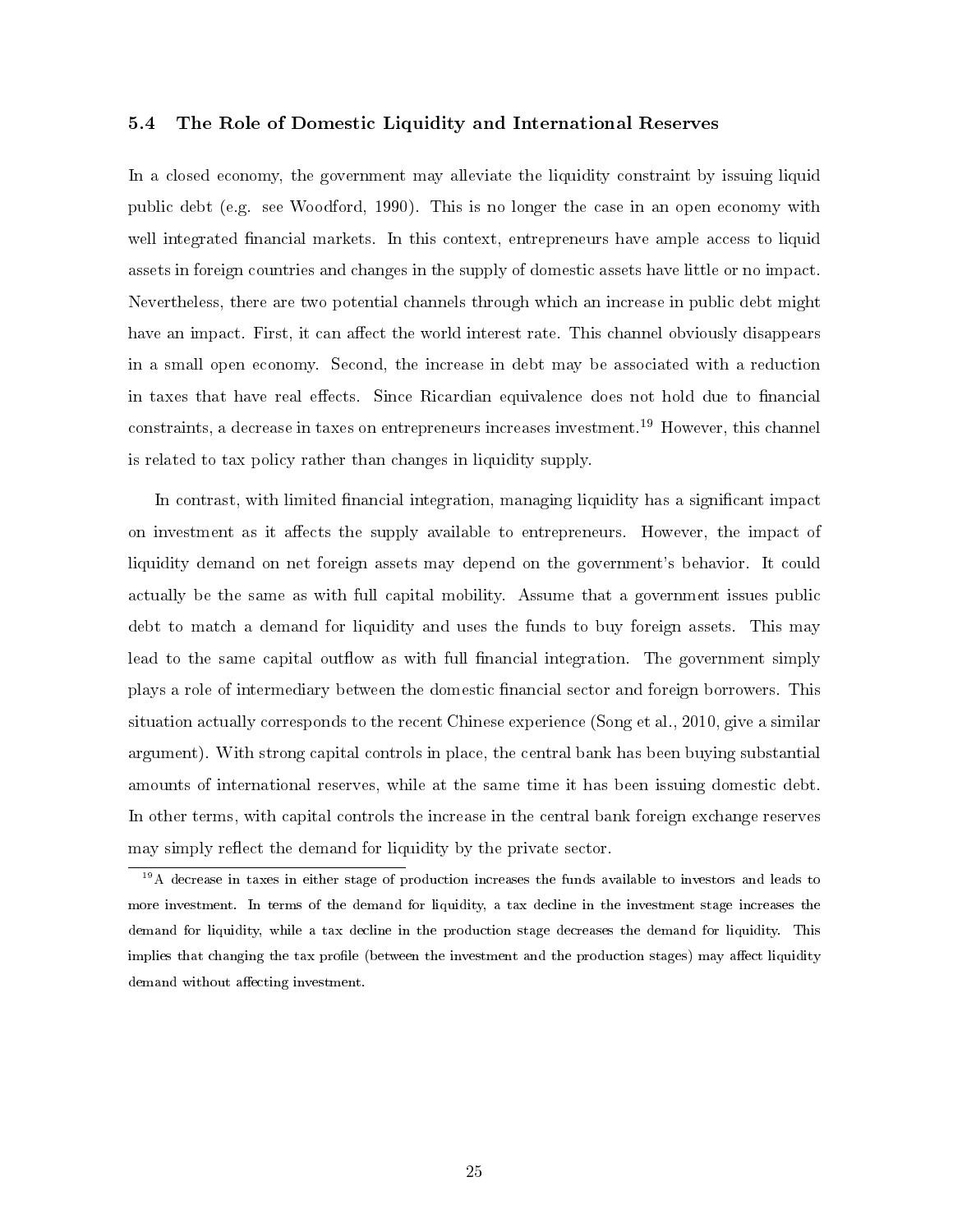## 6 Conclusion

In this paper, we propose a simple mechanism generating a demand for liquid assets in a dynamic small open macroeconomic model. This demand emanates from firms and is proportional to their saving. Such a demand can generate a current account surplus in fast-growing emerging economies, where firms face tighter credit constraints. In such a context, the demand for foreign bonds becomes a complement to investment. This implies that an increase in growth and in investment is accompanied by a net capital outflow, which is the opposite from the predictions of the standard intertemporal model. We show that the demand for liquidity can arise on the convergence path of an economy with an initial low level of capital. It can also occur close to a steady state, if the economy grows faster than the rest of the world (temporarily or permanently).

When we cast this mechanism in a two-country model, it gives a framework consistent with global imbalances and with all the symptoms observed in a "saving glut". Both countries benet from these imbalances. On the one hand, the Emerging country can grow faster thanks to the liquidity provided by the unconstrained Industrial country. On the other hand, the Industrial country can build a higher capital stock thanks to the funds provided by the Emerging country. In addition to a sustained current account surplus in the Emerging economy, the model is consistent with a number of stylized facts observed in recent years. In particular, current account surpluses have been accompanied by a large level of corporate saving, a large level of investment, and rapid growth in emerging Asia. The existing literature cannot explain these facts jointly. Moreover, the model is consistent with the empirical evidence on the allocation puzzle and with the positive correlation between saving and growth. We also argue that the framework can be consistent with an increase in reserves, as is observed in China and other countries, when there are capital controls and the central bank plays the role of intermediary between the private sector and the international asset market. Moreover, we showed that the demand for liquid assets can also coincide with FDI inflows.

This paper has focused on a specific mechanism that may play an important role in some episodes. However, we have abstracted from many other factors that affect capital flows. Moreover, we have shown that even in our simple model there could be episodes of high growth accompanied by net capital inflows, as a consequence of financial deepening. This illustrates the fact that the demand for liquidity mechanism we have explored in this paper is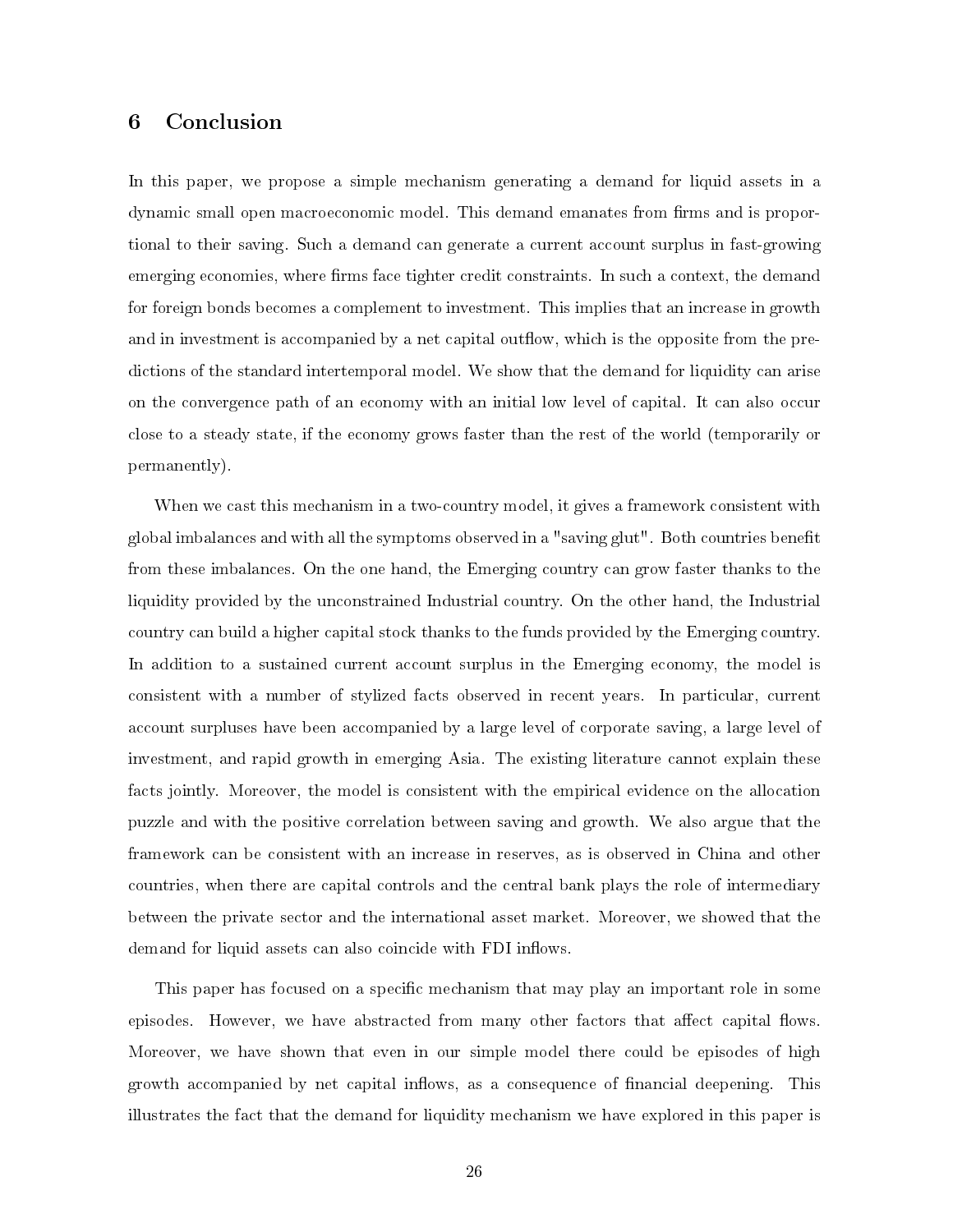not always at work or not always the dominant factor. A natural extension of this research is to attempt to identify the conditions under which this mechanism can or has been relevant (besides the current global imbalance episode). The other natural extension is to introduce the basic mechanism in a more complete model. For example, the process for growth has been kept exogenous, but it could be interesting to examine the interaction between endogenous growth and the demand for liquidity. A more complete and realistic model would allow a quantitative evaluation that might prove useful in the ongoing discussion on global imbalances.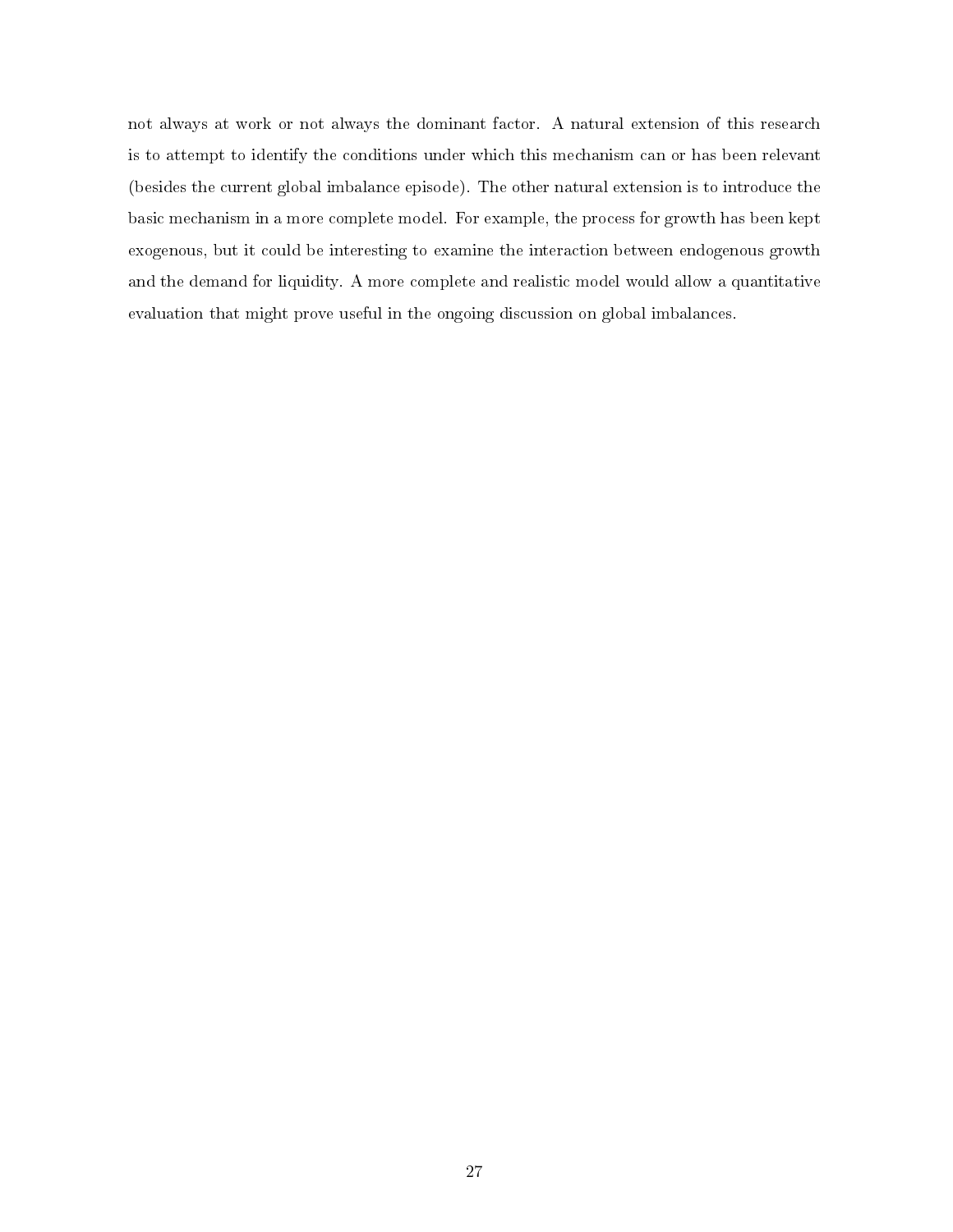## 7 Appendix: Dynamics and Steady State in the Benchmark Case

## 7.1 Small open economy

First it is convenient to define three auxiliary variables. Define  $\widehat{\beta} = \left(\frac{\beta}{1 + \beta}\right)$  $\left(\frac{\beta}{1+g}\right)^2$ ,  $\widehat{g} = \left(\frac{1+g}{1+g}\right)$  $\frac{1+g}{1+g^*}$  $\Big)^2$ , and  $\hat{\underline{w}} = \frac{\underline{w}}{(1-\alpha)}$  $\frac{w}{(1-\alpha)r^*}$ . In order to prove the existence and unicity of the steady state, we establish the following lemma:

**Lemma 1** If  $\underline{w} < \hat{w}(r^*)$ , the entrepreneurs' revenues  $\tilde{W}$  in the emerging country evolve according to:

$$
\tilde{W}_{t+2} = (\alpha \hat{\underline{w}})^{\alpha - 1} \alpha \hat{\beta} \tilde{W}_t \qquad \qquad \text{if } \tilde{W}_t < W_1 \tag{38}
$$

$$
= \left[\alpha \widehat{\beta} \widetilde{W}_t\right]^\alpha \qquad \qquad \text{if} \quad W_1 \le \widetilde{W}_t < W_2 \tag{39}
$$

$$
= \frac{\tilde{W}_t}{\hat{g}} \qquad \qquad \text{if } \tilde{W}_t \ge W_2 \tag{40}
$$

with  $W_1 = \widehat{g}\widehat{w}$  and  $W_2 = \widehat{K}(r^*)^{\alpha}\widehat{g}$ .

#### Proof:

If  $\underline{w} < \hat{w}(r^*)$ , which means that the first-best wage is higher than the reservation wage, then there is no unemployment when the firms are unconstrained. Only three situations can then exist, as represented in Figure 2 (1) Constrained firms with unemployment; (2) Constrained firms with full employment; (3) Unconstrained firms with full employment. The different dynamic equations for  $W$  correspond to these different types of equilibria in the labor market.

1. In the equilibrium with unemployment, entrepreneurs are constrained, so  $\tilde{K}_{t+1} = \alpha \hat{\beta} \tilde{W}_t$ and the dynamics of revenues follow:

$$
\tilde{W}_{t+2} = \left[ \alpha \hat{\beta} \tilde{W}_t \right]^\alpha l_{t+1}^{1-\alpha} \tag{41}
$$

But this equation is conditional on  $l_{t+1}$ . In order to determine the aggregate employment level  $l_{t+1}$ , we use  $(12)$ : K˜

$$
l_{t+1} = \frac{K_{t+1}}{\alpha \underline{\hat{w}}} \tag{42}
$$

Replacing  $l_{t-1}$  in (41), the dynamics of  $\tilde{K}$  are fully characterized:

$$
\tilde{W}_{t+2} = (\alpha \hat{\underline{w}})^{\alpha - 1} \alpha \hat{\beta} \tilde{W}_t
$$
\n(43)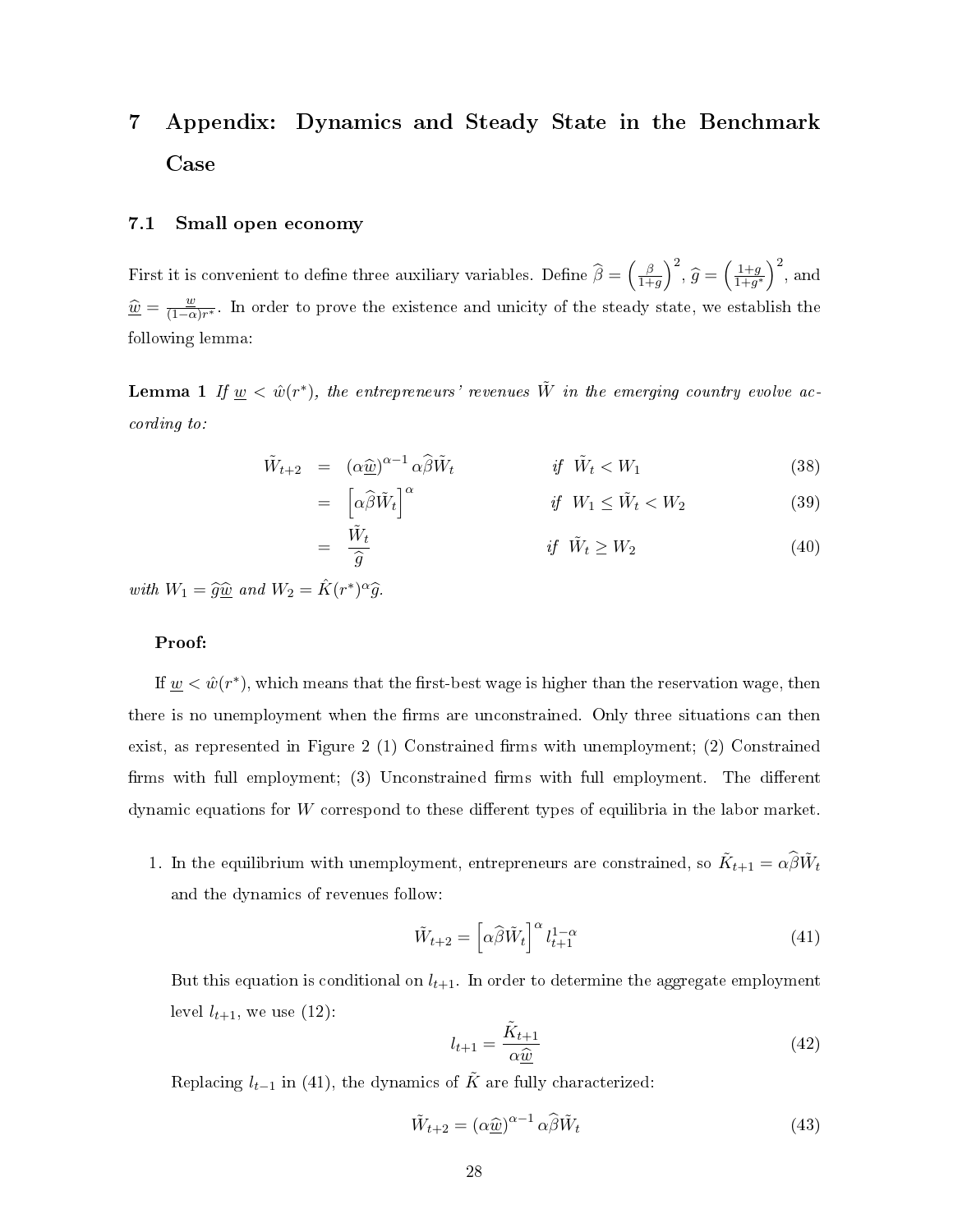These dynamics hold as long as  $l_{t+1} < 1$ , that is:  $\tilde{K}_{t+1} = \alpha \hat{\beta} \tilde{W}_t < \alpha \hat{\underline{w}}$ . Otherwise, entrepreneurs are either constrained with full employment or unconstrained. This is equivalent to  $\tilde{W}_t < W_1$ , with  $W_1 = \hat{g}\hat{\underline{w}}$ .

- 2. In the equilibrium with constrained firms and full employment, the dynamics of revenues obey to (41) with  $l_{t+1} = 1$ , which yields (39).
- 3. When firms are unconstrained, the dynamics of revenues must satisfy:

$$
\tilde{W}_{t+2} = r^* \tilde{B}_{t+2} + \frac{r^{*2}}{\alpha (1+g)} \hat{K}(r^*)
$$
\n(44)

with  $\tilde{B}_{t+2} = r^* \left[ \hat{\beta} \tilde{W}_t - \frac{\hat{K}(r^*)}{\alpha (1+g)} \right]$  $\frac{\hat{K}(r^*)}{\alpha(1+g)}$ . Hence (40).

The first-best capital stock  $\hat{K}(r^{*})$  is implementable only if it is lower than the constrained level of capital:  $\hat{K}(r^*) \leq \alpha \hat{\beta} \tilde{W}_t$ ., which is equivalent to  $\tilde{W}_t \geq W_2$ , with  $W_2 = \hat{K}(r^*)^{\alpha} \hat{g}^{20}$ 

#### Proof of Proposition 1

We examine the different dynamic equations summarized in Lemma 1 in order to determine the steady state(s):

- 1. According to Lemma 1, if  $\tilde{W}_t < W_1$ , then the dynamics of  $\tilde{W}$  follow (38). As a result,  $\tilde{W}_{t+2} > \tilde{W}t$  is equivalent to  $(\alpha \hat{\underline{w}})^{\alpha-1} \left[\alpha \hat{\beta}\right] > 1$ , which implies the following condition on  $\underline{w}$ :  $\underline{w} < \widehat{g}^{\frac{1}{1-\alpha}} \hat{w}(r^*)$ .
- 2. Similarly, if  $W_1\leq \tilde W_t < W_2,$  then the dynamics of  $\tilde W$  follow (39). Consequently,  $\tilde W_{t+2}>$  $\tilde{W}_t$  if and only if  $\tilde{W}_t < \left(\alpha \widehat{\beta} \right)$  $\frac{\alpha}{1-\alpha}$ .

Besides, if  $g > g^*$ , then  $\left(\alpha \widehat{\beta}\right)$  $\Big)^{\frac{\alpha}{1-\alpha}} \in [W_1, W_2)$ . In that case, there exists a unique fixed point  $\bar{\tilde{W}} = \left( \alpha \widehat{\beta} \right)$  $\int_{0}^{\frac{\alpha}{1-\alpha}}$  to the dynamic equation of capital in the interval where entrepreneurs are constrained. If  $g = g^*$ , then  $\left(\alpha \widehat{\beta}\right)$  $\Big)^{\frac{\alpha}{1-\alpha}}\not\in [W_1,W_2)$  . There is no fixed point in this interval.

3. Finally, if  $\tilde{W}_t \geq W_2$ , then any  $\tilde{W}_t$  is stationary if  $g = g^*$ , since  $\tilde{W}_{t+2} = \tilde{W}_t$ . If  $g > g^*$ , then  $\tilde{W}_{t+2} < \tilde{W}_t$ , and there is no fixed point in this interval.

<sup>&</sup>lt;sup>20</sup>It can be checked that  $W_1 < W_2$  whenever  $\underline{w} < \hat{w}(r^*)$ .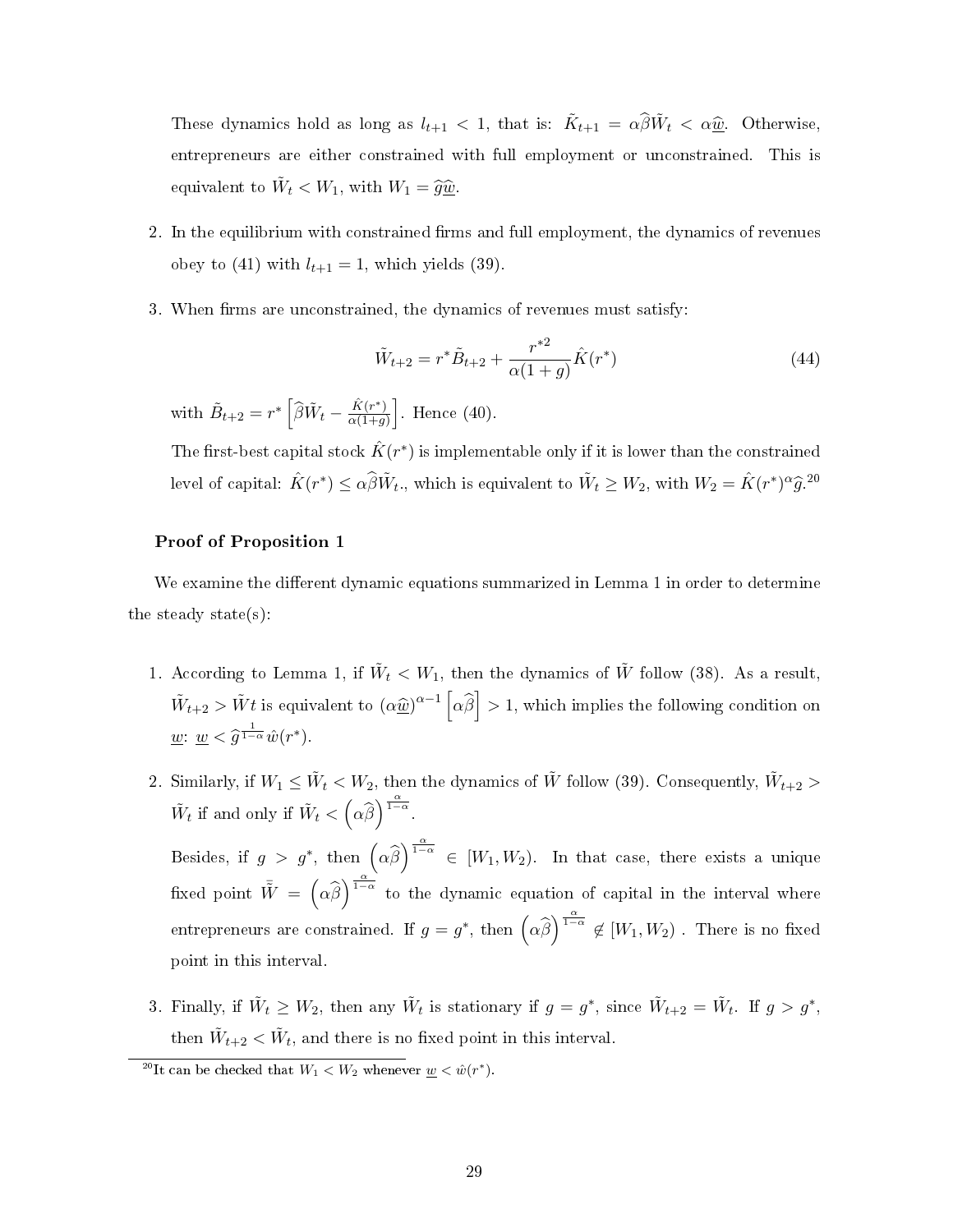To sum up, when  $g=g^*,$  any  $\tilde{W}\geq W_2$  is a steady state. This steady state is characterized by  $\tilde{K}_{t+1} = \hat{K}(r^*)$  and  $\tilde{B}_{t+1} = \frac{\beta}{1+1}$  $\frac{\beta}{1+g}\tilde{W}-\hat{K}(r^{*}).$  For  $g\,>\,g^{*},$  there is a unique steady state  $\bar{\tilde{W}} = \left(\alpha \widehat{\beta}\right)$  $\int_{0}^{\frac{\alpha}{1-\alpha}}$ . This steady state is characterized by  $\tilde{K}_{t+1} = \frac{\alpha\beta^2}{1+\alpha}$  $\frac{\alpha\beta^2}{1+g}\bar{\tilde{W}}$  and  $\tilde{B}_{t+1} = \frac{\beta(1-\alpha\beta)}{1+g}$  $rac{1-\alpha\beta)}{1+g}\overline{\tilde{W}}$ .

#### 7.2 Two-country economy

We assume that  $0 \leq g^* < g$ , so the Emerging country grows faster than the Industrial country. In this case, when entrepreneurs are constrained, the dynamic equation for the emerging country is the following:

$$
\tilde{K}_{t+1} = \alpha \hat{\beta} \tilde{K}_{t-1}^{\alpha} \tag{45}
$$

On the other hand, the industrial country's capital must satisfy:

$$
\alpha \left(\frac{A_t}{A_t^*} \tilde{K}_t^*\right)^{-(1-\alpha)} = r_t r_{t+1}
$$
\n(46)

Proof of Proposition 2: We conjecture that such a stationary growth path exists and then we verify that it satisfies (i)-(iv), and that the Emerging country would indeed stay constrained under (i)-(iv).

If the emerging country is constrained, then (45) holds. The stationary solution for  $\tilde{K}$ is  $\left(\alpha\widehat{\beta}\right)$  $\int_{0}^{\frac{1}{1-\alpha}}$ , hence (i). (iii) derives directly from the relationship of  $B_t$  and  $K_t$  when the entrepreneurs are constrained. In order to determine the stationary values of  $\widetilde{r}_t$  and  $\tilde{K}^*_t,$ consider the aggregate dynamics of the Industrial country:

$$
B_{t+1}^{1*} + B_{t+1}^{2*} + K_{t+1}^{*} = \beta r_t \left[ (B_t^{1*} + B_t^{2*}) + r_{t-1} K_{t-1}^{*} - \frac{(1-\beta)K_t^{*}}{\beta} \right]
$$
(47)

where  $B^{1*}$  are bonds held by entrepreneurs who invest in t and  $B^{2*}$  are bonds held by entrepreneurs who invested in  $t - 1$ .

Equilibrium in the international bond market yields:

$$
K_{t+1}^* - B_{t+1} = \beta r_t \left[ -B_t + r_{t-1} K_{t-1}^* - \frac{(1-\beta)K_t^*}{\beta} \right]
$$
\n(48)

Dividing by  $K_{t+1}^*$ , we obtain:

$$
1 - \frac{\tilde{B}_{t+1}}{\tilde{K}_{t+1}^*} = \beta r_t \left[ -(1+g) \frac{\tilde{B}_t}{\tilde{K}_t^*} \frac{\tilde{K}_t^*}{\tilde{K}_{t+1}^*} + (1+g)^2 \frac{r_{t-1} \tilde{K}_{t-1}^*}{\tilde{K}_{t+1}^*} - (1+g) \frac{(1-\beta)\tilde{K}_t^*}{\beta \tilde{K}_{t+1}^*} \right] \tag{49}
$$

(iv) implies that r goes to zero when t goes to infinity. Using this and the fact that  $\tilde{B}$  and  $\tilde{K}^*$ are stationary, this equation yields that  $\bar{\tilde{K}}^* = \bar{\tilde{B}}$ , hence (ii). (iv) derives directly from (46) and (ii).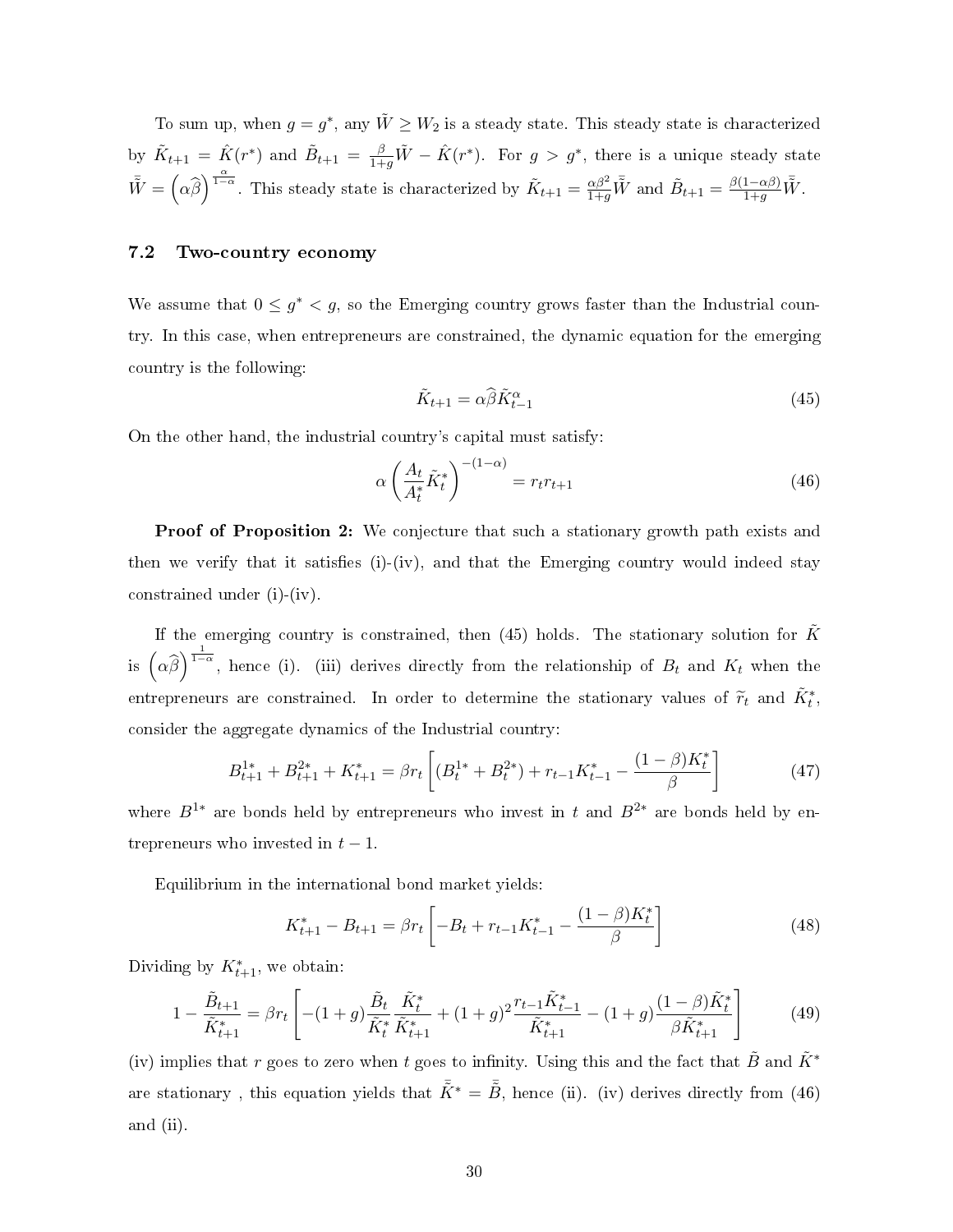In order to prove that this defines an equilibrium where the Emerging country is constrained, it is sufficient to show that  $\bar{\tilde{K}}$  is lower than the level of capital per efficient unit of labor that would prevail absent credit constraints with the given interest rate. This level is given by  $\tilde{K}^*\frac{A_t}{A_t^*},$ which goes to infinity when  $t$  is large. This confirms that the emerging country is constrained.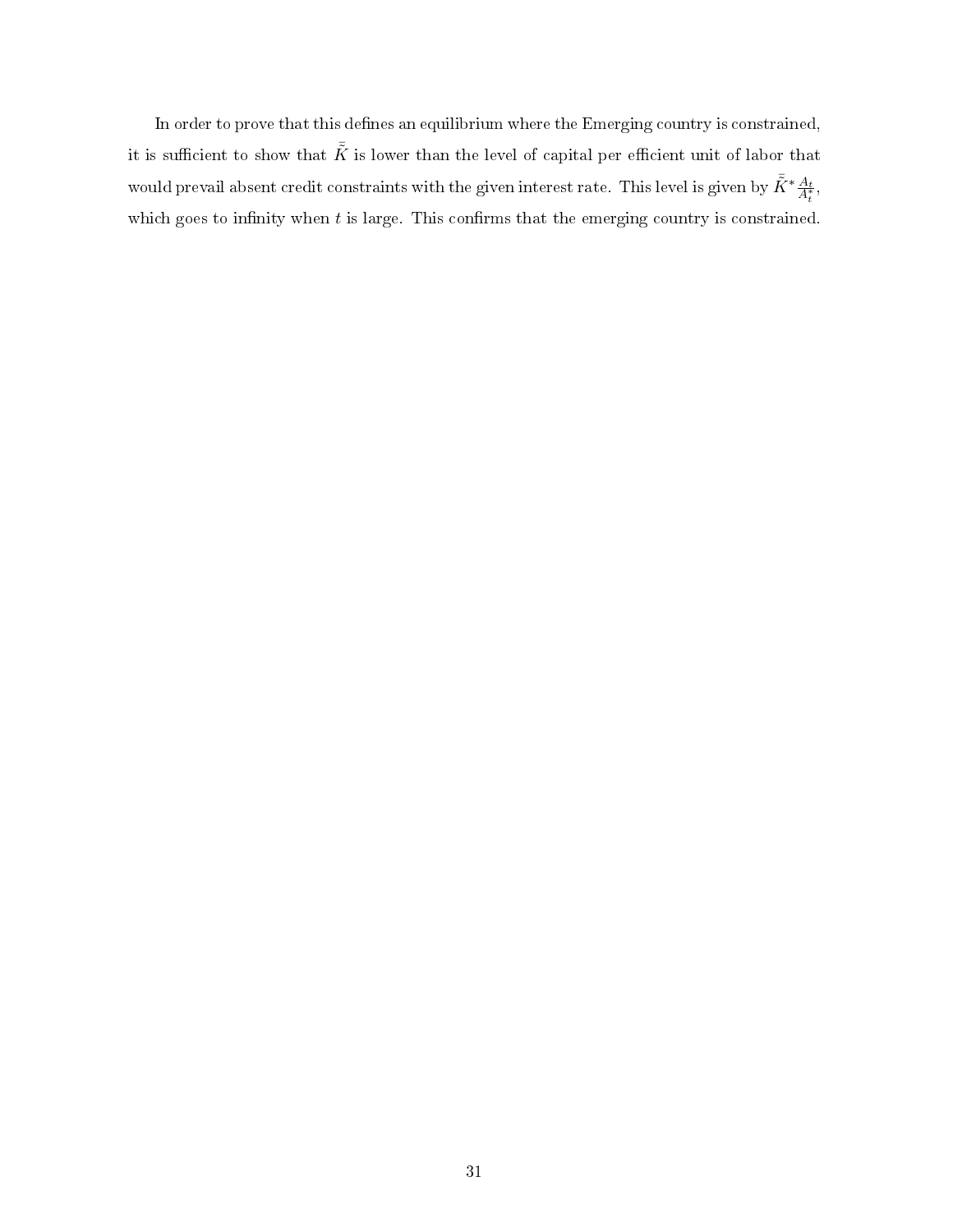Table 1 Growth, Investment and Current Account - 2004-2008

| Country            | Growth-Current Account | GDP Growth | Investment/GDP |
|--------------------|------------------------|------------|----------------|
|                    | Correlation            | Average, % | Average        |
| China              | 0.44                   | 10.8       | 0.43           |
| India              | 0.69                   | 8.5        | 0.35           |
| Korea              | 0.42                   | 4.2        | 0.30           |
| Philippines        | 0.47                   | 5.5        | 0.15           |
| Taiwan             | 0.09                   | 4.6        | 0.22           |
| Thailand           | 0.25                   | 4.7        | 0.28           |
|                    |                        |            |                |
| GDP-weighted       |                        | 85         | 0.37           |
| Simple average     | 0.40                   | 6.4        | 0.29           |
| Pooled correlation | 0.31                   |            |                |

Source: World Bank and National Statistics Taiwan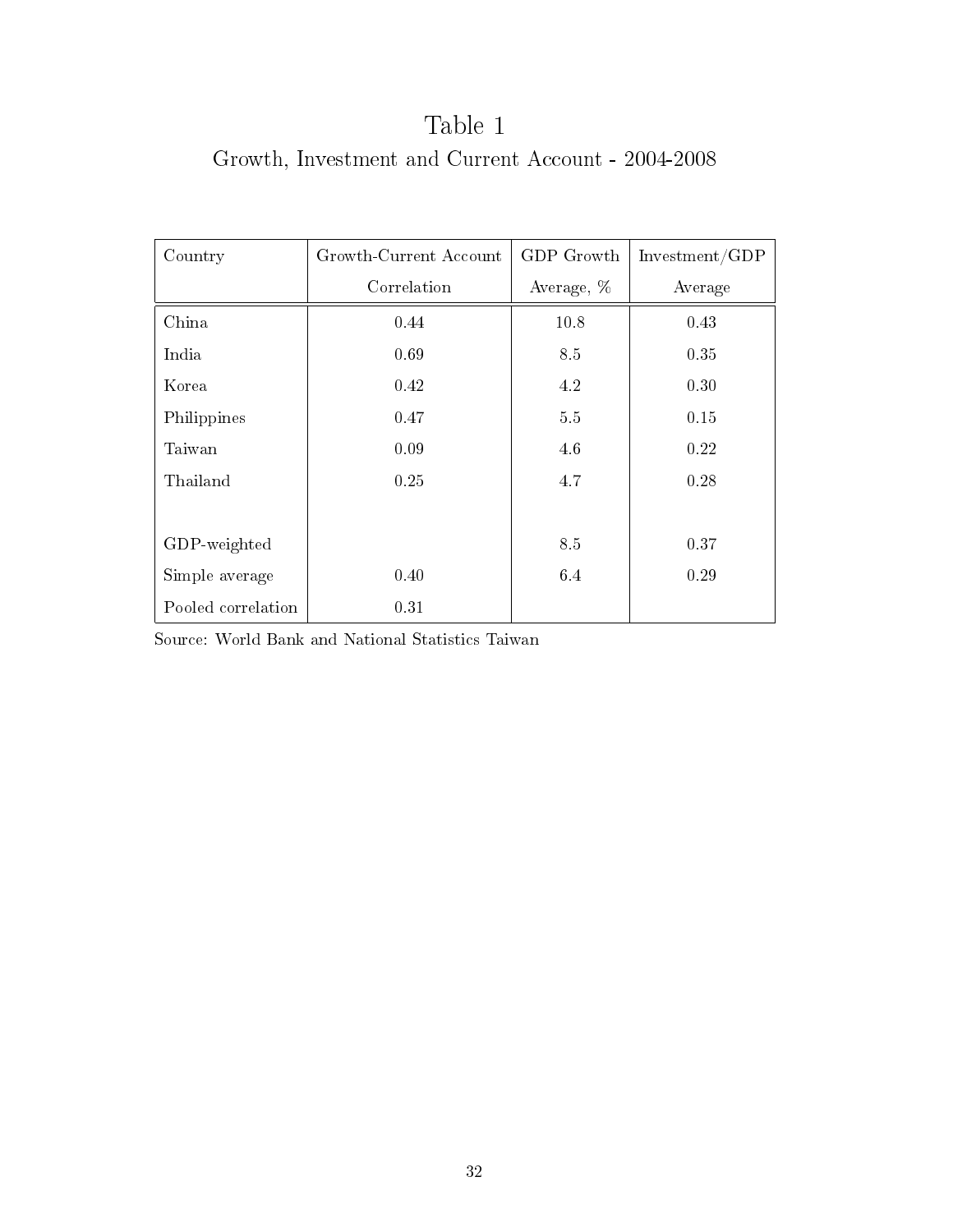## References

- [1] Aghion, P., G.-M. Angeletos, A. Banerjee and K. Manova (2010), 'Volatility and growth: Credit constraints and the composition of investment', Journal of Monetary Economics 57, 246-65.
- [2] Aghion, P., P. Bacchetta and A. Banerjee (2004), 'Financial development and the instability of open economies', *Journal of Monetary Economics* 51, 1077-106.
- [3] Aguiar, M. and M. Amador (2009), 'Growth in the shadow of expropriation', Mimeo.
- [4] Angeletos, G.-M. and V. Panousi (2010), 'Financial Integration, Entrepreneurial Risk and Global Dynamics,' mimeo.
- [5] Aoki, K., G. Benigno, and N. Kiyotaki (2009), "Adjusting to Capital Account Liberalization," mimeo.
- [6] Attanasio, Orazio P., Lucio Picci, and Antonello E. Scorcu (2000), 'Saving, growth, and investment: A macroeconomic analysis using a panel of countries,' The Review of Economics and Statistics  $82, 182-211$ .
- [7] Bacchetta, Ph. (1992), "Liberalization of Capital Movements and of the Domestic Financial System," *Economica* 59, 465-74.
- [8] Barth, M.J. and Ramey, V.A. (2002), 'The Cost Channel of Monetary Transmission', NBER Chapters, in: NBER Macroeconomics Annual 2001, Volume 16, pages 199-256
- [9] Benhima, K. (2010), 'A Reappraisal of the Allocation Puzzle through the Portfolio Approach', NCCR FinRisk Working Paper No 645, May 2010
- [10] Caballero, R. J., E. Farhi and P.-O. Gourinchas (2008), 'An equilibrium model of "global imbalances" and low interest rates', American Economic Review 98(1), 358-93.
- [11] Christiano, L.J., M. Trabandt and K. Walentin (2010), 'DSGE models for monetary policy', Prepared for the *Handbook on Monetary Economics*, Edited by B.M. Friedman and M. Woodford.
- [12] Dooley, M. P., D. Folkerts-Landau and P. Garber (2005), 'The US current account deficit and economic development: Collateral for a total return swap', Proceedings, Federal Reserve Bank of San Francisco, Issue Feb.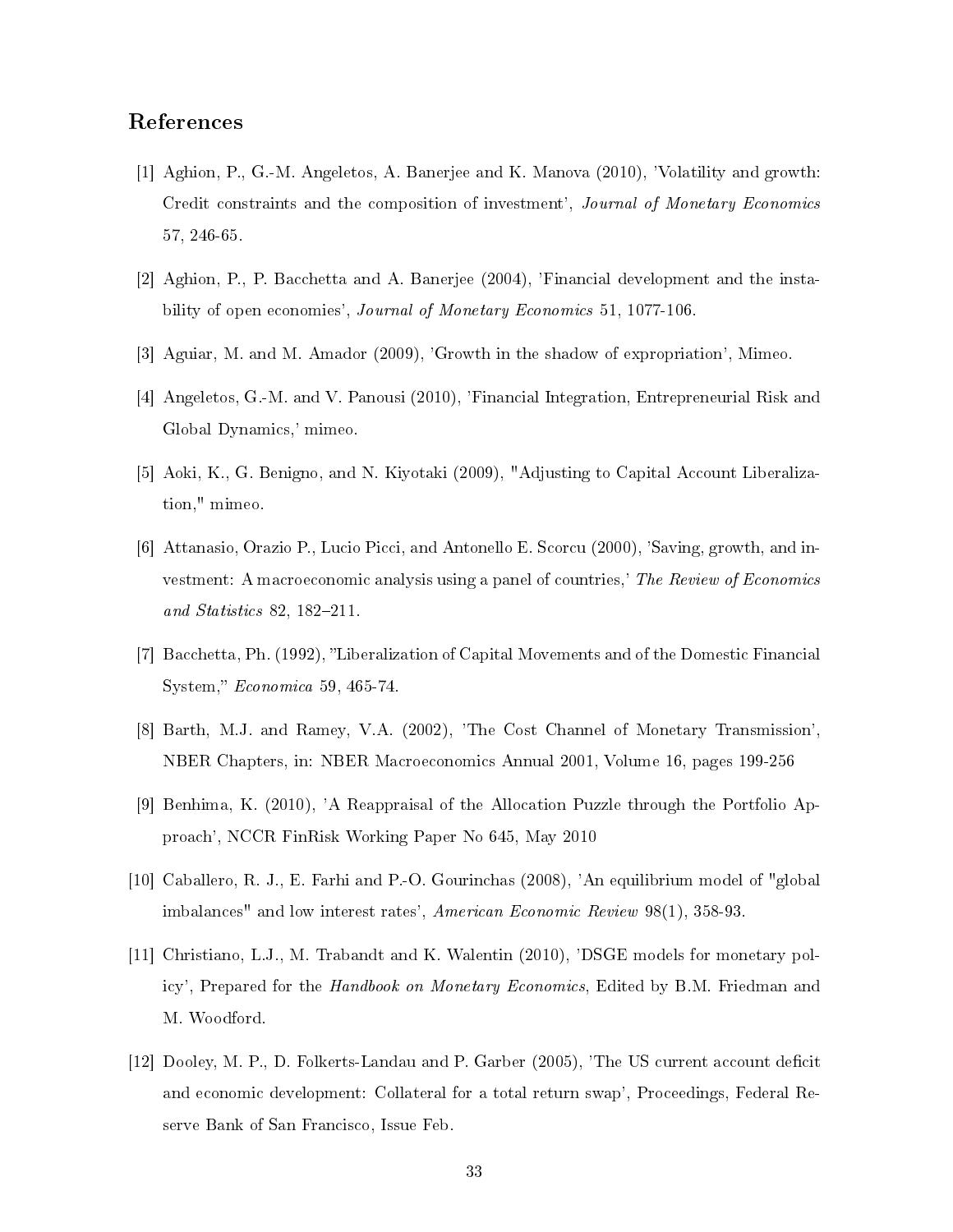- [13] Gertler, M. and K. Rogoff (1990), 'North-South Lending and Endogenous Domestic Capital
- [14] Market Inefficiencies,' Journal of Monetary Economics 26, 245-66.
- [15] Gilchrist, S. and J.C. Williams (2000), 'Putty-clay and investment: A business cycle analysis', Journal of Political Economy 108(5), 928-60.
- [16] Gourinchas, P.-O. and O. Jeanne (2009), 'Capital flows to developing countries: The allocation puzzle', NBER Working Paper No 13602.
- [17] Holmstrom, B. and J. Tirole (2001), 'LAPM: A liquidity-based asset pricing model', Journal of Finance 56(5), 1837-67.
- [18] Ju, J. and S.-J. Wei  $(2006)$ , 'A solution to two paradoxes of international capital flows'. NBER Working Paper No 12668.
- $[19]$  Ju, J. and S.-J. Wei  $(2007)$ , 'Domestic institutions and the bypass effect of financial globalization', NBER Working Paper No 13148.
- [20] Juillard, M. (1996), "Dynare: A program for the resolution and simulation of dynamic models with forward variables through the use of a relaxation algorithm", CEPREMAP, Couverture Orange, 9602.
- [21] Kimball, M. S., and M. D. Shapiro (2008): 'Labor Supply: Are the Income and Substitution Effects Both Large or Both Small?', NBER Working Paper No 14208.
- [22] Kiribaeva, Koralai and Assaf Razin  $(2010)$ , 'Composition of international capital flows: A survey', NBER Working Paper No 16492.
- [23] Kiyotaki, N. and J. Moore (2008), 'Liquidity, business cycles and monetary policy', mimeo.
- [24] Lane, P.R. and Milesi-Ferretti, G.M. (2007), 'The external wealth of nations mark II: Revised and extended estimates of foreign assets and liabilities, 1970-2004', Journal of International Economics, 73(2), 223-250.
- [25] Lucas, R. E. Jr. (1990), 'Why doesn't capital flow from rich to poor countries?', American Economic Review 80, 92-96.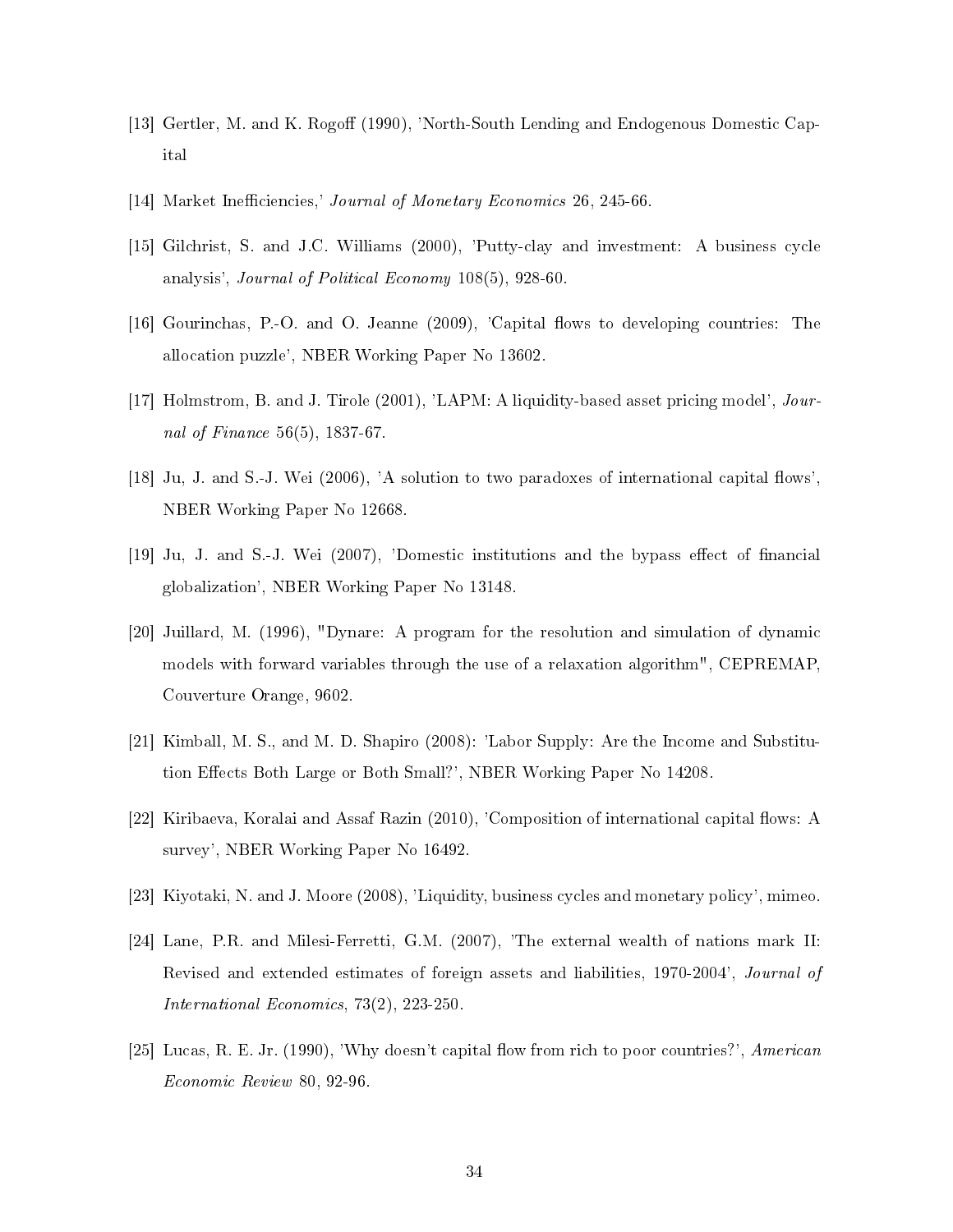- [26] Martin, A. and F. Taddei (2010), "International Capital Flows and Credit Market Imperfections: a Tale of Two Frictions," mimeo.
- [27] Matsuyama, K. (2007), 'Credit traps and credit cycles', American Economic Review 97(1), 503-516.
- [28] Mendoza, E. G., V. Quadrini and J.-V. Rios-Rull (2007), 'On the welfare implications of financial globalization without financial development', NBER Working Paper No 13412.
- [29] Mendoza, E. G., V. Quadrini and J.-V. Ríos-Rull (2009), 'Financial integration, financial development, and global imbalances', Journal of Political Economy 117(3), 371-416.
- [30] Rabanal, P. (2003), 'The Cost Channel of Monetary Policy: Further Evidence for the United States and the Euro Area', IMF Working Papers No 03/149.
- [31] Ravenna, F. and Walsh, C.E. (2006), 'Optimal Monetary Policy with the Cost Channel', Journal of Monetary Economics 53(2), 199-216
- [32] Sandri, D. (2010), 'Growth and capital flows with risky entrepreneurship', IMF Working Paper WP/10/37.
- [33] Sonali Jain-Chandra, Malhar Nabar, and Nathan Porter (2009) "Corporate Savings and Rebalancing in Asia," IMF Asia and Pacific Department Regional Economic Outlook, October.
- [34] Song, Z.M., K. Storesletten and F. Zilibotti (2010), 'Growing like China', American Economic Review, forthcoming.
- [35] Woodford, M. (1990), 'Public debt as private liquidity', American Economic Review 80(2), 382-88.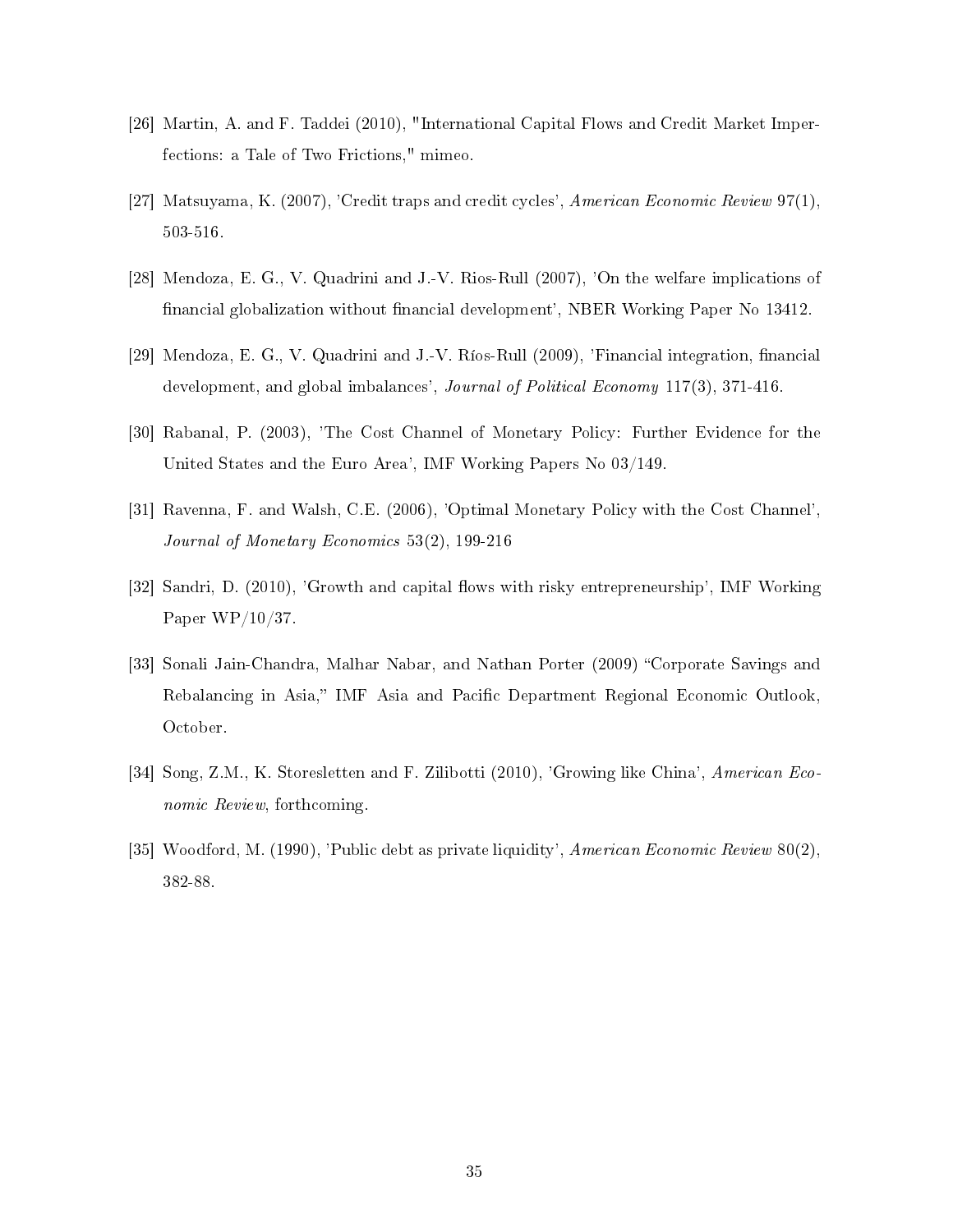



Note: Include China, India, S. Korea, Philippines, Taiwan, and Thailand. Sources: Sonali et al. (2009) for corporate saving and World Note: Include China, India, S. Korea, Philippines, Taiwan, and Thailand. Sources: Sonali et al. (2009) for corporate saving and World Bank and National Statistics Taiwan for GDP. Bank and National Statistics Taiwan for GDP.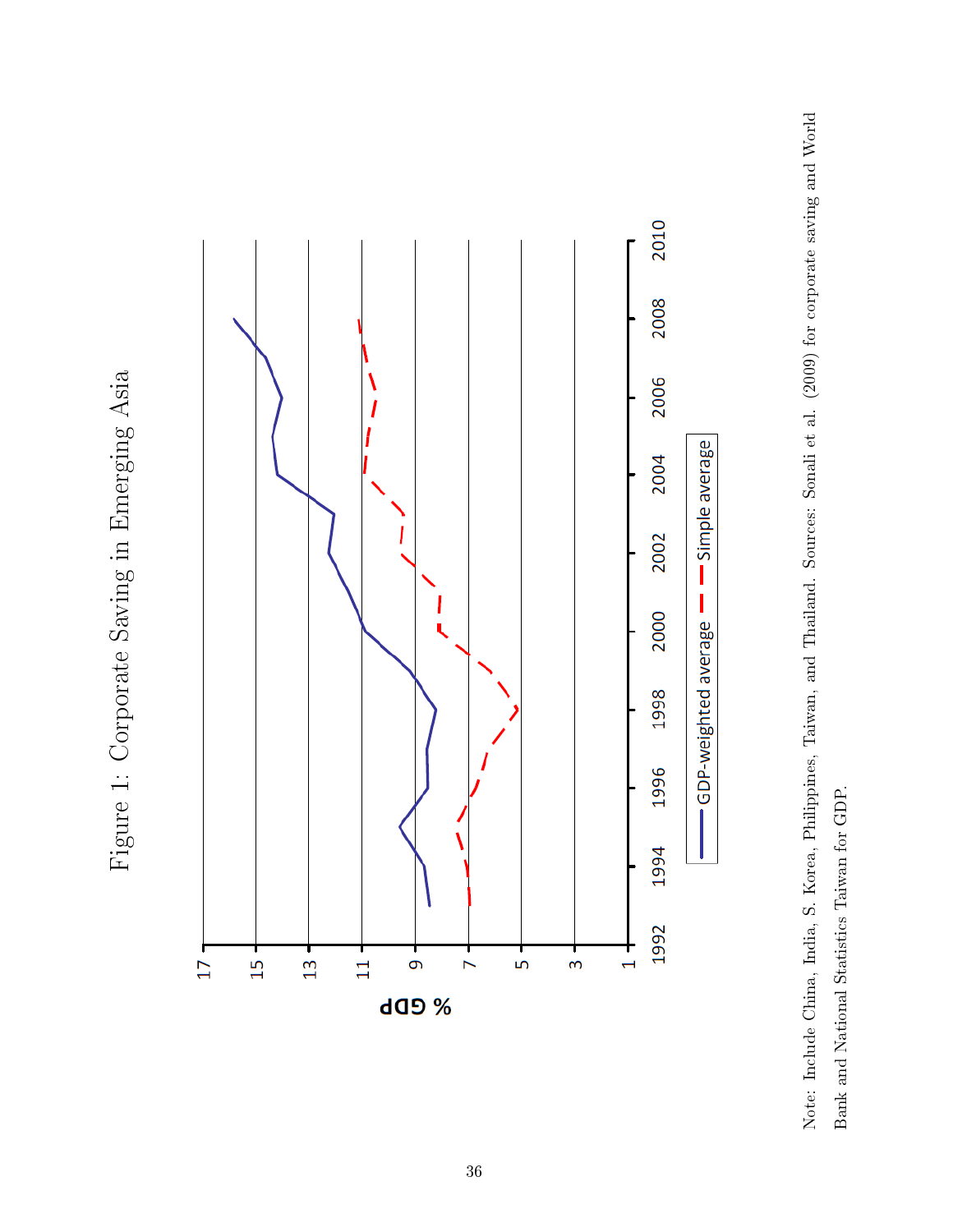Figure 2: Labor market equilibrium Figure 2: Labor market equilibrium

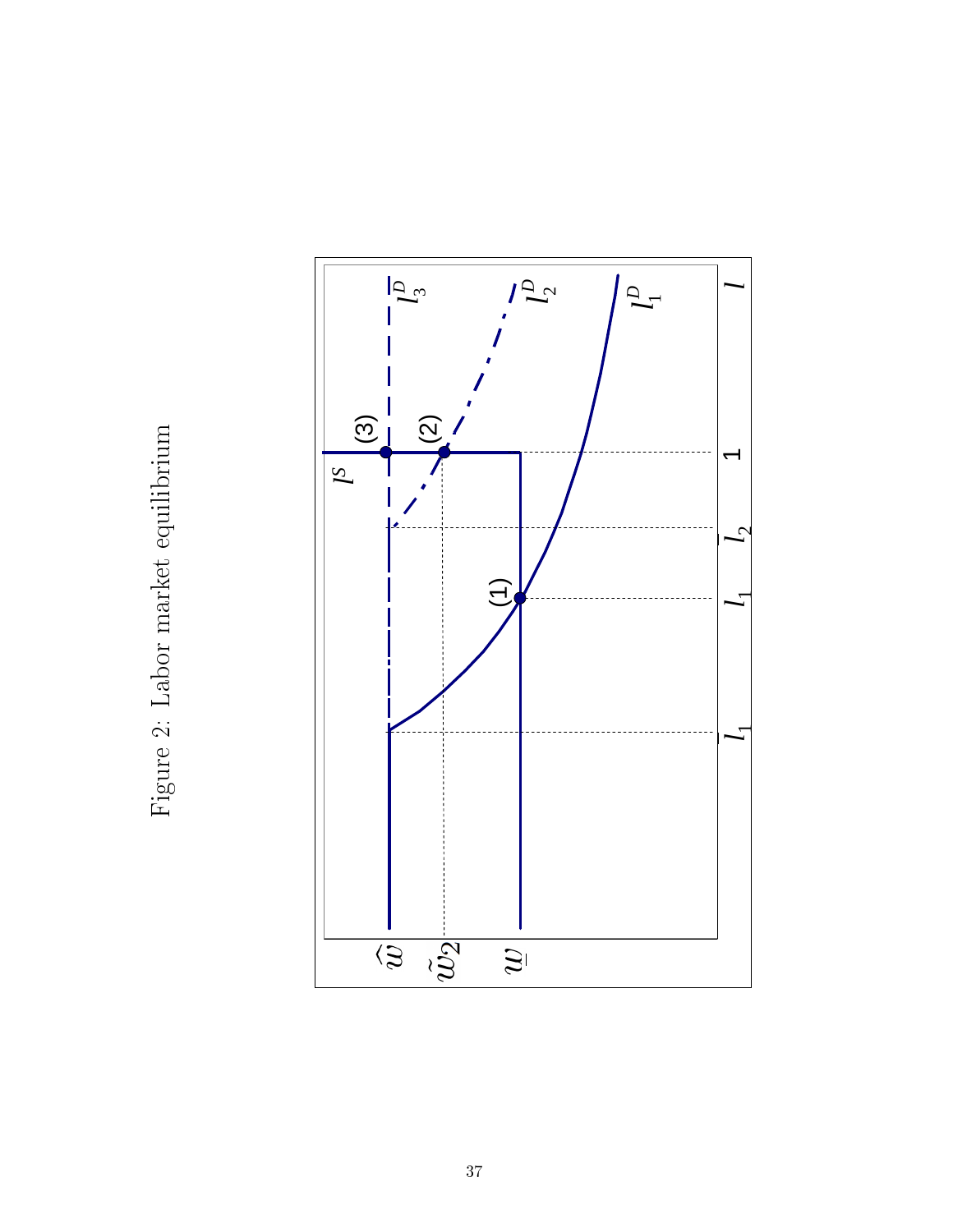

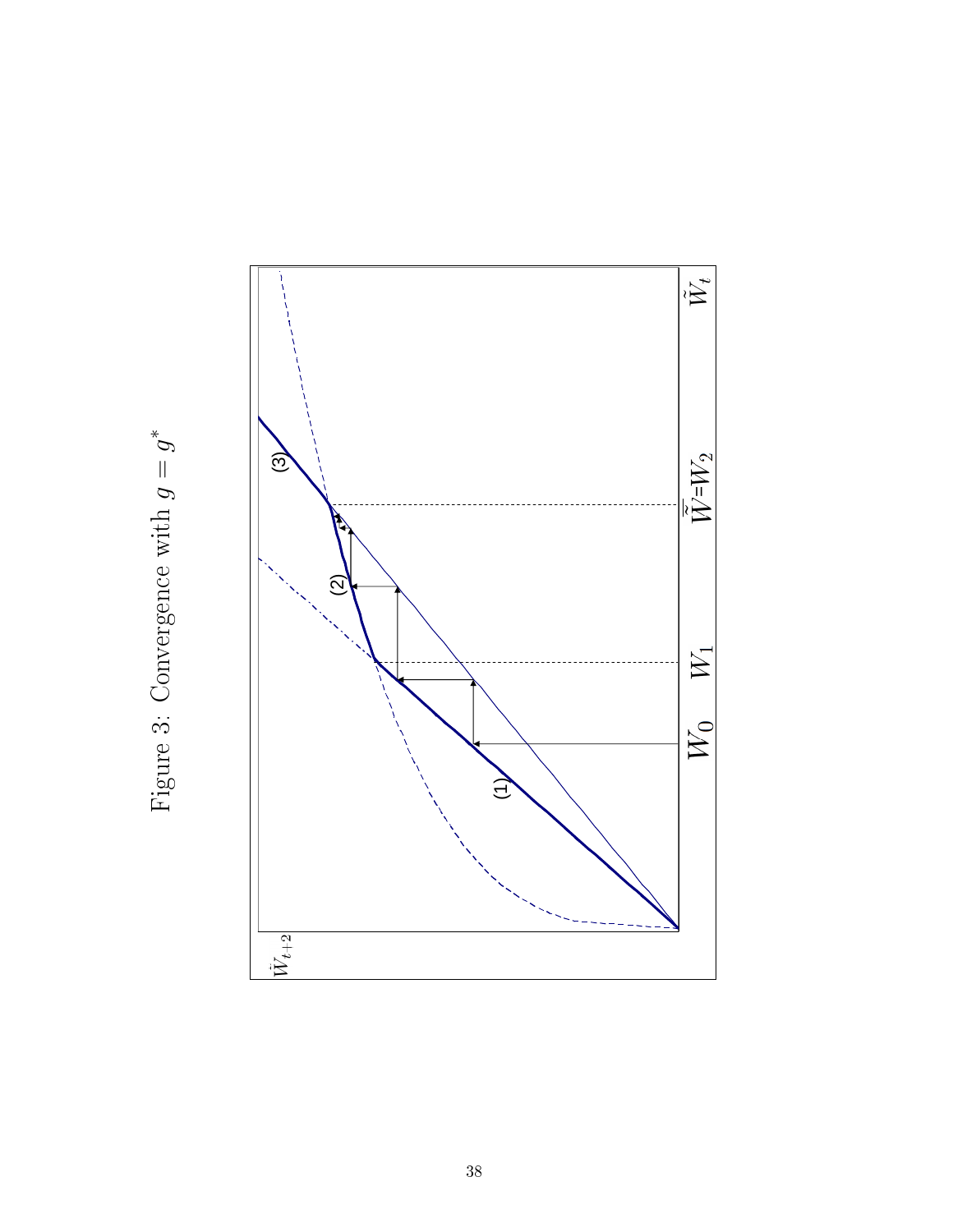

Figure 4: Convergence with  $g = g^*$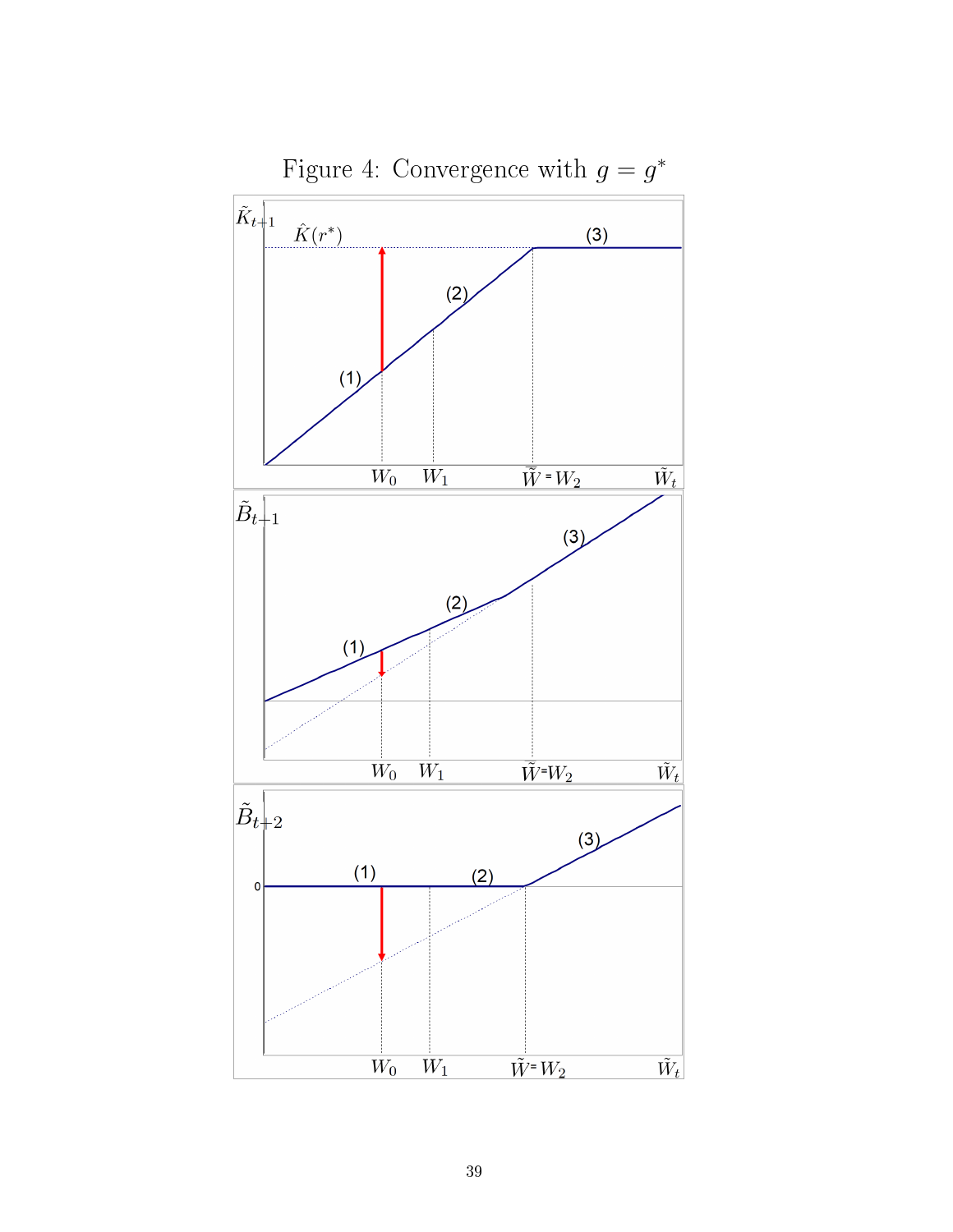

Figure 5: Steady states with  $g = g^*$  and  $g > g^*$ Figure 5: Steady states with  $g = g^*$  and  $g > g^*$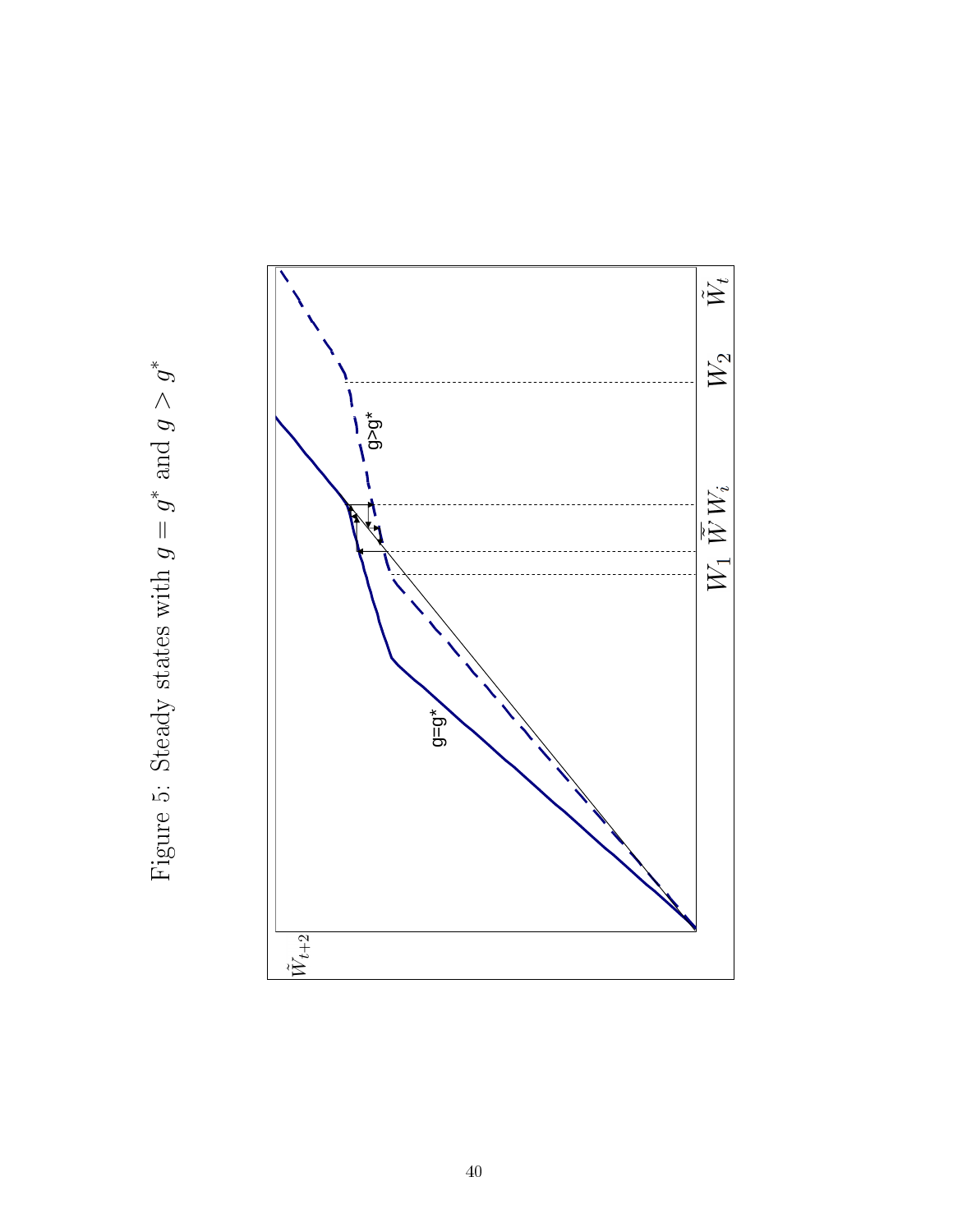Figure 6: Temporary increase in productivity growth - Small open economy Figure 6: Temporary increase in productivity growth - Small open economy



Note:  $K, Y$  and w are in percentage deviation from the initial steady state, while  $B, B<sup>1</sup>$  and  $B<sup>2</sup>$  are in percentage of initial output.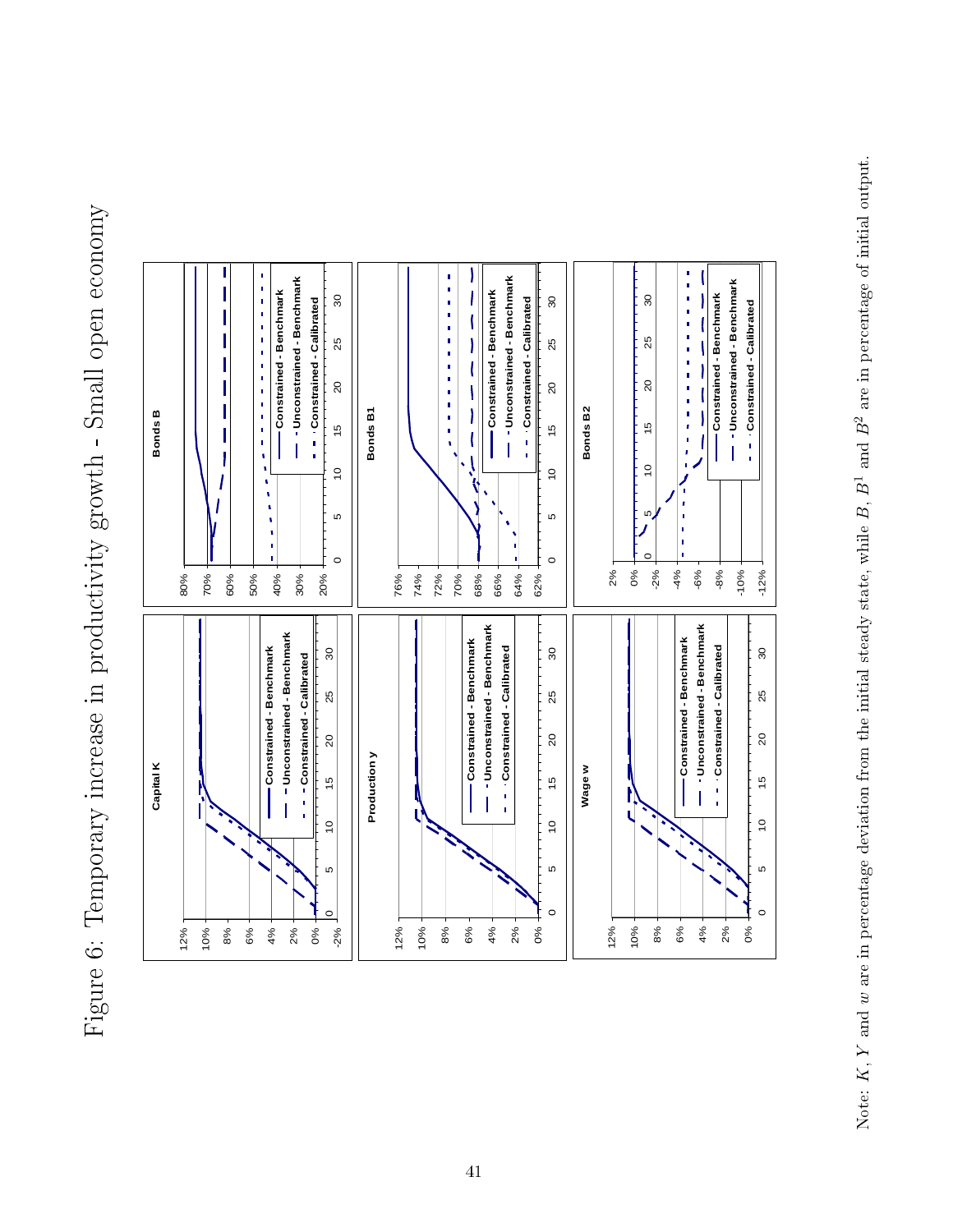Figure 7: Temporary increase in productivity growth - Sensitivity analysis Figure 7: Temporary increase in productivity growth - Sensitivity analysis



Note: All variables are in percentage of initial output. Note: All variables are in percentage of initial output.